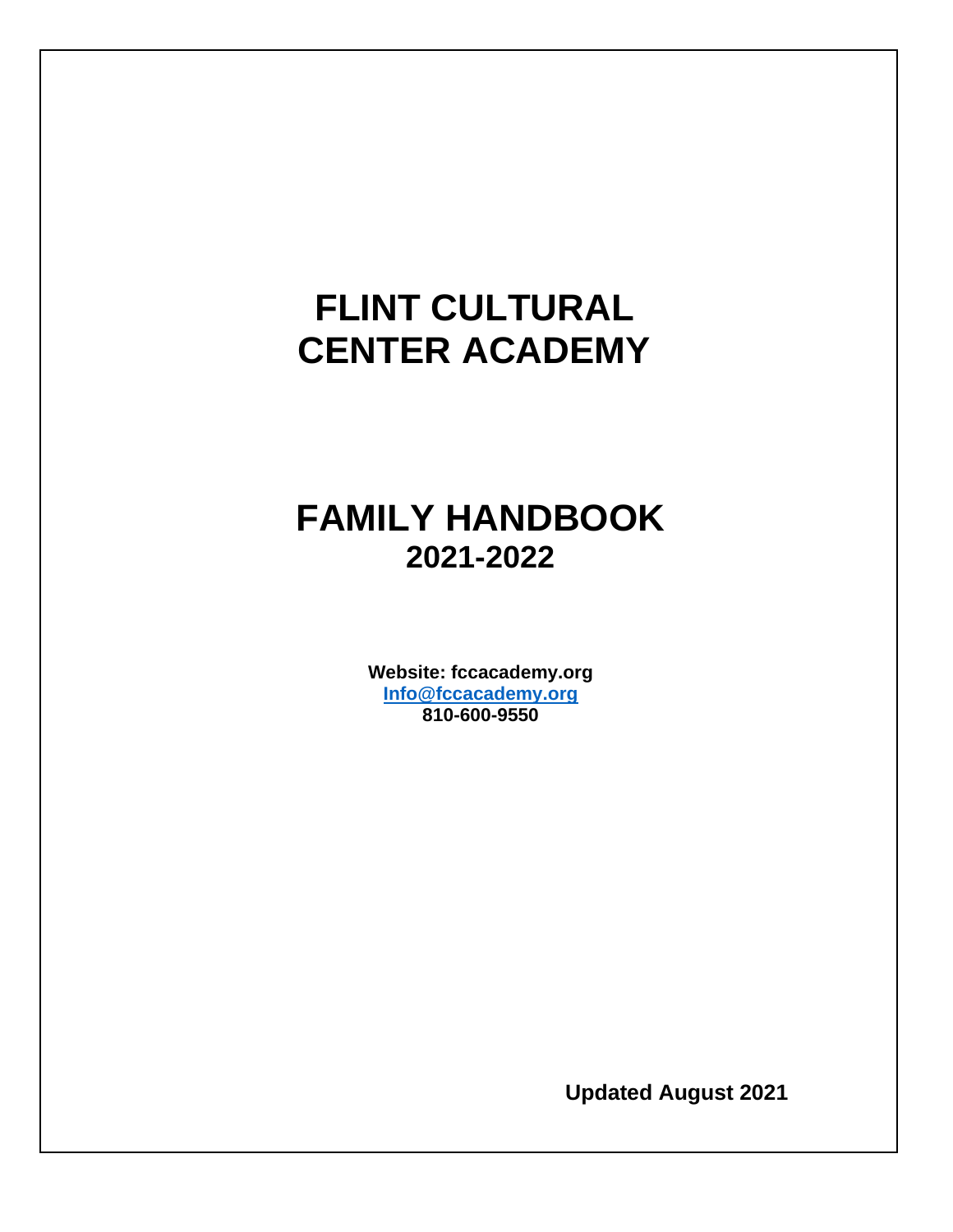*The Flint Culture Center Academy's Board of Directors encourages students, staff, administration and parents to review this document and submit proposed modifications to the CEO's office no later than March 1 of each school year. The CEO will then compile all such recommendations and will review those suggestions annually of the Student Handbook.*

#### **Board of Directors**

The Flint Cultural Center Academy is governed by a seven-member School Board. The Board provides support and oversight for the school administration. Board meetings are open to the public and the meeting schedule is posted on the school's website. Minutes of past Board meetings are available for review on our website, as well.

The Flint Cultural Center Academy board is made up of the following members:

- **○** Todd Slisher, President
- **○** Rodney Lontine, Vice President
- **○** Lamont Richardson, Secretary
- **○** Kay Schwartz, Treasurer
- **○** John Henry, Trustee
- **○** Karima Amlani-Bostick, Trustee
- **○** Renita Bingham, Trustee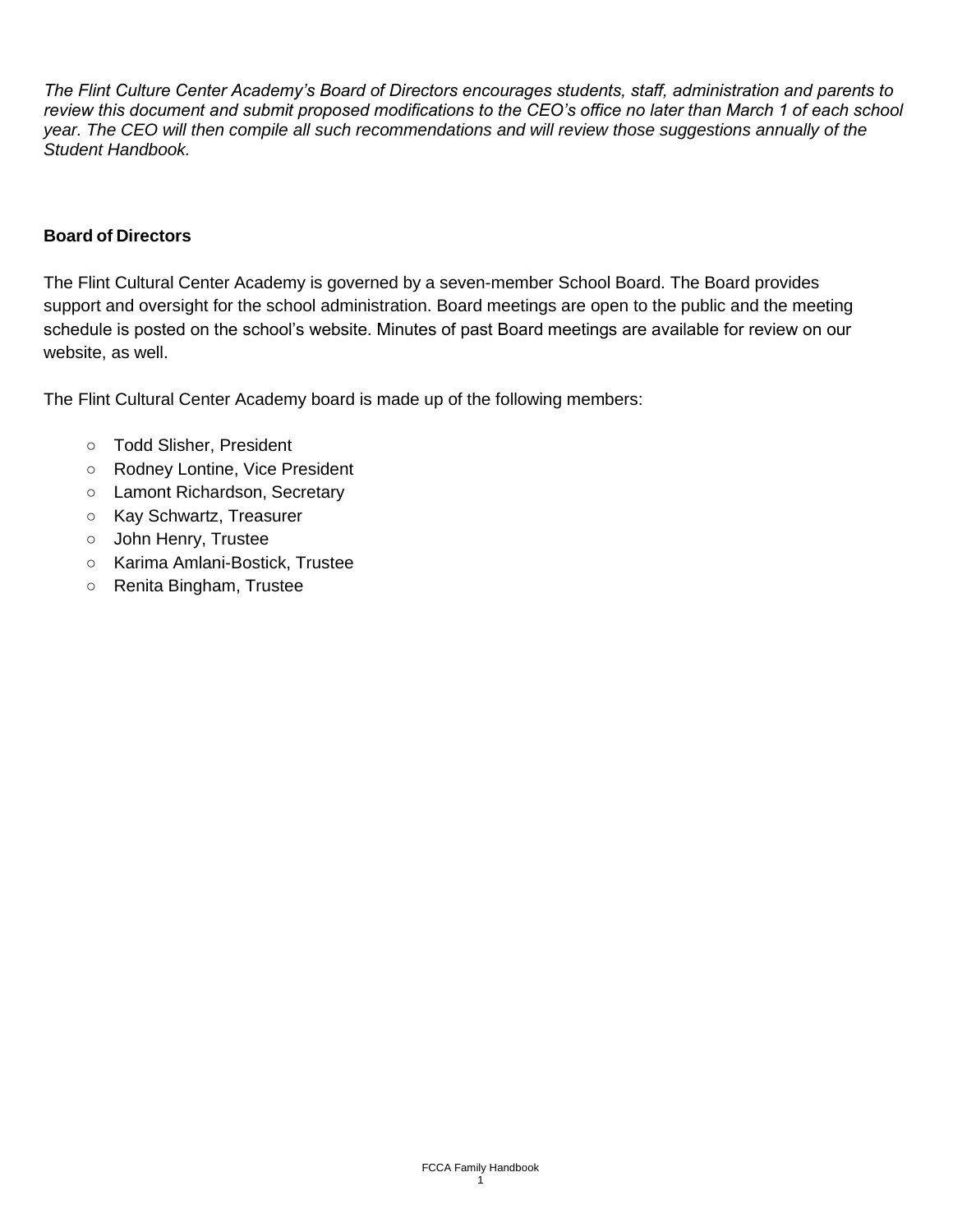## **Flint Cultural Center Academy Family Handbook TABLE OF CONTENTS**

### **PRINCIPLES AND FUNDAMENTALS**

| L.    | MISSION, VISION, PRIORITIES AND GOALS 4 |  |
|-------|-----------------------------------------|--|
| II.   |                                         |  |
| III.  |                                         |  |
| IV.   |                                         |  |
| V.    |                                         |  |
| VI.   |                                         |  |
| VII.  |                                         |  |
| VIII. | REPORTING STUDENT PROGRESS11            |  |
| IX.   |                                         |  |
|       |                                         |  |

### **PROCEDURES AND POLICIES**

| Χ.     |                                   |  |
|--------|-----------------------------------|--|
| XI.    |                                   |  |
| XII.   |                                   |  |
| XIII.  | DRESS CODE/ SUPPLIES/ MATERIALS20 |  |
| XIV.   |                                   |  |
| XV.    |                                   |  |
| XVI.   |                                   |  |
| XVII.  |                                   |  |
| XVIII. |                                   |  |
| XIX.   |                                   |  |
| XX.    |                                   |  |
|        |                                   |  |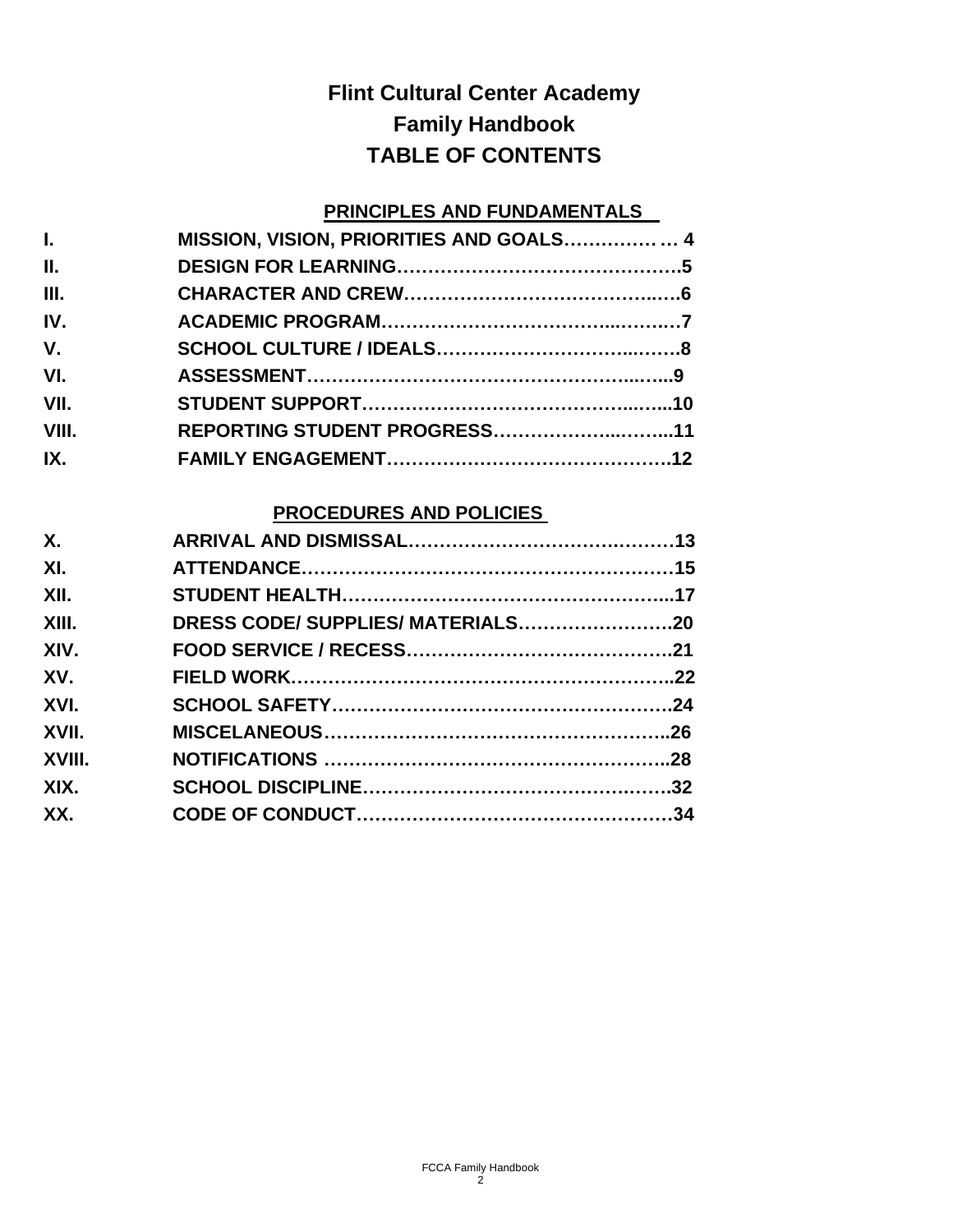Dear Flint Cultural Center Academy Families,

If you grew up anywhere in the Flint area, then it is very likely that during your time in school you came to the Flint Cultural Center for field trips or learning experiences and entertainment outside of the school day. For decades, the Flint Cultural Center has been the premier community resource for enrichment and extending learning opportunities through the arts and science.

The Flint Cultural Center Academy has been developed with the intention of connecting core learning with the learning experiences available on the Flint Cultural Center campus – everyday!

We think this school is truly unique, and most importantly, that it offers non-traditional opportunities for every student to learn and grow.

To maximize the awesome potential of your child's learning at the FCCA, it is important to have a mutual understanding and commitment between the home and school regarding some absolute priorities.

#### **Safety**

There is nothing more important than students arriving to school, having a great day of learning and coming home safe to you in the evening. We have been developing processes and procedures to meet this absolute priority, and we welcome your feedback and ideas about school safety.

#### **Attendance**

There is **simply** no way that the FCCA staff can impact your child's learning and development unless they are at school, on time and ready to learn. We are committed to creating a school and school day that excites and engages each and every student. We need your support and commitment to get your child to school, a minimum of 95 out of every 100 school days. We will be operating on a balanced school calendar that will provide opportunities students and staff to work hard and enjoy breaks throughout the school year.

#### **Growth**

If we all do a great job with Safety and Attendance, the table is set for learning. We are committed to this – no matter what level of learning your child starts out the school year, they will increase their learning and mastery of skills by at least one year by the end of the school year. That is the target for every student – advanced, on target, delayed, disabled – everyone!

The Flint Cultural Center Academy has tremendous potential! An awesome school building provided by the Mott Foundation, collaboration with the Flint Cultural Center Campus institutions, and partnerships with EL Education and Microsoft have set this school up to provide learning experiences like no other in the world!

We need one more partner however, in order to guarantee success – you. Please let us know how we are doing and how we can better serve you and your child. The teachers and I will do everything we can to initiate communication, but please feel free to reach out to us at any time. Open communication is vital to successful relationships and we want to build relationships with you and your family.

I thank you for trusting us to be your partner in forming and guiding your child. I promise you that your child's well-being and growth are our first priority.

Yours truly,

#### **Eric Lieske**

Flint Cultural Center Academy CEO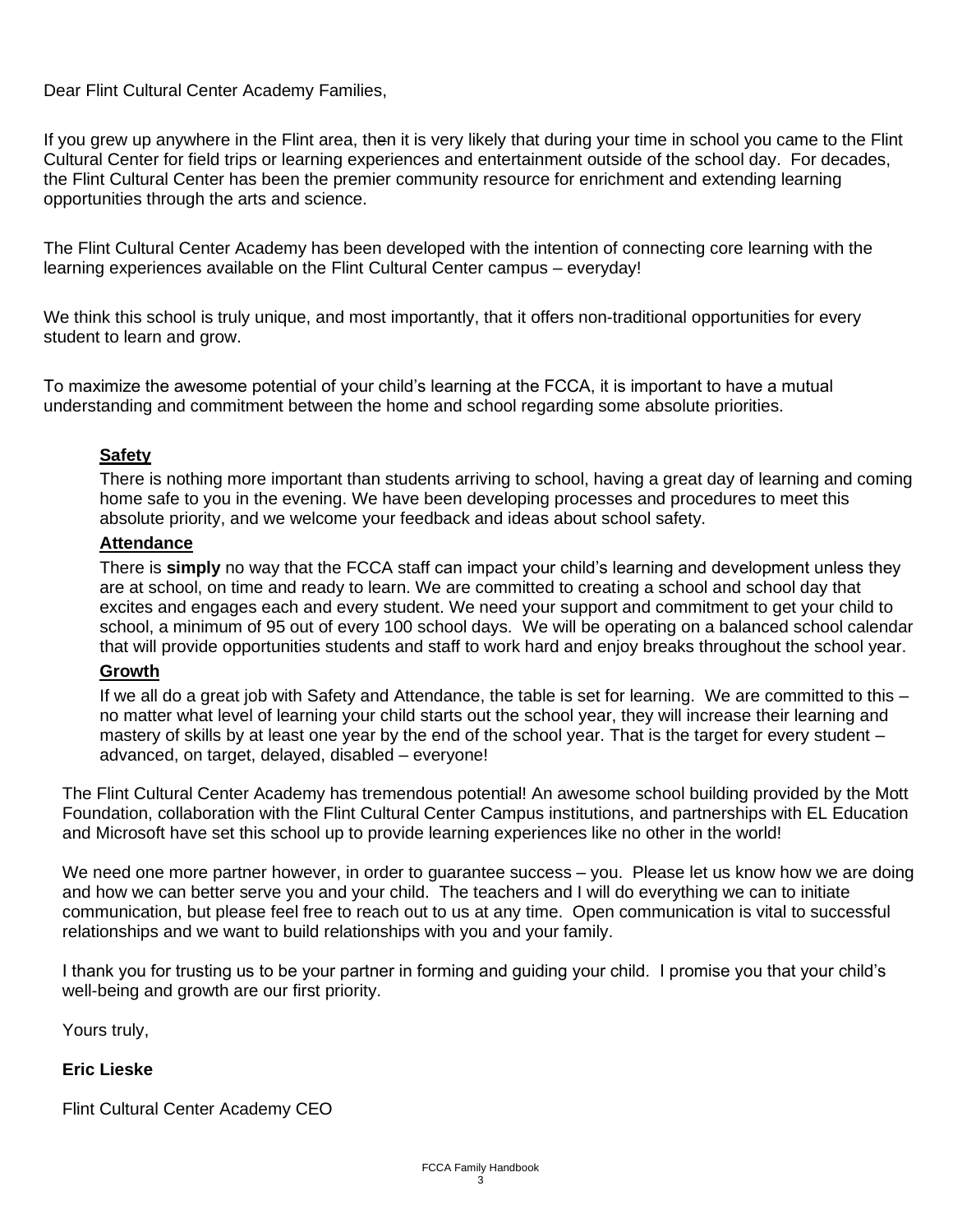#### **I. MISSION, VISION, PRIORITIES AND GOALS**

#### **Vision**

The vision of the Flint Cultural Center Academy is to demonstrate a unique application of STEAM (Science, Technology, Engineering, Arts, and Mathematics) education that can challenge and surpass existing norms of student achievement and learning growth, while addressing the development of the whole child.

#### **Mission**

The Flint Cultural Center Academy will provide an instructional program that forms high achieving, thoughtful, self-directed learners through exposure to a school and campus culture that encourages active, individualized learning and integrates the arts, sciences and technology with a rigorous core instructional program.

#### **Priorities**

- Serve the children of Flint and Genesee County.
- Connect children to their learning through an emergence in the arts, science and technology while elevating learning in all core academic areas.
- Achieve outcomes that establish new and higher norms for learning and student engagement.

#### **Goals**

- Ninety percent of students will achieve at least one year of academic growth each year as measured by:
	- o Math, Reading/English Language Arts, and Science M-STEP scores
	- o NWEA MAP scores
- Ninety percent of students will achieve above the following statewide averages after three years:
	- o Math M-STEP scores
	- o Reading/English Language Arts M-STEP scores
	- o Science M-STEP scores
	- o Attendance rates and chronic absenteeism rates
- Expedition: All students at the FCCA will create a high-quality piece of work that demonstrates craftsmanship, authenticity, and complexity.
- Character Development: All FCCA students will make at least one full level of growth from the beginning to the end of the year on Habits of Character continuum. [https://eleducation.org/resources/cp-22-fostering](https://eleducation.org/resources/cp-22-fostering-habits-of-character)[habits-of-character](https://eleducation.org/resources/cp-22-fostering-habits-of-character)
- Family Engagement: 95% of FCCA families will attend all-school events, and will work with their children to achieve at least 95% daily student attendance.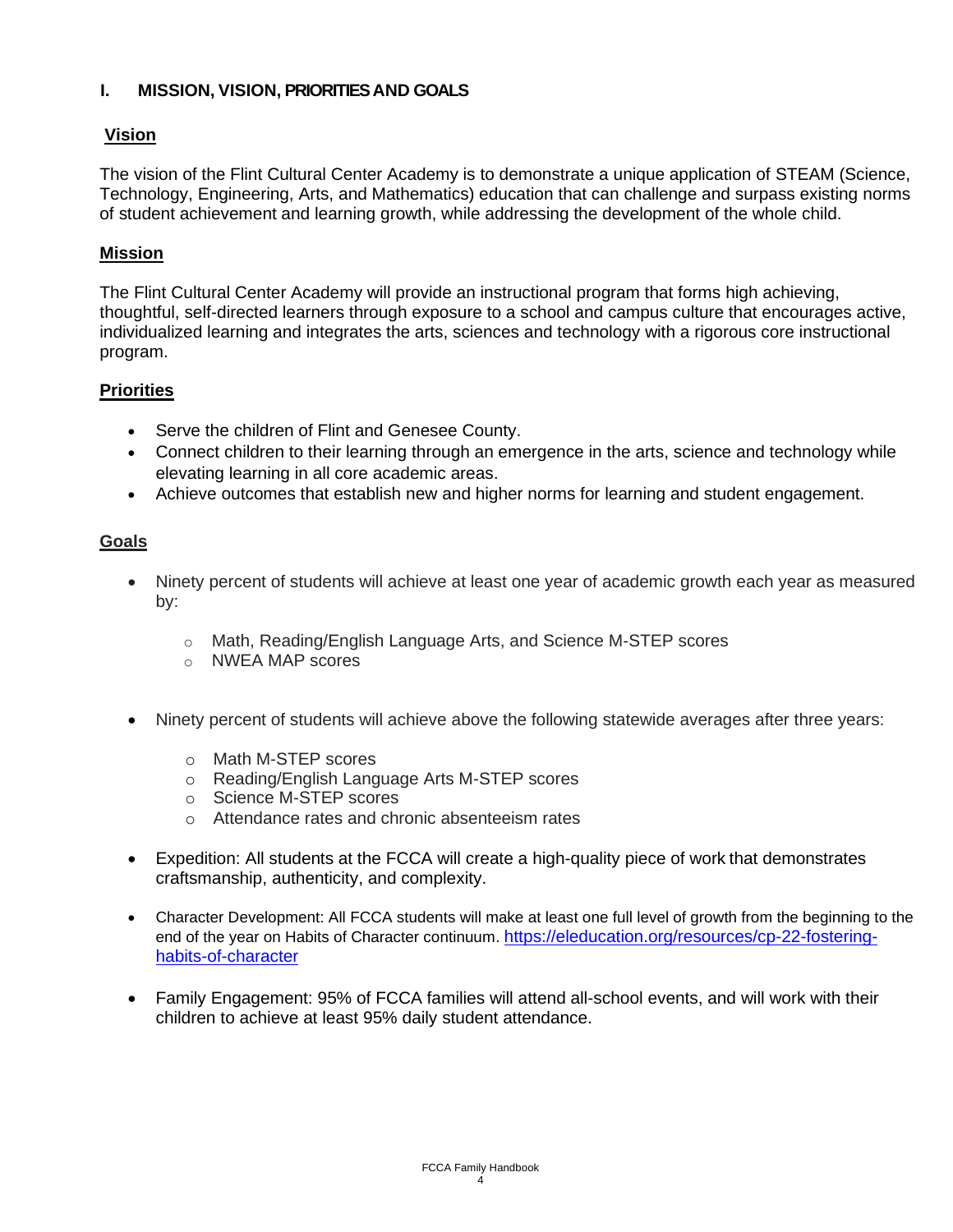#### **II. DESIGN FOR LEARNING**

The FCCA will not simply be co-located on the Flint Cultural Center campus, rather there will be an ongoing collaboration between the school staff and the campus educators aimed at immersing the students in the Flint Cultural Center, connecting classroom learning with campus learning activities.

#### **Instructional Framework**

In looking for an instructional model that fit with our vision, EL Education emerged as the perfect fit. EL Education brings over 25 years of experience in developing:

- **Core Practices** (a vision for improving schools) the basis for developing a staff that is committed to active learning through intentionally teaching practices and student outcomes.
- **Crew** Regular times for adults and students to connect and grow We all are part of the crew - no one, no child, no adult is along for the ride!
- **Expeditions** Regularly, students in EL Schools identify a compelling question (Why did Flint experience a water crisis?). Teachers then guide students on an "Expedition" (EL Education Core Practice 9) as they read and do fieldwork, seeking answers and insights about their question, completing their expedition with a public presentation and/or community activity.

The goals for every EL School are that students achieve (and grow) at high levels, while developing strength of character, and the desire to make their community a better place.

#### **Guiding Principles of EL Education**

- **Our work is active.** We learn by doing and getting our hands dirty. Students are scientists, urban planners, historians, and activists, investigating real community problems and collaborating with peers to develop creative, actionable solutions. Adults are active guides of student learning and active members of their professional learning community.
- **Our work is inclusive and equitable.** Students and adults celebrate the diverse backgrounds of their peers. School leaders work to recruit and attract a population of families and faculty that represents different socio-economic, racial, and ethnic backgrounds.
- **Our work is excellent.** Students at all levels are pushed and supported to do more than they think they can. Excellence is expected in the quality of their work and thinking. School leaders, teachers, students, and families share rigorous expectations for quality work, achievement, and behavior.
- **Our work is reflective.** Students and adults reflect as they triumph and as they stumble. Students and adults offer direct and sensitive feedback to their peers. Trust, respect, responsibility, and joy in learning permeate the school culture.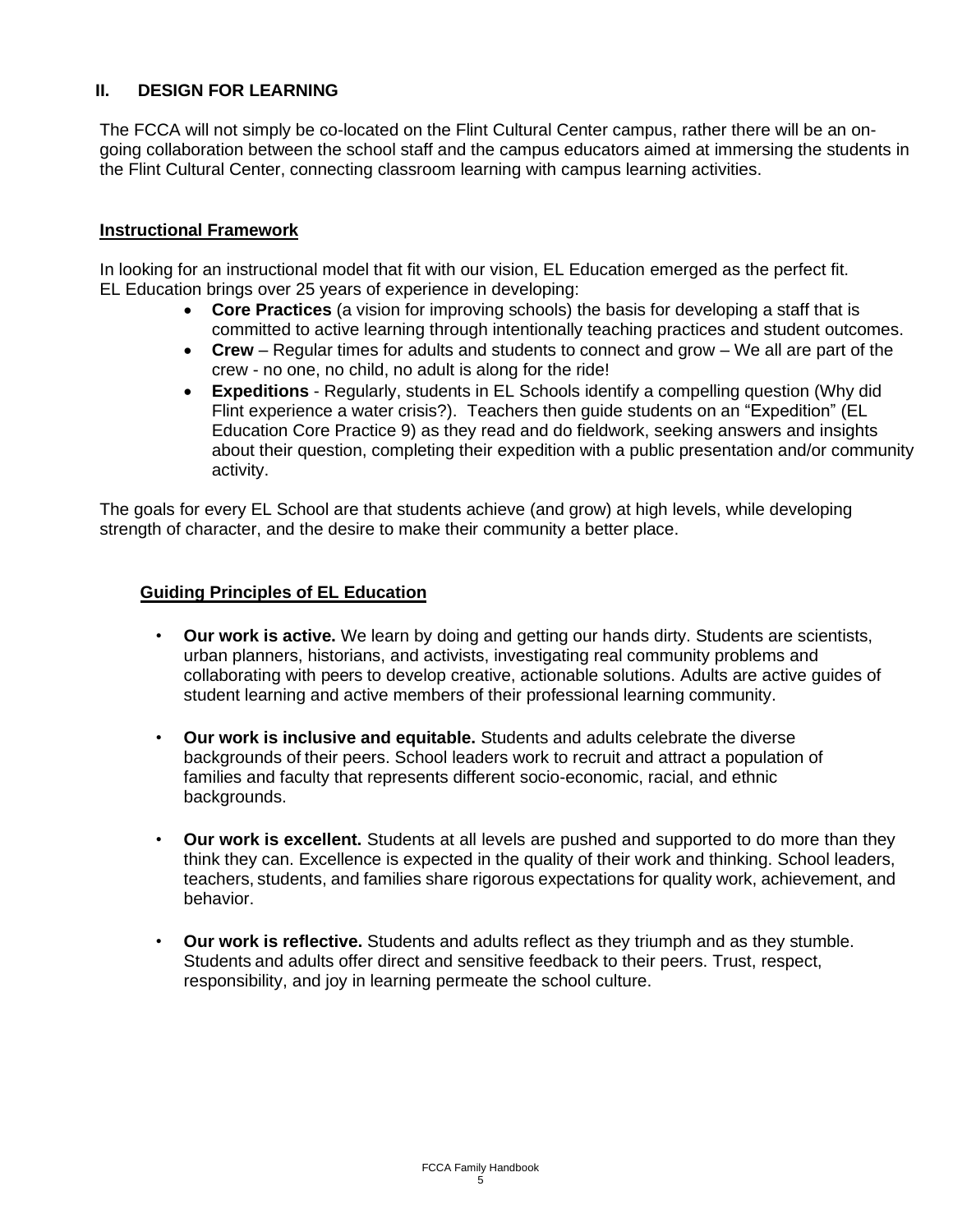#### **III. CHARACTER AND CREW**

In addition to the academic learning goals we have for every student, we also aspire to assist families in forming children with character, compassion and an understanding of community and the common good.

#### **Habits of Character**

When students graduate from the Flint Cultural Center Academy, they'll leave with our Six Habits of Character fully internalized:

- **Integrity:** Students are honest. They do the right thing when no one is looking, stand up for what they believe is right, and make choices with genuine respect for other people.
- **Compassion:** Students take care of the feelings of others and navigate difficult social situations with awareness.
- **Responsibility:** Students make good choices, and act with self-control and agency.
- **Cooperation:** Students work well with partners and groups, make positive contributions to a team, and reciprocate with positive actions towards others.
- **Curiosity & Creativity:** Students search, explore, and discover new information with excitement and for the sake of learning.
- **Perseverance:** Students show grit, drive, and passion toward their goals. Students can regulate themselves and make positive choices without needed help or guidance from others--or they know when they need help and seek it out pro-actively.

#### **Crew**

Crew provides each student a small, stable group of peers to connect with and support around both character and academic progress. We live by the motto, "We are crew, not passengers," and model and foster this sentiment throughout the day.

- **Morning Crew Meetings:** Staff members lead and take part in Morning Crew meetings each morning, following the Responsive Classroom and EL Education guidelines (greeting, share, activity, morning message, and goal setting around a character). Morning Crew meetings are centered around a social-emotional learning target, personal goal or academic growth target.
- **Closing Crew Meetings:** Staff members lead and take part in Closing Crew meetings daily, following the Responsive Classroom and EL Education guidelines (announcements, appreciations, and reflections).
- **Community Crew Meetings:** Community Crew is a time to bring together the whole school, in which students have a lead voice to honor academic, artistic, and character achievements, and deal with difficult issues. Each crew will host a Friday Community Crew on a rotating basis.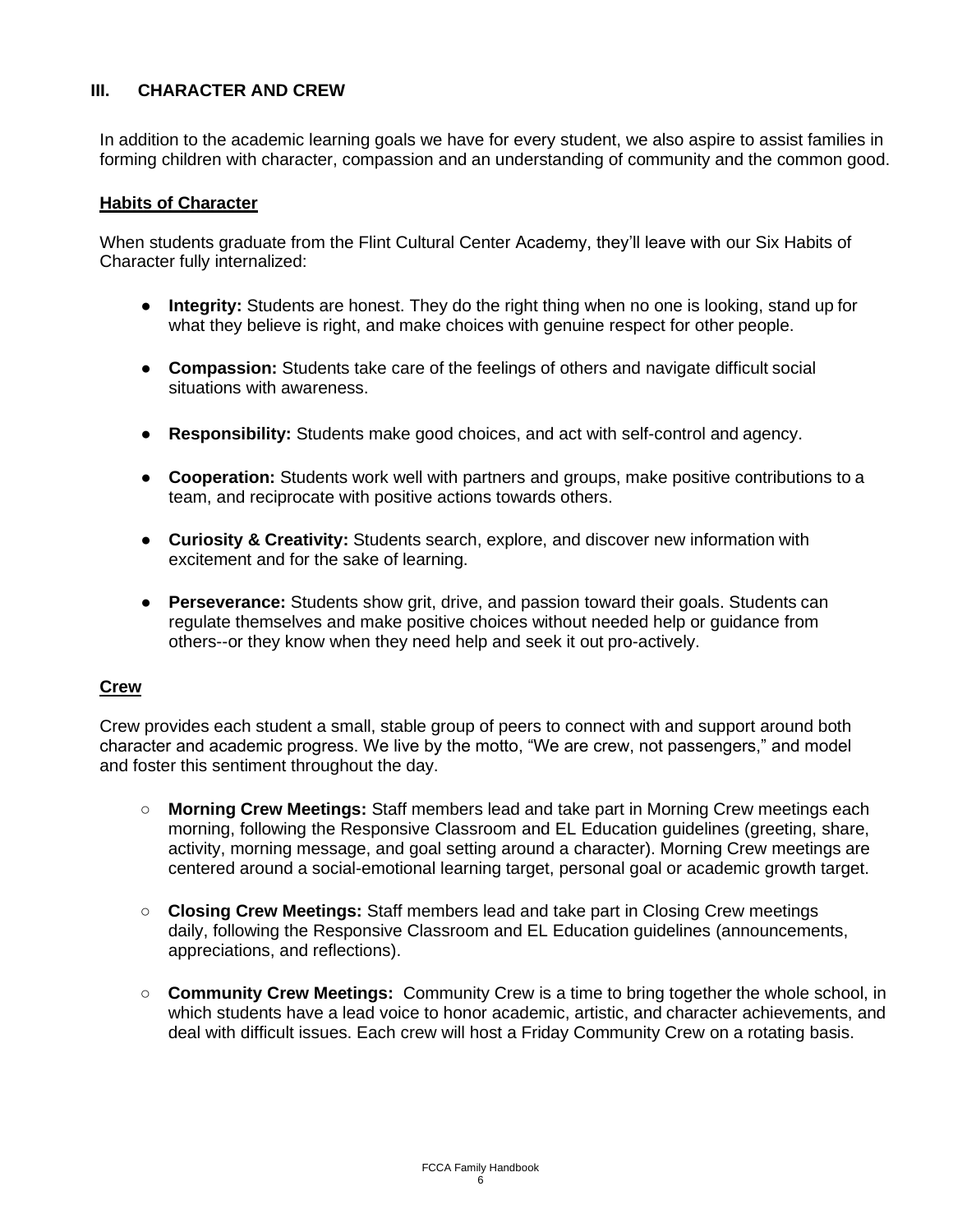#### **IV. ACADEMC PROGRAM**

#### **English and Language Arts**

The foundation of our curriculum is the award-winning English and Language Arts curriculum designed by EL Education. [https://www.edreports.org](https://www.edreports.org/reports/overview/el-education-k-5-language-arts-2017)

EL Education's K-5 curriculum offers either two or three hours of literacy instruction per day, depending on the grade level. The K-2 curriculum offers two hours per day of content-based literacy (module lessons and K-2 Labs) plus one hour of structured phonics (K-2 Reading Foundations Skills Block). All together, these three hours of curriculum are considered comprehensive, meaning that they explicitly teach and formally assess all strands and standards of the Common Core English language arts (ELA) standards for each grade level.

The Grades 3-5 curriculum offers two hours of content-based literacy instruction per day (module lessons and the Additional Language and Literacy [ALL] Block), with an additional optional companion Life Science Module, which accompanies Module 2 for a third hour of instruction lasting eight to nine weeks. With or without the Life Science module, the two hours of content-based literacy are considered comprehensive.



*Scholastic classroom libraries have been purchased for each classroom K-5 aligned with the text selection from the Reading Now Network (RNN).*

#### **Math**

Eureka Math received the highest rating from Ed Reports [https://www.edreports.org.](https://www.edreports.org/reports/overview/ahJzfmVkcmVwb3J0cy0yMDY2MThyGwsSCVB1Ymxpc2hlchgCDAsSBlNlcmllcxgCDA)

#### **Science**

Amplify Science blends hands-on investigations, literacy-rich activities, and interactive digital tools to empower students to think, read, write, and argue like real scientists and engineers. [https://www.amplify.com](https://www.amplify.com/)

#### **Social Studies**

Social Studies will be integrated with ELA and aligned with the Michigan Social Studies Standards.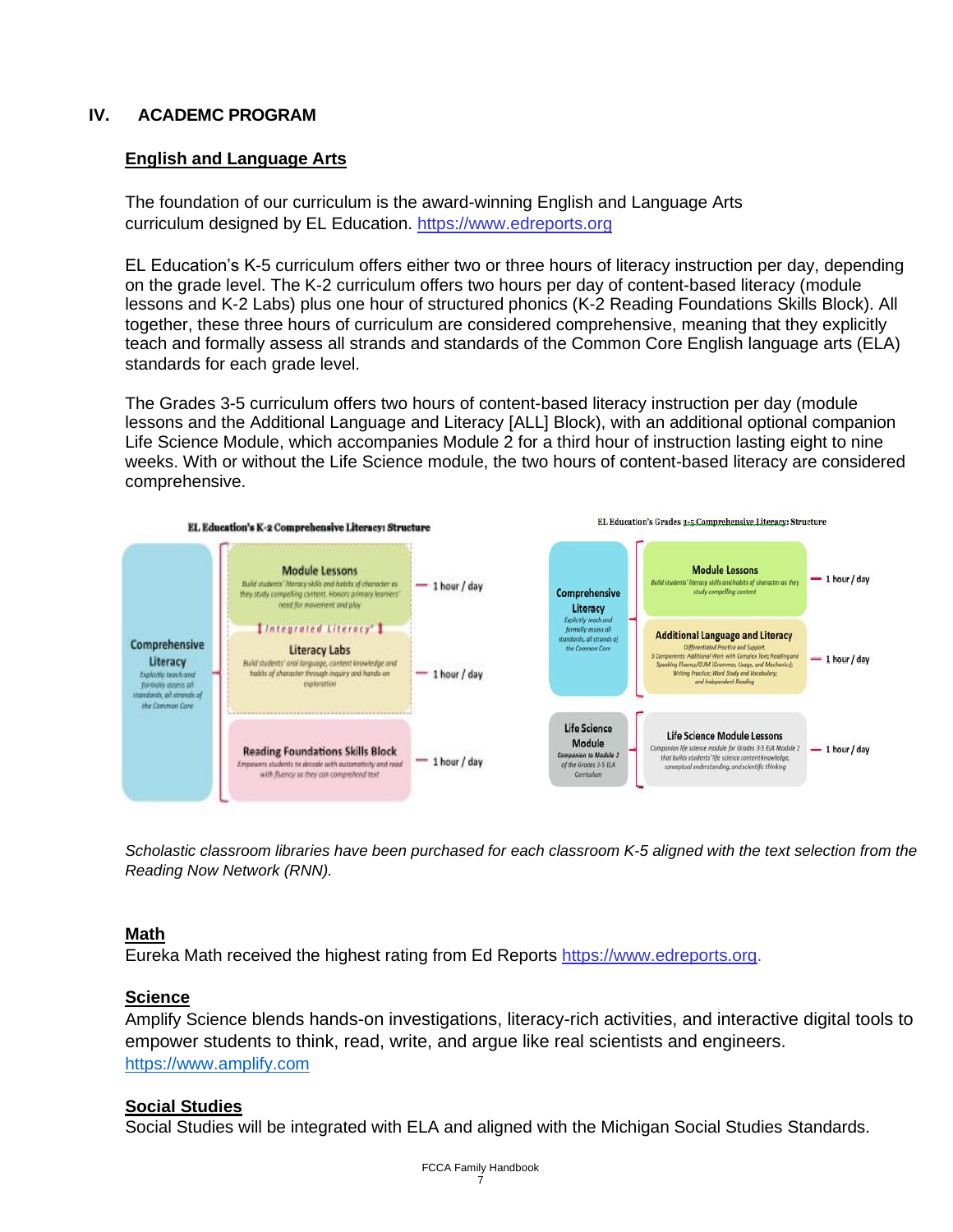### **V. SCHOOL CULTURE / IDEALS**

"*The quality of a school lies in its culture. Particular aspects of the school – budget, curriculum, teaching roles, decision making, assessment, physical layout – are elements of this culture, but do not in themselves define it. The only way to understand a school culture is to understand what students experience in being part of it. Not just the motivated, mainstream students, but also the students who look or feel different. How safe do students feel, physically and emotionally? What kind of pride and intensity is encouraged for work? What values, what sense of courtesy and responsibility are modeled? A culture of quality connotes a culture of high standards for all students in all domains: standards for academic achievement, arts, physical fitness, critical thinking, and creativity, but also standards for kindness, integrity, industriousness, and responsibility." -- Ron Berger, Chief Academic Officer, EL Education*

#### **A Community of Learning**

The Flint Cultural Center Academy will use an approach to classroom and school-wide culture, rooted in the idea of "the self-managed classroom," a belief that students have the intrinsic power to make choices that serve them as learners and members of a respectful and productive classroom culture.

Self-managed classrooms operate as respectful, active, collaborative, and growth-oriented communities. All individuals are valued and respected. All students and teachers are independent and self-regulated, and the classroom sits in the context of the broader community and world. This type management creates a Community of Learning where students are fully engaged because three main conditions are met:

- A sense of community (I belong here),
- A sense of, competence (I can succeed here) and
- A sense of choice (I am trusted to make wise choices here).

#### **Ideals**

At the FCCA, we will continuously strive to create an environment that honors the following elements:

- the physical appearance of the school building, outside and in
- $\circ$  the levels of physical safety and emotional safety that children and adults in the building feel
- the way routines of arrival, class transitions, lunch times, and dismissal are handled
- the ways authority is exercised
- the tone of courtesy, kindness, and acceptance in peer culture
- the ways in which student achievements are shared within the school community and beyond
- the aspects of the school that define it in the larger community

Establishing a Culture and achieving Ideals is difficult work. We will be intentional about using the following prompt whenever we think students need to re-focus on their behavior.

### *Is it safe? Is it kind? Is it appropriate?*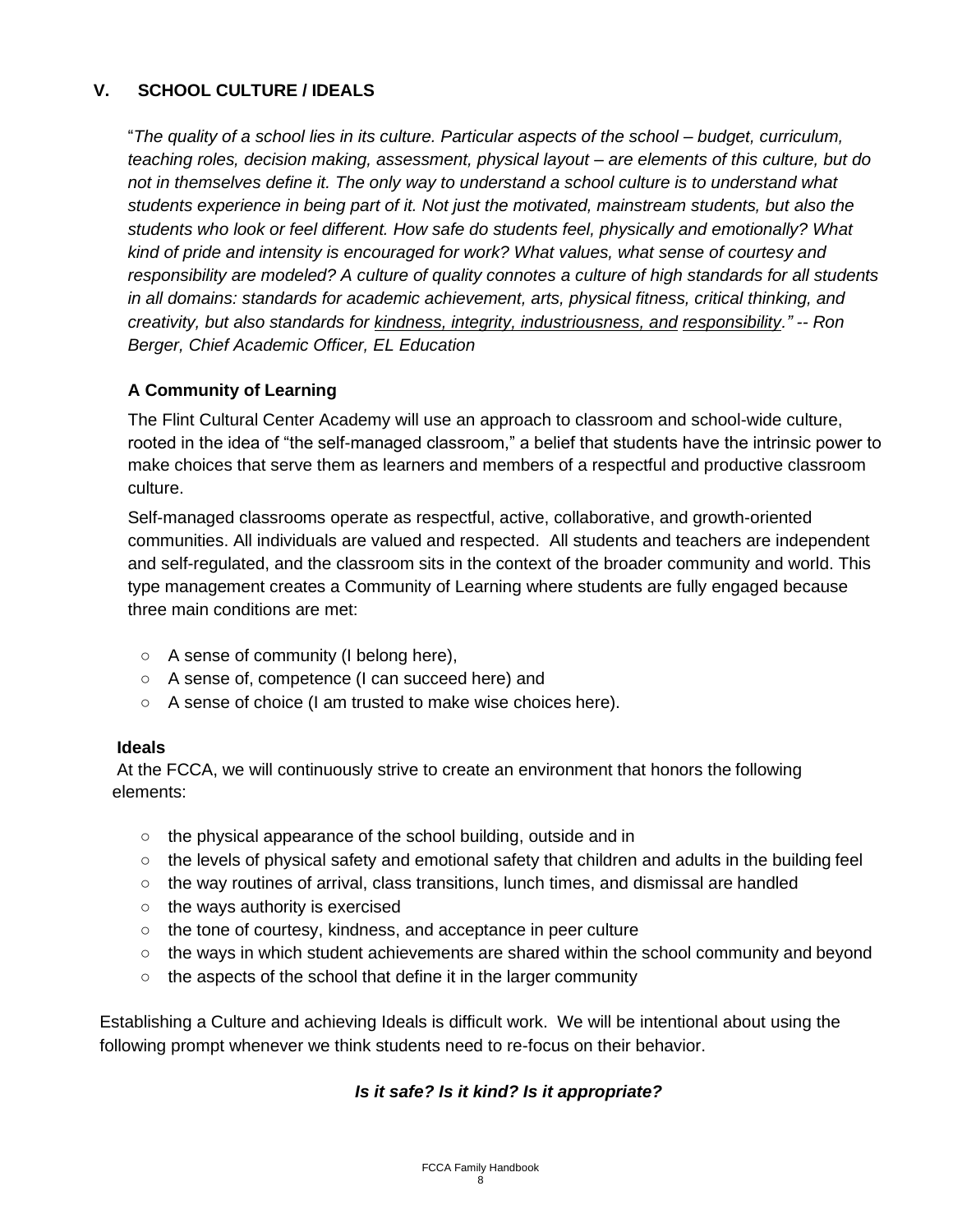#### **VI. ASSESSMENT**

The FCCA will assess student growth in both character and academic content and skills. We plan to instill character through academic learning in a seamless model but assess them separately. Both domains are given highest priority; both are shared with families; and both are vital in ensuring that students from all backgrounds persevere and succeed in college, careers and life.

Learning targets for academic content and skills are created from classroom, grade level, school, and Common Core State Standards.

Learning targets for character growth are based on the school's Habits of Scholarship <https://eleducation.org/resources/el-dimensions-of-student-achievement-in-el-schools>

Learning targets are the basis for all assessment. Teachers set the goals for each course. These goals/learning targets begin and end each lesson and are tracked by students and teachers throughout lessons, assignments and projects. Students take responsibility for showing evidence of reaching academic and character targets on a daily basis, and in student-led conferences and passage presentations.

We will use a mastery-based (or proficiency-based) grading and reporting system. This means that students must show mastery of content and skills—evidence of meeting learning targets—to get credit for their learning. Separating Character from Academic Skills and Content in Assessment provides clarity for students and families about what is going well and what may require attention.

Within each content area, we will use a variety of assessment tools, some developed by our curriculum resources, some paper and pencil, some digital, some through observation, some for measuring a day's learning, some for measuring learning over time.

- **Formative Assessments:** Teachers give daily assessments to check for understanding, monitor progress and provide feedback.
- **Summative Assessments**: Assessments at the end of each unit, spiral, or case study will assess students' summative performance aligned to Common Core Standards.

#### **○NWEA / MAP**

Every student will take the NWEA MAP test three times per year in reading, math, and language usage (optional). This is a nationally normed, computer adaptive based test that has a focus on learning and using scores to adapt instruction to meet student needs. These assessment windows will be scheduled by the Principal and parents will be notified of dates.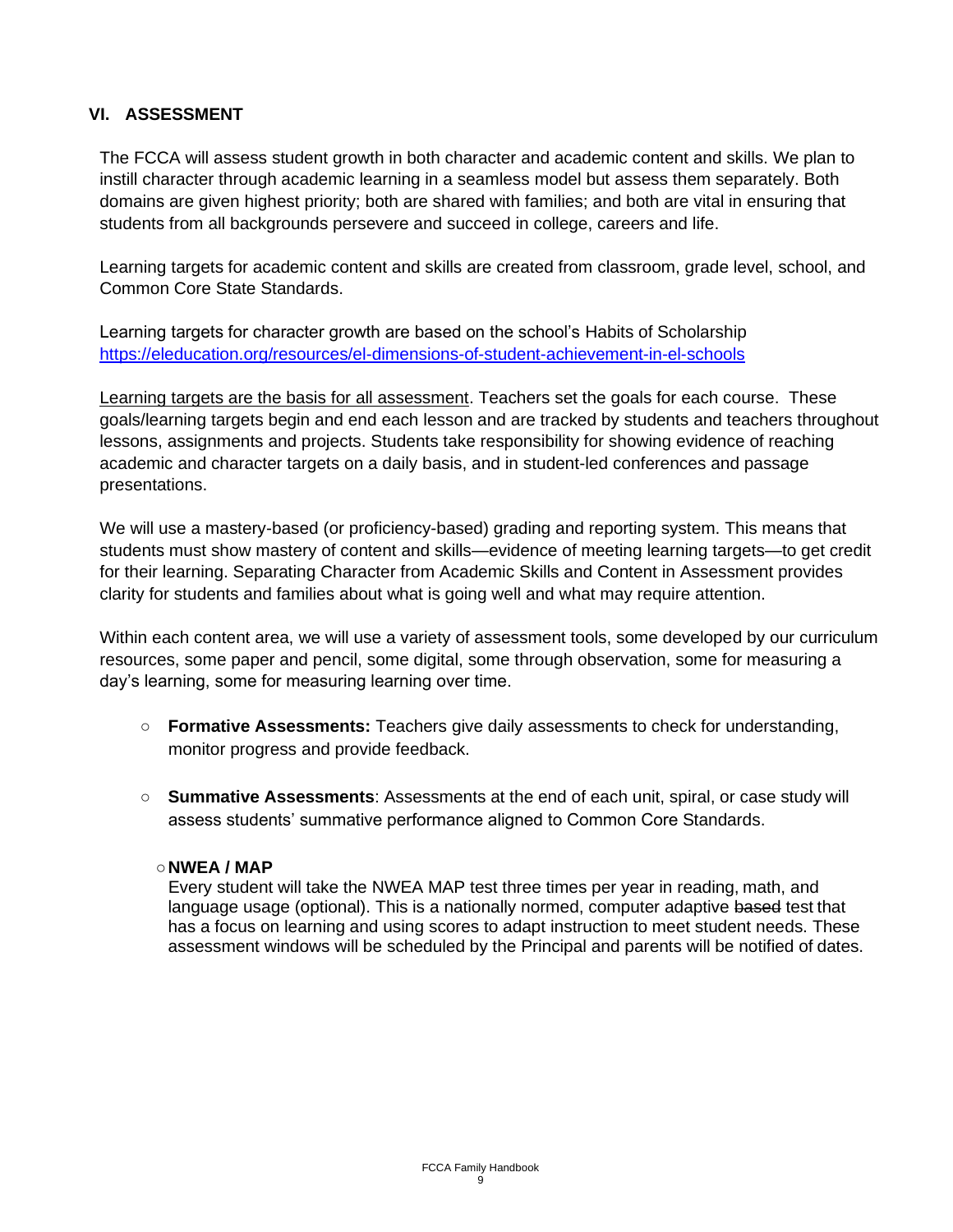#### **VII. STUDENT SUPPORT**

All staff members at Flint Cultural Center Academy are committed to serving the whole child, as well as serving each child to the best of their ability. This includes taking personal responsibility for the academic, social-emotional, physical, and mental health and safety of all students.

#### **Child Study Teams (CSTs)**

The Child Study Team (CST) is a problem solving and coordinating structure that assists students, families and teachers to seek positive solutions for maximizing student potential. The CST focuses in-depth on one student at a time and invites the parent and student to participate in finding solutions. This process informs individual actions for students, including referral to the formal CST process, and class-wide actions to address issues such as use of class resources, behavior management, classroom modifications, and health education. Staff members and students' families may call SST meetings if there is a concern.

#### **Multl-Tiered Support Systems**

The FCCA will implement consistent intervention cycles based on a range of students' academic and behavioral data. Tier 1 interventions will be delivered in the general education classroom by the Lead Teacher and/or Teaching Assistant. A student may be referred for Tier 2 or 3 interventions only after Tier 1 interventions have been implemented and thoroughly documented by the Lead Teacher, including frequent communication with the student's family and documentation of SST meetings.

- Students will be assessed within the first 30 days of instruction to determine their reading present levels, and all elements of the Third Grade Reading Law (MCL 380.1280f). Students with reading gaps will be supported by:
	- Creating an individualized reading intervention plan (IRIP)
	- Providing reading intervention
	- Creating an at-home reading plan

#### **Individual Education Plans (IEP) and 504 Plans**

If a student enters the FCCA with an IEP or 504, we will follow the IEP and provide the services as written. We will also identify students with learning needs through our RtI and SST. Parents will be contacted if the school believes a child needs of a formal evaluation for Special Education. This should never come as a surprise to parents, as frequent communication will be in place to address concerns as they arise.

#### **Mandated Child Abuse Reporting**

Teachers and all staff members of the Flint Cultural Center Academy are mandated reporters. It is required by law for any staff member to report signs **(**verbal or written) of physical or sexual abuse. The adult that heard the report or observed the signs is the person who must make the report. [http://www.michigan.gov](http://www.michigan.gov/documents/dhs/DHS-3200_224934_7.pdf)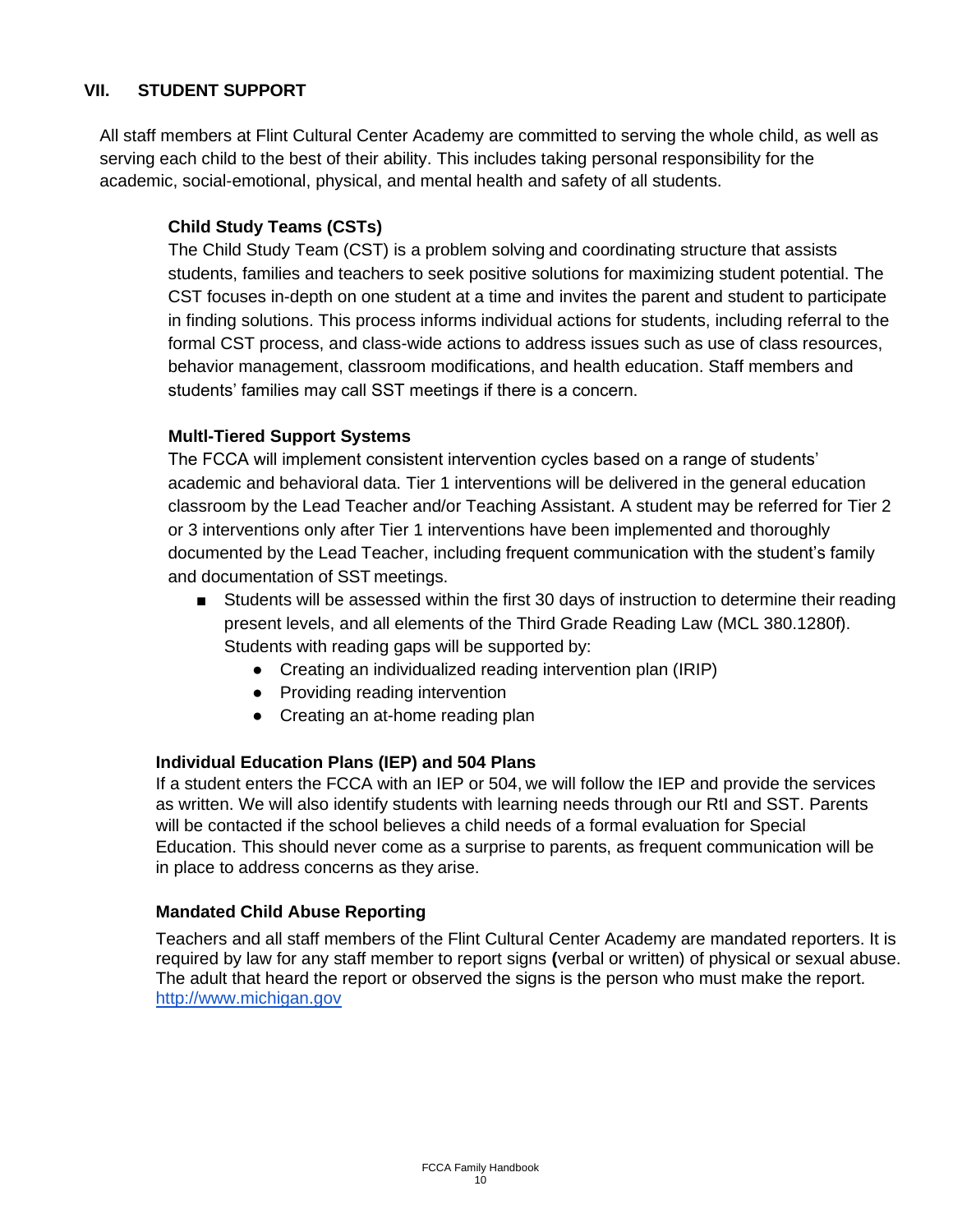#### **VIII. REPORTING STUDENT PROGRESS**

Students will receive progress reports four times annually. Academic growth and achievement, as well as Habits of Character will also be tracked and communicated to families through a number of authentic and student-centered strategies.

#### **Parent Conferences**

Parent-teacher conferences are conducted face to face twice each school year. As soon as they are prepared, we intend for these conferences to be led by your child (with plenty of preparation prior to the conference).

In addition, parents are encouraged to inquire about their child's performance any time during the school year. We believe that by continually monitoring students' progress, the parent-teacher conferences will serve as a review with very few surprises.

During each conference, teachers review the student's progress and discuss his/her strengths and opportunities. Parents are encouraged to ask questions in order to learn as much as possible about their child's performance. We aim to make parent-teacher conferences a positive experience for everyone involved.

#### **Student Information System; Synergy (ParentVUE and StudentVUE)**

The Synergy ParentVUE and StudentVUE portals give parents and students unprecedented web and mobile access to grades, assignments, and communication with teachers.

#### **Celebrations of Learning**

Culminating experiences where students demonstrate their mastery of skills, their reaction to a learning expedition, or their work in the community by performing, demonstrating and integrating what they have learned. **Celebrations of Learning** are public displays of high-quality learning that take place as the culminating celebration of each expedition and involve the community in understanding and supporting the work of the school and its standards for academics, arts, and character.

#### **Progress Reports**

In addition to regular progress reports, progress reports are also available upon parent request.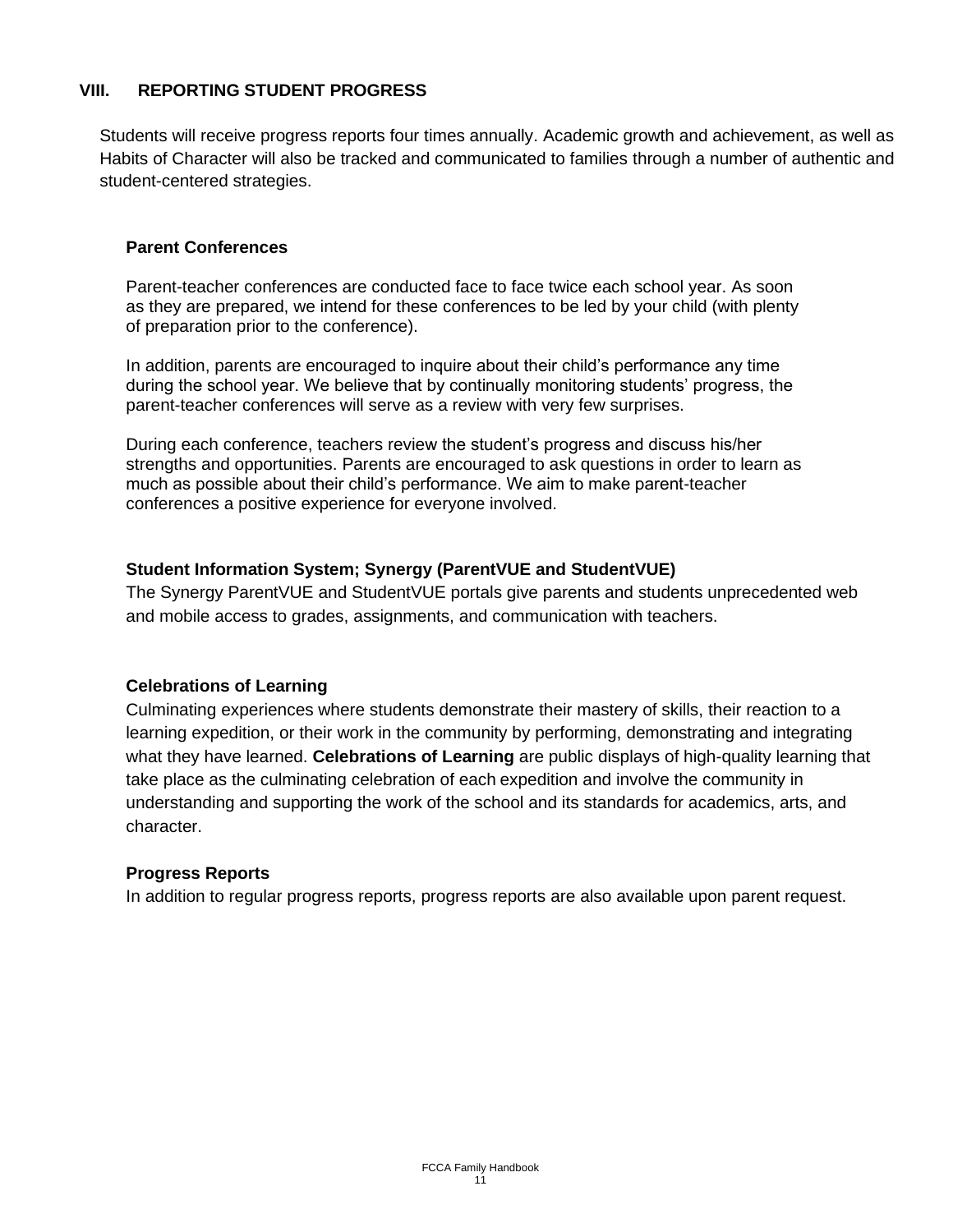#### **IX. FAMILY ENGAGEMENT**

The ideal, the way students learn and achieve to their absolute potential, occurs when families and the schoolwork together – encouraging students, recognizing their growth and working together to solve problems.

#### **Communication**

Effective communication between the school and home is vital to the successful academic, emotional, and social well-being of students. To keep parents informed of school events and student growth, the school communicates often with parents through newsletters, its website, telephone calls, and individual and group meetings.

#### **Celebrations of Learning**

At several times during the school year, we will invite you to be with your child as they demonstrate their learning. Your presence is very important and motivating to your child when they perform, demonstrate and publicly present what they have learned.

#### **Personal Celebrations**

If you wish to celebrate your child's birthday or other special event during the school day with his/her crew, please approve your plan with the teacher.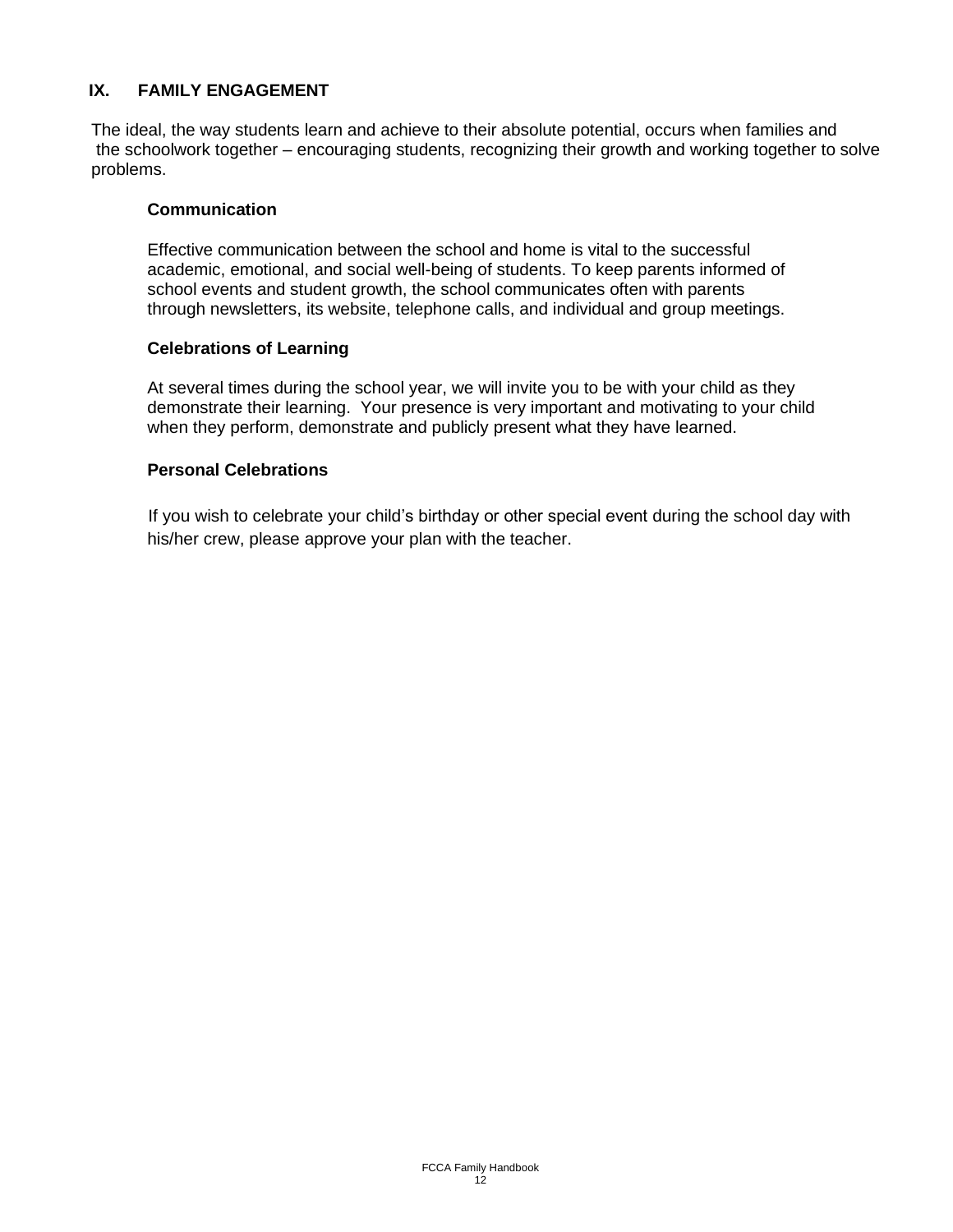#### **X. ARRIVAL & DISMISSAL**

**Breakfast:** Breakfast is optional for students and will take place from 8:00-8:20am, served in the cafeteria, and is free for all students.

**Arrival:** Arrival at the FCCA begins at 8:00 and ends at 8:20am.

- Students may be dropped off at the Main Office entrance only.
- After entering, students eating breakfast should proceed to their classroom.
- $\circ$  All other students should wait on the learning stairs with their belongings until it is time to line up.
- Students arriving after 8:20am should sign in at the main office to receive a pass before going to their classrooms.
- Students arriving before 8:00am should not be left unattended outside the school.

**Dismissal:** Students will be dismissed promptly at 3:45pm

- o Families who arrive before 3:45pm may wait in the parking lot drop-off line or outside of the main entrance.
- **○** Students who are not picked up by 3:50 will go to an assigned area until a family member arrives.

**Walking** - Students will not be dismissed to walk home alone without the explicit, written consent of a parent or guardian.

**Early Pick-Up** - If your student needs to be released from school early, please send a note with your child or call the school office indicating what time he or she needs to leave.

- o You will need to fill out the early dismissal log in the school office.
- o Your child will meet you in the office at the requested time.
- o Students will only be released to adults listed on the approved pickup list. All adults picking up students may be asked for photo ID.

**Drop-Off/Pick-Up Procedures:** Both for Arrival and Dismissal, cars must enter the school parking loop from the main drive of the Cultural Center that goes between Robert T. Longway and Kearsley St. There will be signs, pylons, school and security personnel to guide you through the drop-off lane.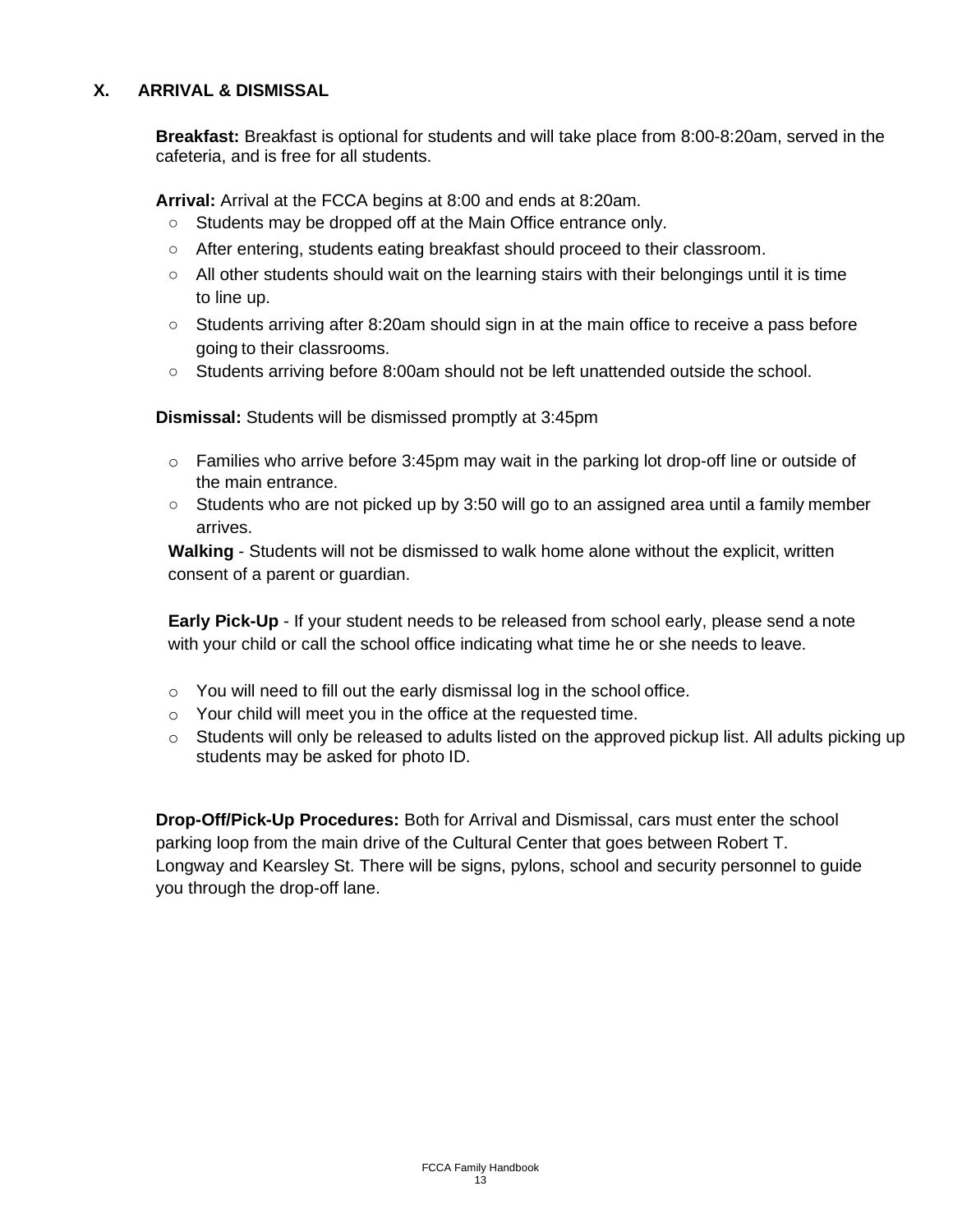#### **Crim Education Initiative and Youth Quest**

We have partnered with the Crim Foundation to provide after school programming and wrap around services including:

- A full-time Community School Director to develop recreation and enrichment programs for after school, intercessions and the summer. Programming will include:
	- Additional learning opportunities at Cultural Center campus institutions
	- Extended learning opportunities, with a focus on literacy
	- Athletics
	- **Community walking/running clubs**
	- Additional Family Services:
		- Food pantry
		- Clothing closet
		- **•** DHHS Workers
		- Community Health Worker through Genesee Health Plan

#### **Weather and Emergency Closings**

Any time school is cancelled due to weather or an emergency, information will be spread through local media, the school website, and through automated calling.

#### **Severe Thunderstorm Watch or Warning**

If school is already in session when the watch or warning is issued, the school stays open. The staff takes safety precautions.

#### **Tornado Watch**

Students remain in school, and the staff takes safety precautions. Students are released to parents or other designated adults upon request.

#### **Tornado Warning**

All students and staff members remain in the building and take shelter in designated areas. Students may be detained beyond the usual dismissal time. Students are released to parents or other designated adults upon request.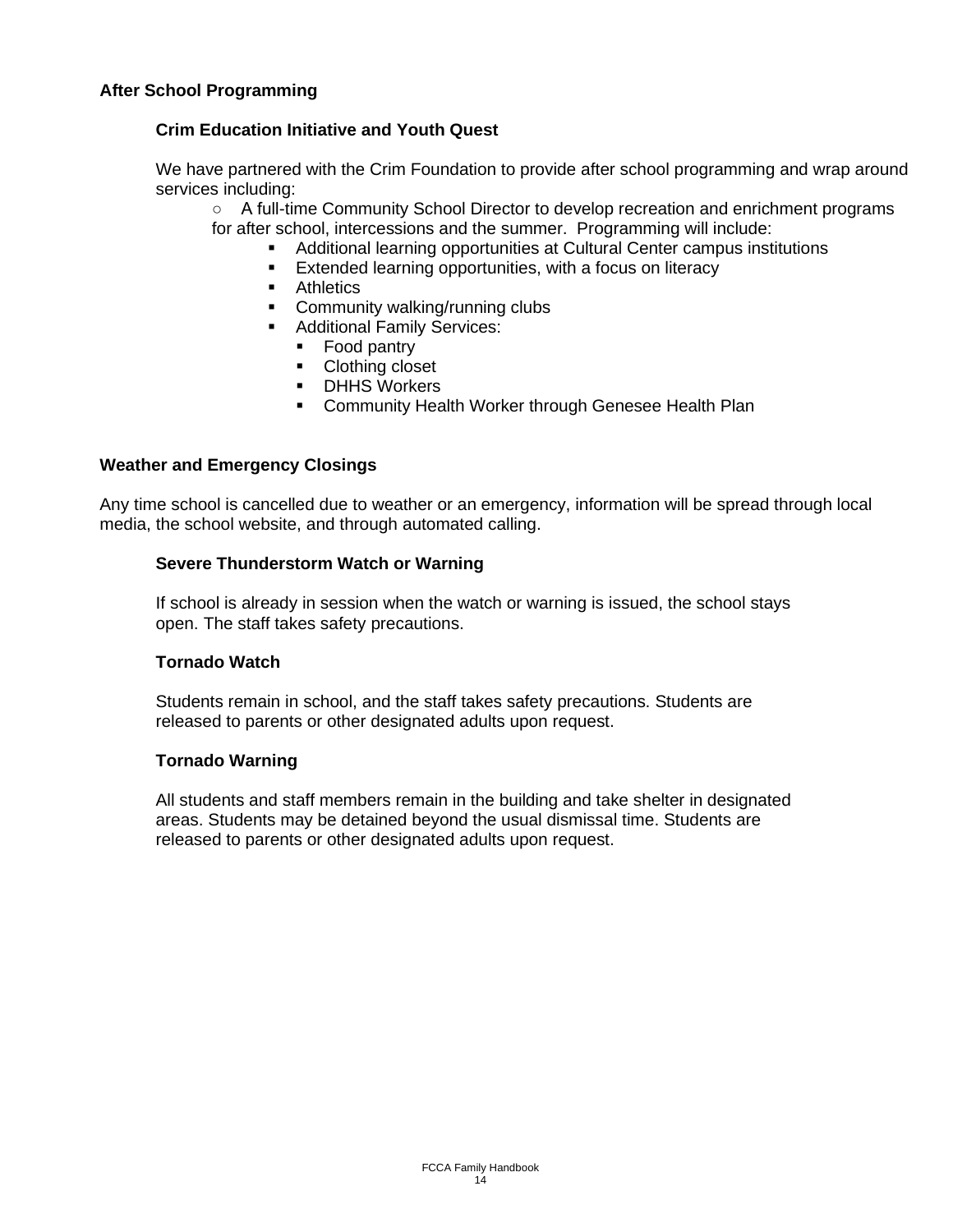#### **XI. ATTENDANCE**

At the FCCA, we believe that student attendance is linked to increased academic outcomes and social-emotional development.

#### **Student Absences**

All students should be at school, on time, each day, unless they show symptoms of illness.

Lead Teachers will submit written attendance to the main office by 8:45 am daily.

- If a student will be absent, a family member must call the office by 9:00am to excuse the absence.
- If a student is absent for more than two days, a doctor's note must accompany the student to excuse the absence.
- The following list of quidelines will be used to determine whether the absence is excused:

| <b>Excused</b>                                                                                                                                                                                  | <b>Unexcused</b>                                                                                                                                                                                                                                                     |
|-------------------------------------------------------------------------------------------------------------------------------------------------------------------------------------------------|----------------------------------------------------------------------------------------------------------------------------------------------------------------------------------------------------------------------------------------------------------------------|
| -Personal illness<br>-Death in the family<br>-Impassable roads due to inclement weather<br>-Religious observance<br>-Quarantine<br>-Required court appearances<br>-Attendance at health clinics | -Oversleeping<br>-Transportation issues (including missed bus)<br>-Family vacation communicated less than<br>two weeks in advance with teacher<br>-Childcare<br>-Cold weather<br>-Any other reason which does not fall into<br>the categories listed under "excused" |

#### **Truancy Protocol**

Students missing more than 10 days over the course of a school year are considered truant, according to the State of Michigan.

- If a student has been absent, excessively tardy, or picked up from school early for more than three (3) days:
- A staff member will call your family to acknowledge excessive absence.
- A warning letter will be sent home to acknowledge excessive absence.
- Your family must return this warning letter to the FCCA office, signed and dated, within 48 hours.
- If a student has been absent, excessively tardy, or picked up from school early for more than five (5) days:
- The CEO/Principal or another administrator will call your family to acknowledge excessive absence.
- A second warning letter will be sent home to acknowledge excessive absence.
- Your family must return the letter in person at the meeting date and time outlined in the letter (or at the time that you reschedule within 24-hours of receiving the letter), with the CEO/Principal or designated staff member Head of School to address attendance concerns and create an action plan for your student's success. Your child's teacher may also be present.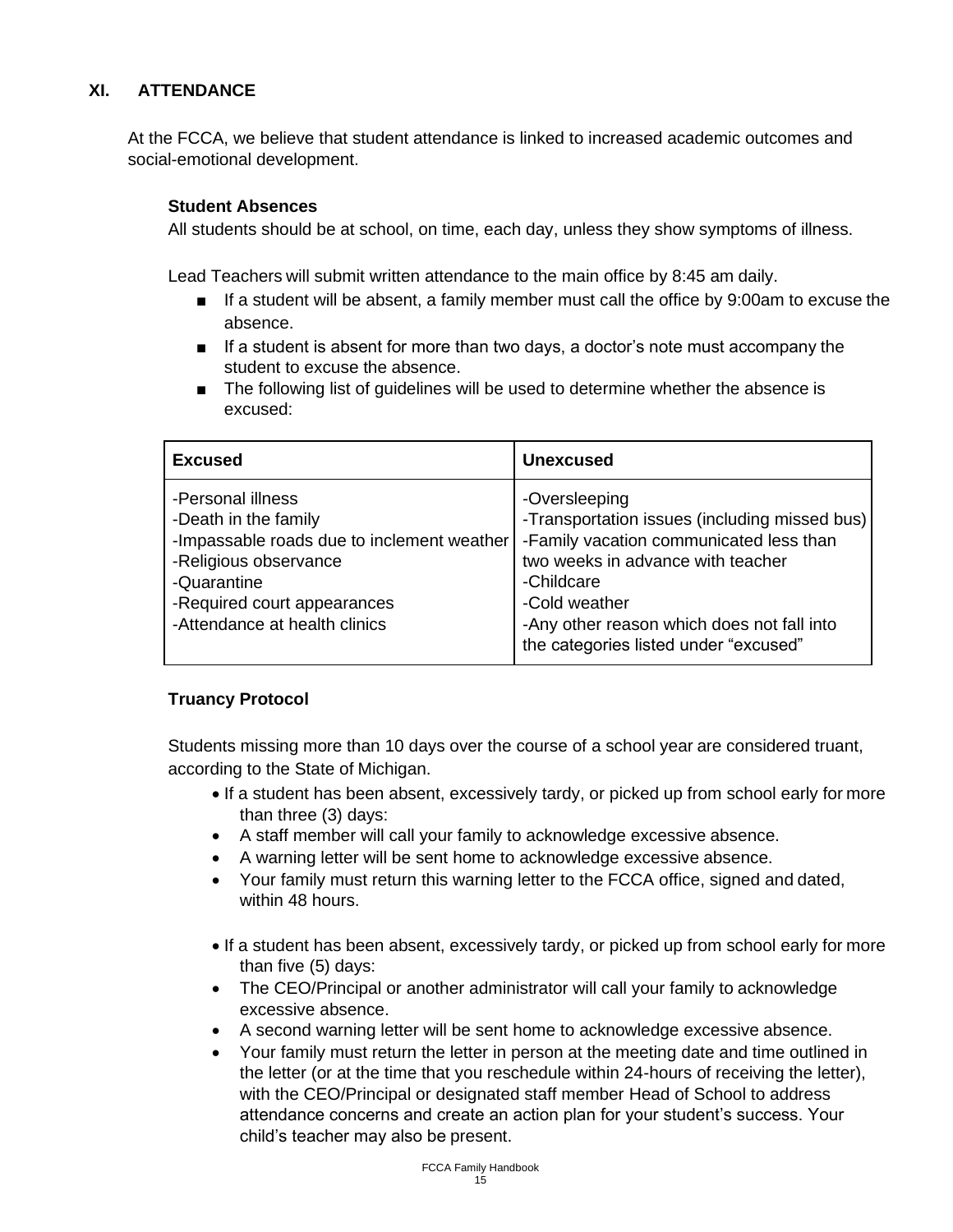- If a student has been absent, excessively tardy, or picked up from school early for ten (10) or more days:
- The CEO/Principal or designated staff member CEO/Principal will call your family to acknowledge excessive absence.
- A third letter will be sent home to acknowledge truancy and notify you that you are in violation of Compulsory Attendance Laws.
- You will receive notice from the Genesee County Prosecutor's Office acknowledging that you are in violation of Compulsory Attendance Laws and outlining the possible consequences for this violation. Your family must return the letter in person at the meeting date and time outlined in the letter (or at a time that you reschedule within 24-hours of receiving the letter), with the Executive Director and the President of the Board to address attendance concerns and outline and amend the action plan for your student's success.
- A Promotion in Doubt letter will also be sent home at this time to acknowledge that your student is in danger of being retained in the same grade next year.
	- Three tardies, where a student arrives after 9am will be counted as ONE absence. The State of Michigan does not consider excused or unexcused absences when determining truancy issues.
	- For all students who must miss more than 3 days per month due to illness, consecutive or nonconsecutive, a note of explanation must be provided from a physician.

#### **Withdrawal by Non-Attendance**

After an absence of ten (10) days without notification or explanation, we will deem your child to have withdrawn from the FCCA. The CEO or designee will send an official letter explaining that ten consecutive absences is considered a withdrawal of a student from the FCCA. The parent/guardian will be given the opportunity to respond. If there is no response within the designated period of time, we will notify your district of residence of your child's withdrawal so that his or her educational program can be continued without delay. The open slot on our roster will be filled with the next child on our waiting list.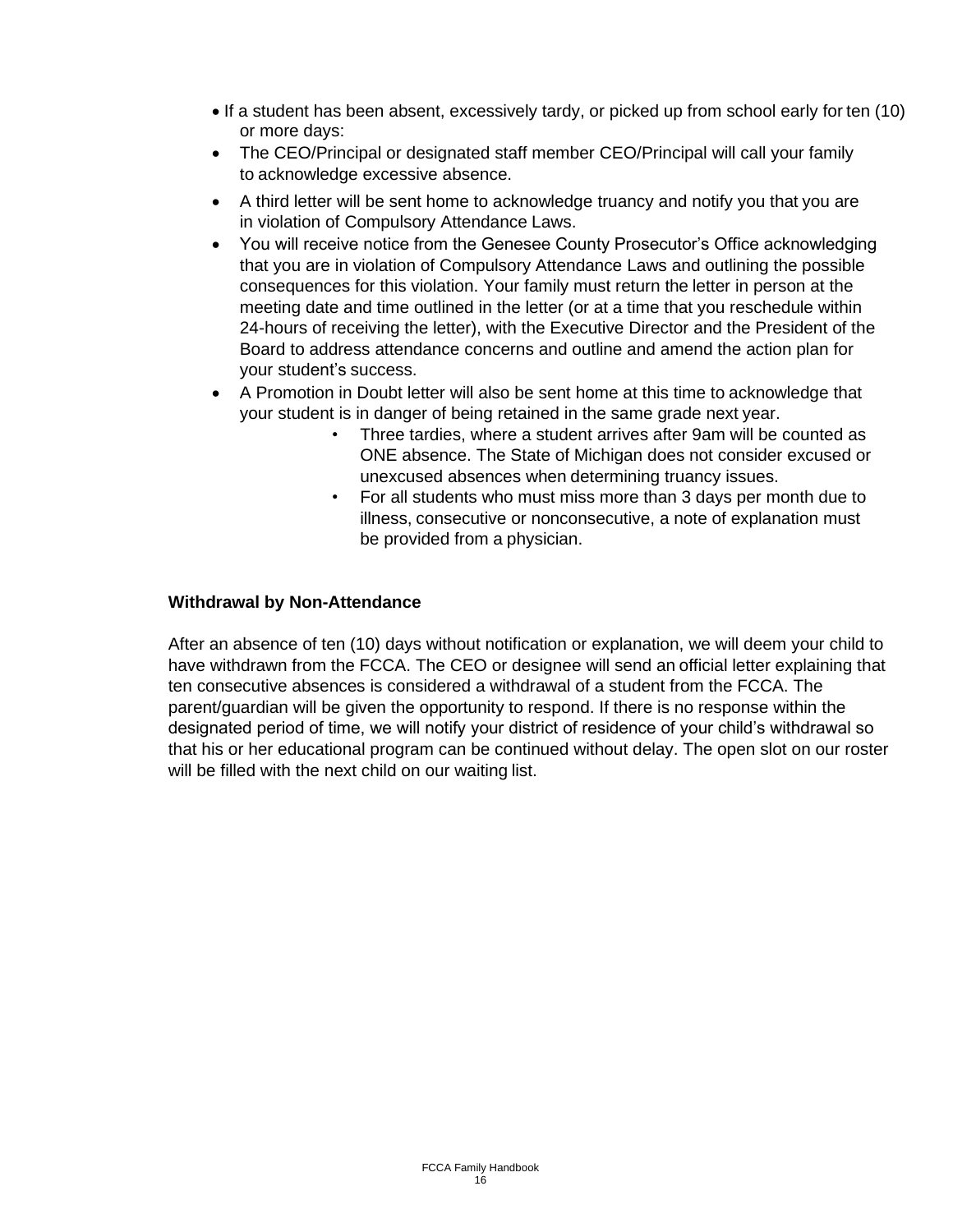#### **XII. STUDENT HEALTH**

#### **Immunization Requirements**

No student shall be permitted to remain in school more than thirty (30) days unless the student presents written evidence of immunization by a method approved by the Department of Health or is in the process of being immunized. Parents and guardians declining vaccines must obtain a certified non-medical waiver from a local health department. A medical waiver can be obtained from the school office. The minimum complete immunizations are:

|                                                               | All Kindergarteners and<br>4-6 year-old transfer<br>students                                          | All 7 <sup>th</sup> Graders and 7-18<br>year-old transfer<br>students                                                                                                                        |
|---------------------------------------------------------------|-------------------------------------------------------------------------------------------------------|----------------------------------------------------------------------------------------------------------------------------------------------------------------------------------------------|
| Diphtheria,<br><b>Tetanus, Pertussis</b><br>(DTP, DTaP, Tdap) | 4 doses DTP or DTaP<br>1 dose must be at or after 4<br>years of age                                   | 4 doses D and T or<br>3 doses Td if 1 <sup>st</sup> dose given at<br>or after 1 year of age<br>1 dose Tdap at 11 years of age<br>or older upon entry into 7 <sup>th</sup><br>grade or higher |
| <b>Polio</b>                                                  | 4 doses<br>3 doses if dose was given at or<br>after 4 years of age                                    | 4 doses<br>3 doses if dose was given at or<br>after 4 years of age                                                                                                                           |
| Measles, Mumps,<br>Rubella (MMR)*                             | 2 doses at or after 12 months<br>of age                                                               | 2 doses at or after 12 months<br>of age                                                                                                                                                      |
| Hepatitis B*                                                  | 3 doses                                                                                               | 3 doses                                                                                                                                                                                      |
| Meningococca<br>l Conjugate<br>(MenACWY)                      | None                                                                                                  | 1 dose at 11 years of age or<br>older upon entry into 7 <sup>th</sup> grade<br>or higher                                                                                                     |
| Varicella<br>(Chickenpox)*                                    | 2 doses at or after 12 months of<br>age or Current lab immunity<br>or History of varicella<br>disease | 2 doses at or after 12 months of<br>age or Current lab immunity or<br>History of varicella disease                                                                                           |

#### **\*If the student has not received these vaccines, documented immunity is required.**

Please contact your health care provider for other recommended vaccinations

#### **Medication Administration**

Only necessary medications that must be given during regular school hours will be administered.

All medications, whether prescribed or over the counter, require written permission from the custodial parent. They must complete the Authorization to Administer Medication form (one form per medication). The form must be renewed each school year or upon any change in medication or dosage.

Though we encourage a physician's written permission in all cases, a physician signature is required under the following conditions:

- Any possession or use of an inhaler or epinephrine injector
- Any self-possession or self-administration of any medication

Parents must include any prescribed treatment or care plan. An emergency care plan from the physician is required for asthma and epinephrine medications.

Prescribed medication must be delivered to the school in the original container prepared and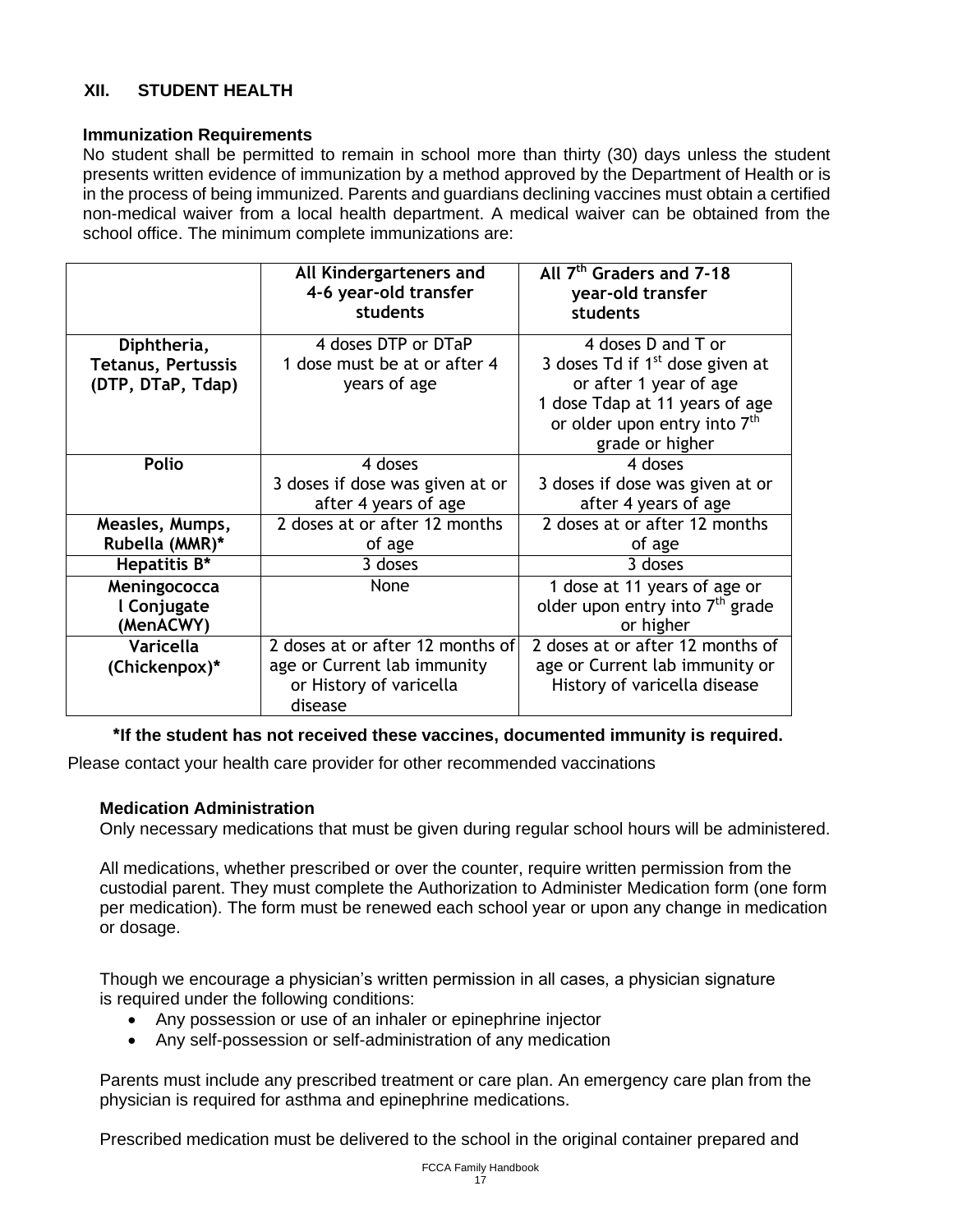labeled by a pharmacy. The label must include the dosage and frequency of administration. Over-the-counter medication must be in the original package and have the student's name affixed to the package.

The medication supplied to the school must be in the exact dosage prescribed, so the individual administering medications is not responsible for dividing or splitting pills. All medication must be picked up by the parent at the end of the school year or upon a student's withdrawal. Any medication not picked up will be discarded.

If a parent is accompanying his/her child on a field trip, the parent will be required to administer the child's medication.

#### **Meningococcal Disease**

Meningococcal disease is a dangerous disease that can strike children and youth and is caused by bacteria. The bacteria are spread from person to person by direct contact with an infected person's nose or throat secretions. Illness often starts with a sudden fever, headache, stiff neck, a rash, and possibly nausea and vomiting. An infected person may become very sick within a few hours of the first symptoms and should seek medical care immediately. The disease could result in death or permanent disability.

There are two immunizations available: one for people who are 11-55 years old and another for people who are 2-10 or 55+ years old if certain medical conditions exist that put them athigher risk of contracting the disease.

Parents should talk with their child's health care provider or local health department about meningococcal disease and immunization.

#### **Health Records**

Students' health records are maintained separately and confidentially from other school records, as required by law. Please be sure that all immunizations are up to date and be prepared to provide documentation of all immunizations.

#### **Allergies**

Please alert us to any allergies your child may have and provide medication (if necessary) to prevent a serious allergic reaction. This includes allergies to plants, animals, foods, medicines, and other substances.

#### **The Flint Cultural Center Academy is a "NUT FREE" school due to severe allergies.**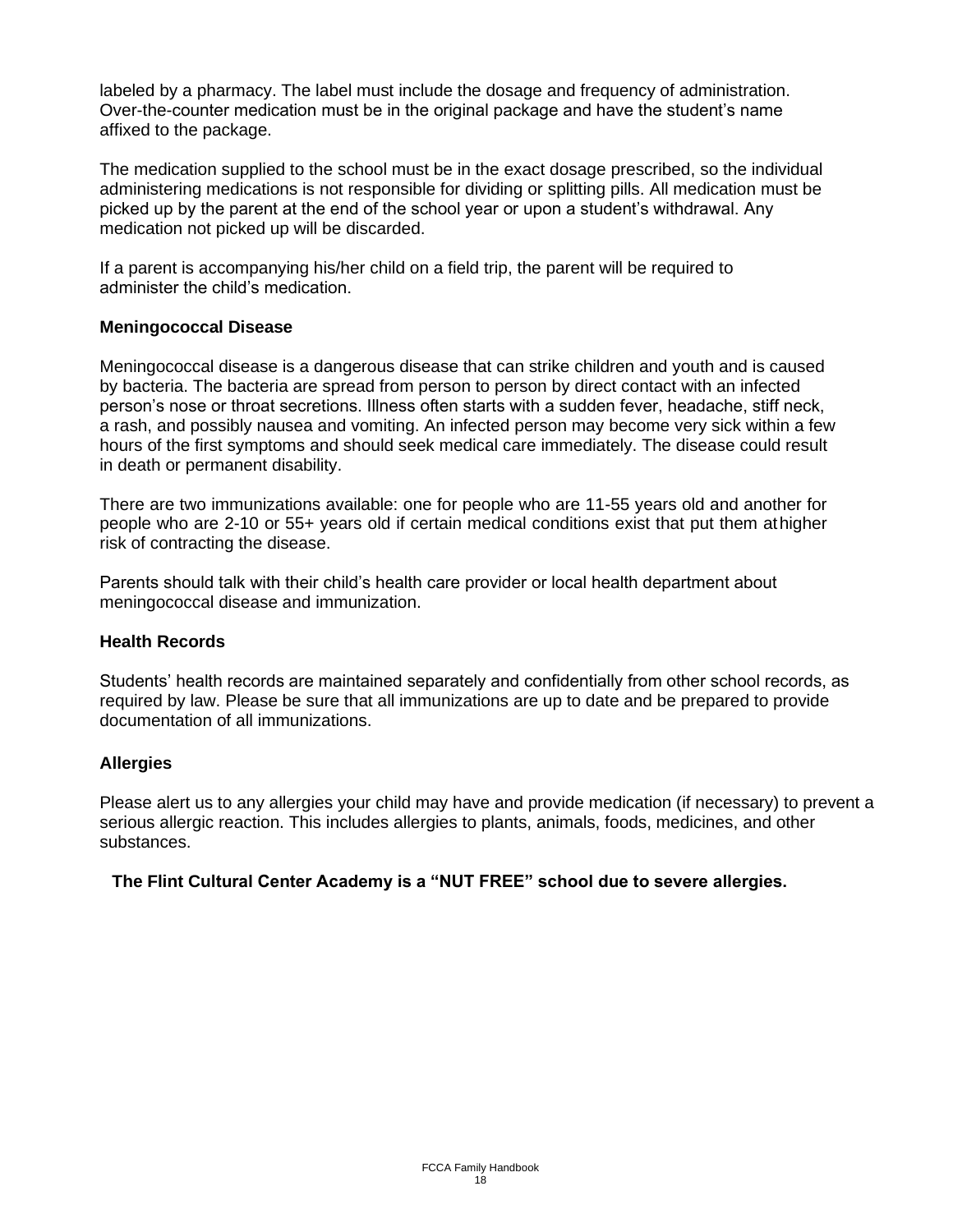#### **Illness**

We share your concern for the health and safety of your student and all students!

- $\circ$  If your child exhibits any of the following symptoms, please keep your child home:
	- Fever of 100.4 or higher,
	- Vomiting or loose bowel movement/diarrhea,
	- Difficulty breathing or severe coughing,
	- Lice, ringworm, or other contagious conditions,
	- Open sores,
	- Rash or hives,
	- Pink eve, or
	- Runny nose with thick yellow or green discharge.
- The determination to send a child home is made by the CEO/Principal or designee, using the "Keep Home" criteria. Parents or caregivers will be notified by telephone of the nature of the illness and will be asked to pick the child up. Please provide the school with emergency contact information so that you, or your designee, may be reached at all times. We expect that ill children will be picked up within one hour of notification.
- $\circ$  If your child becomes injured at school, you will be contacted, and we will administer emergency first aid and complete an accident report for you to share with your child's physician. In the event of serious injury requiring immediate emergency care, 911 will be called. The CEO/Principal or other staff person will accompany the child to the hospital in the event the parent or caregiver cannot be reached.

#### **Dress for the Weather**

In addition to outdoor recess, students will be walking to various places on the Cultural Center campus, every day. When the wind chill is below Zero, we will make alternative arrangements for instruction, but in all other weather conditions, please provide your child with climate appropriate apparel, including coats, snow pants, boots, gloves, hats, scarves and rain protection.

#### **Head Lice**

Head lice come from close contact with a person whose head has become a haven for lice. Lice can also be transmitted by sharing hats, combs or brushes. Students found to have lice will be sent home. After treatment, the student may return to school for examination by school personnel to determine if there is any evidence of lice. The school maintains a "no nit" policy.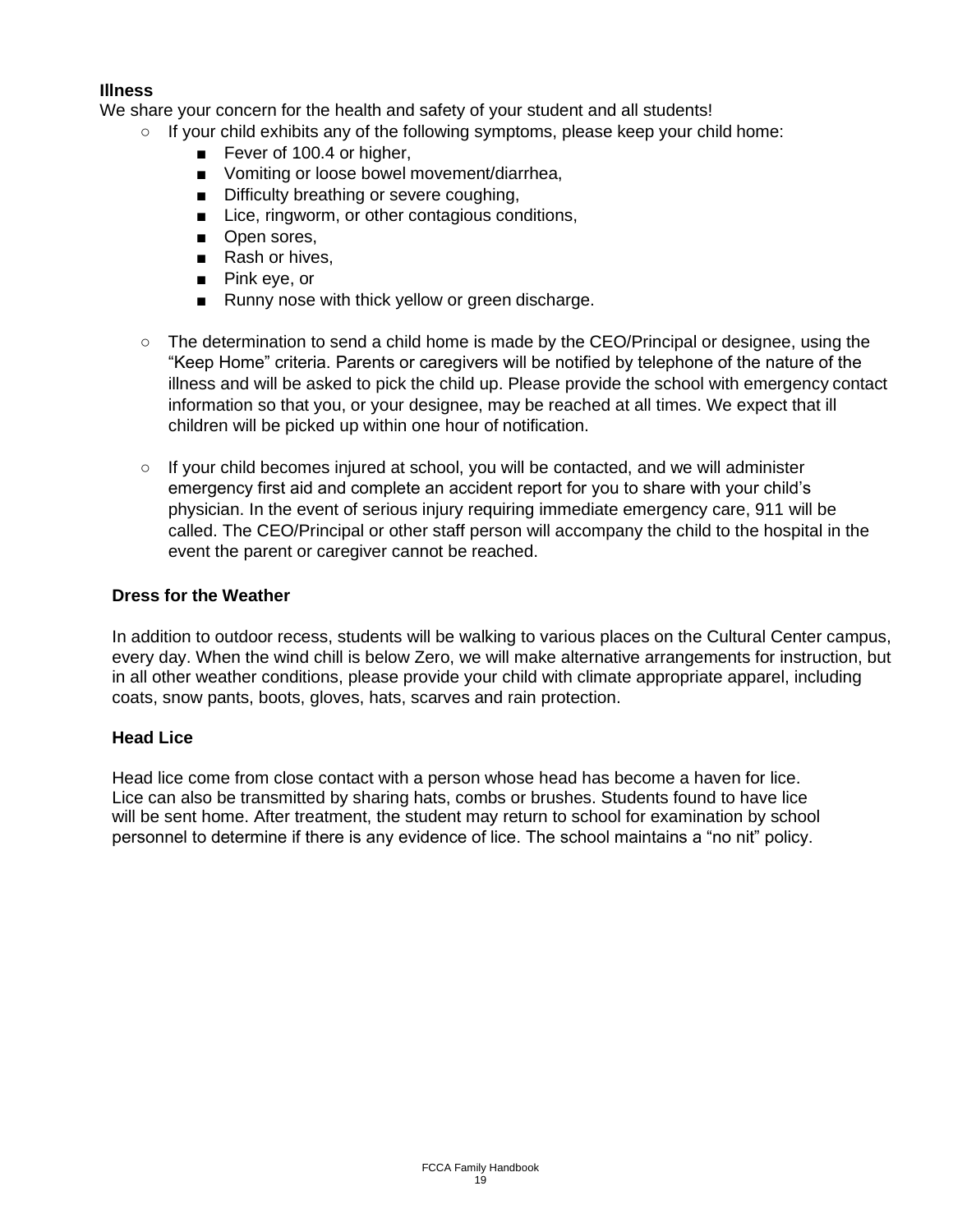#### **XIII. DRESS CODE / SUPPLIES & MATERIALS**

#### **Uniforms**

In order to keep our focus on learning and ensure students are comfortable enough for the daily handson, project-based learning, students attending the FCCA will wear casual uniforms**.**

- Our uniforms consist of the following:
	- FCCA T-shirt or Polo shirt (Yellow, White, Gray), long sleeved option in the winter
	- Slacks or a skirt (Khaki, Black or Blue), no denim / no jeans
	- Closed toed shoes with backs (sneakers preferred)
- If students come to school out of uniform, they will need to borrow FCCA t-shirts and uniform pants as necessary

#### **Backpacks**

Students should bring a backpack or other school bag daily to carry materials and Daily Communication Folders.

○ We respectfully request that parents not purchase a backpack with wheels, as they often don't fit in cubbies and sometimes cause safety concerns in hallways and staircases, on buses, and outdoors.

#### **Toys, Electronics, & Valuables**

We ask that students not bring valuables to school. Each classroom is equipped with age-appropriate times and materials for learning.

- The school is not responsible for missing or lost student items.
- Please help your child remember that toys, electronic games, and similar devices need to be left at home. If a child brings these items to school, the following steps will be taken:
	- Item is placed back in cubby/backpack for the day,
	- Teacher keeps item and returns at the end of the day, or
	- Teacher keeps item and parent must retrieve it.

#### **Cell Phones**

Cell phones are prohibited unless approved by a supervising teacher or staff member. Students found in violation will have the device confiscated and held in the office until a parent/guardian can pick it up. Repeat offenses will result in increased consequences up to and including suspension from school.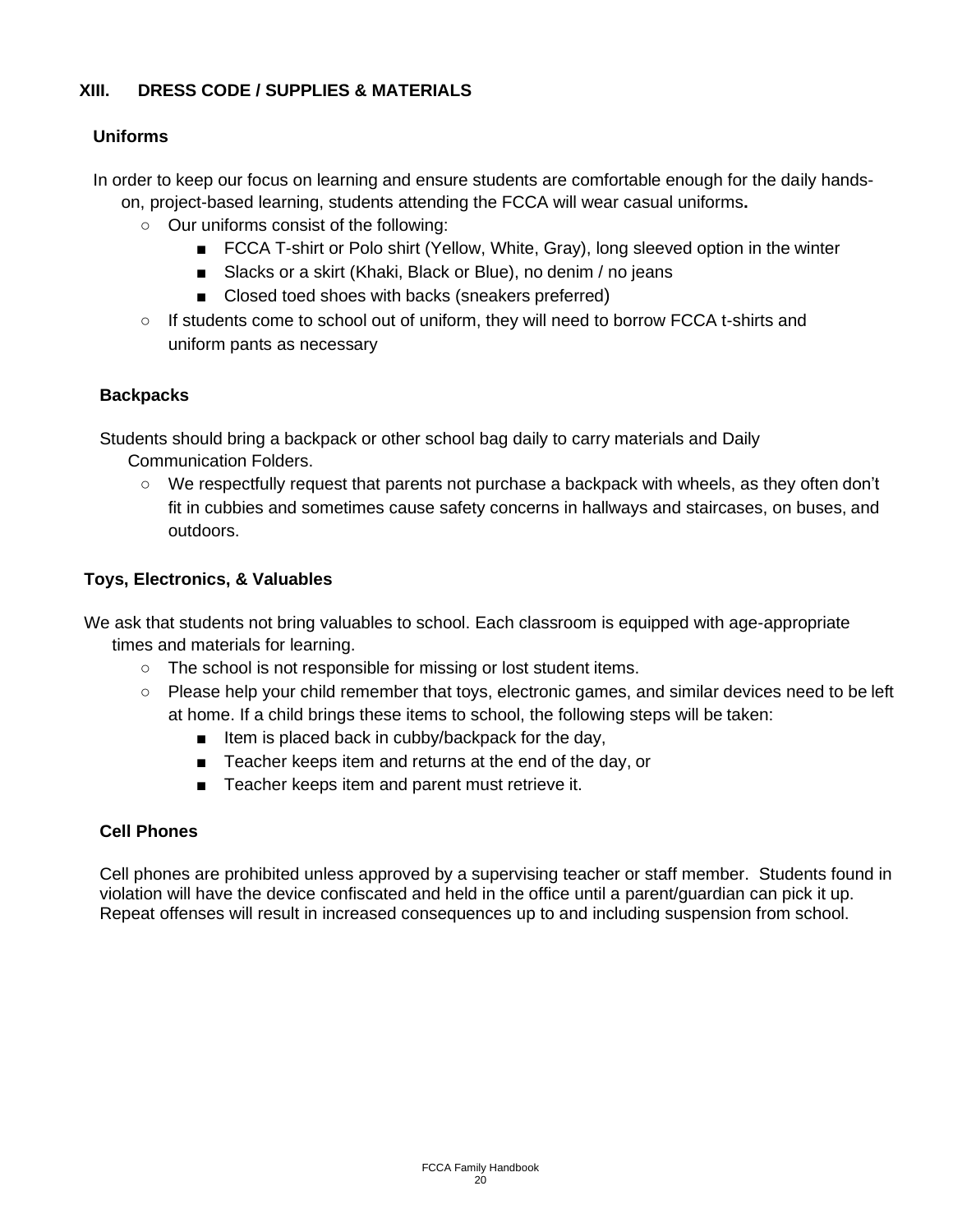#### **XIV. FOOD SERVICE/ RECESS**

#### **USDA Breakfast and Lunch Program**

Breakfast will be served from 8:00am to 8:20am daily.

Each student will have a forty (45) minute lunch/recess period each day as well.

Parents are encouraged to complete a Free/Reduced Application available from the school office. Students not qualifying for subsidized meals must prepay. Lack of prepayment will result in discontinued meal service.

Parents are encouraged to pay for meals using the free online secure service. Any remaining balance upon a student withdrawing from school will be refunded upon request.

#### **Recess**

Students typically need and want a time during the day to engage in self-directed activity. Recess is provided for a breath of fresh air, a moment of solitude, a private conversation, or a game.

As in the classroom, the supervising adult is the authority during recess. When playing games, students are encouraged to include anyone interested in participating. Games that are abusive or demeaning are not permitted. All students are to remain in the designated recess area. Students are not allowed to use playground equipment while waiting for school to begin, waiting for rides, or following dismissal.

All students go outside for recess unless they have a signed doctor's note, it is raining, there is a weather advisory of any kind, or the wind chill is 0 degrees Fahrenheit or below.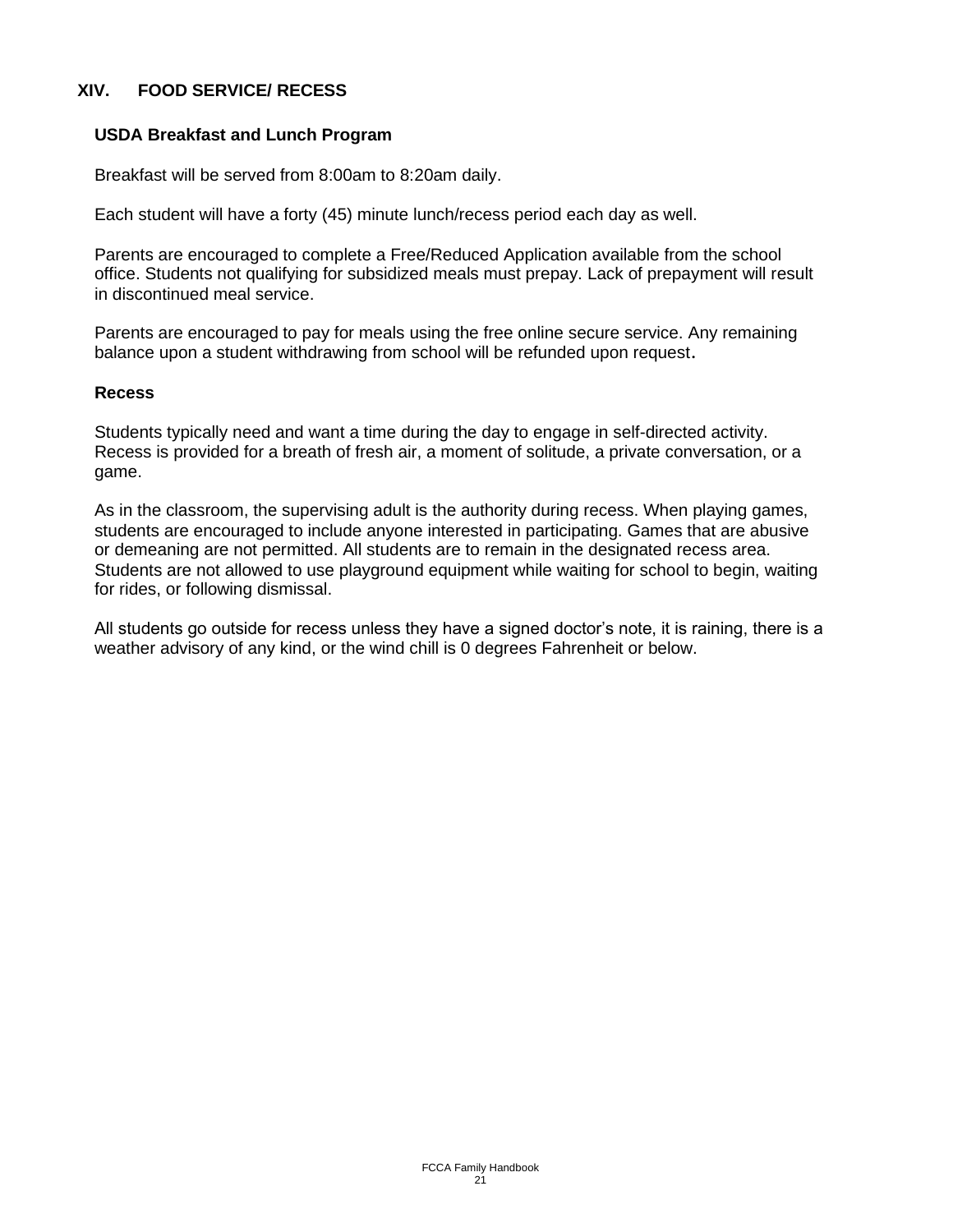#### **XV. FIELD WORK**

#### **Purpose**

Fieldwork is an integral part of the educational program at FCCA. Field studies are carefully structured to address the learning goals of an expedition and afford students rich opportunities to "learn on location." Our location and collaboration with all of the institutions on the Flint Cultural Center campus, make fieldwork ideal.

Flint has faced hard to imagine economic and environmental barriers, but to the credit of our community, we are undergoing a rebirth and renaissance that demonstrates our grit and perseverance. We chose EL Education as the framework for our school's culture and learning because EL is all about engaging the community, seeking out existing resources, and helping students to see and understand their role in making their community better. FCCA students will have the opportunity to explore history and current events, not only through the Cultural Center, but also through extensive community partnerships, visiting experts, and meaningful fieldwork.

Students interview experts, examine artifacts, conduct research, make observations, and gather data through notetaking, sketching, and photography. Fieldwork deepens and extends students' understanding of the content and nurtures their skills as life-long learners. Quality work is the expectation during field study activities, just as it is during in-school activities.

#### **Locations**

Fieldwork in the primary grades can take place on our school grounds on in walking distance of the school. Most other fieldwork will take place on the Cultural Center campus, at local institutions, museums, parks, nature centers, businesses, and historic sites, and lasts from one to five hours.

#### **Safety**

Safety and learning are our top priorities on fieldwork. If a student's behavior raises safety concerns or is potentially disruptive to the class's learning, a one-on-one chaperone may be required, or the student may be placed in another classroom for the duration of the field study.

#### **Fees**

At times, families may be asked to contribute a small fee for trips. Please reach out to your child's teacher for financial aid assistance as needed.

#### **Permission Forms**

As part of the enrollment process, a permission slip covering all field studies and excursions for the school year will be on file. (Form 2340 F2) Classroom teachers will communicate dates and destinations of these excursions through classroom newsletters or special announcements at least 72 hours prior. Field studies that last beyond the school day will require trip-specific permission slip.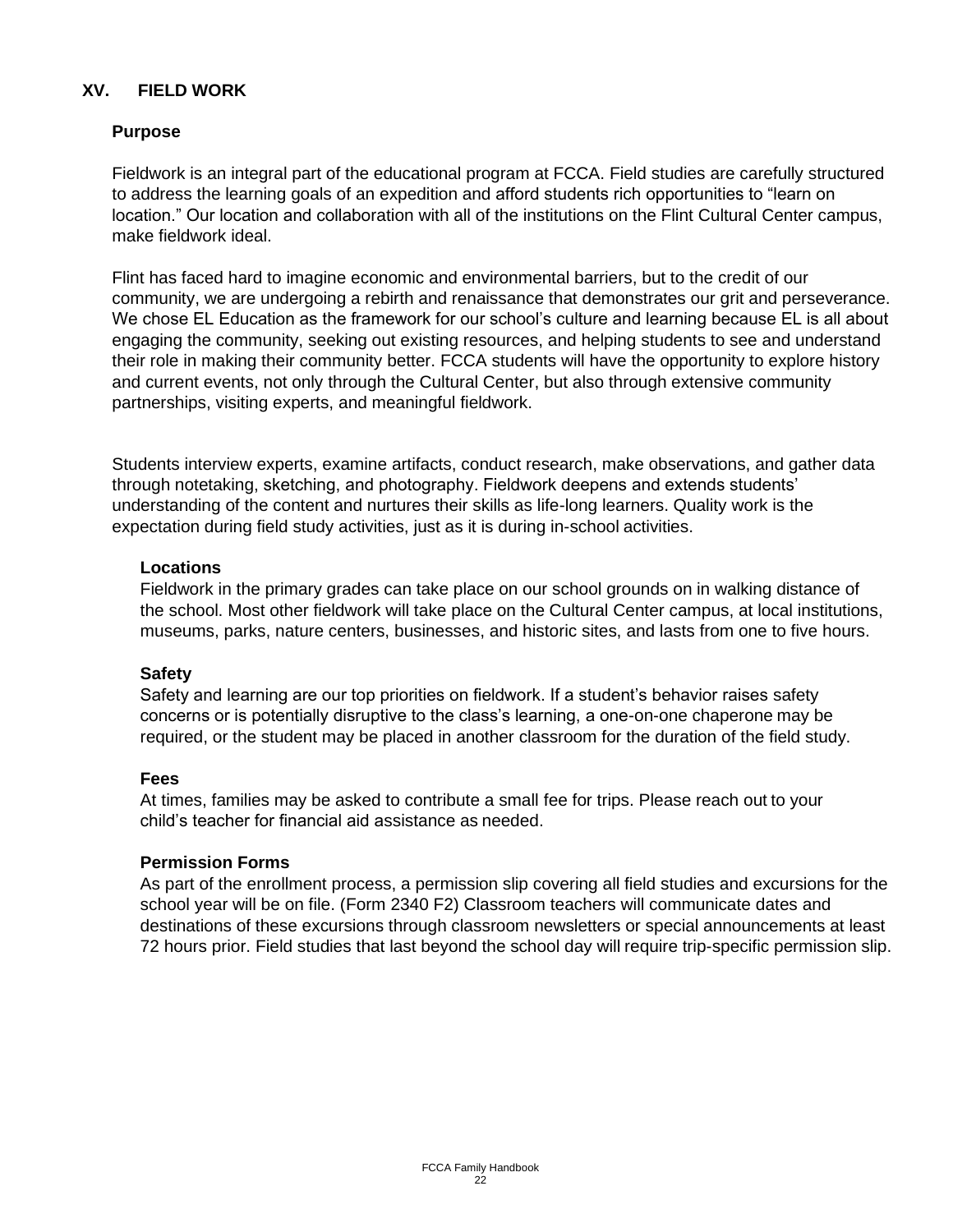#### **Chaperones**

Critical to the success of field studies are the adults entrusted with the care and supervision of our students. For most field studies, a request is announced to solicit parent volunteers to chaperone. Parent involvement is an important part of our school's culture and chaperoning on fieldwork is a great way to participate in your child's education.

- Chaperones perform a wide range of functions. They ensure children's safety, monitor behavior, carry out teachers' instructions, and support individuals and groups in gathering information. Chaperones help interpret exhibits and presentations, and they sometimes provide instruction to small groups of students.
- FCCA takes seriously the responsibility to provide safe and productive learning experiences for students. On fieldwork, doing so requires that we make chaperone decisions that we feel are in the best interests of the crew.
- Chaperones must attend a Volunteer/Chaperone orientation prior to first trip and repeating every three years.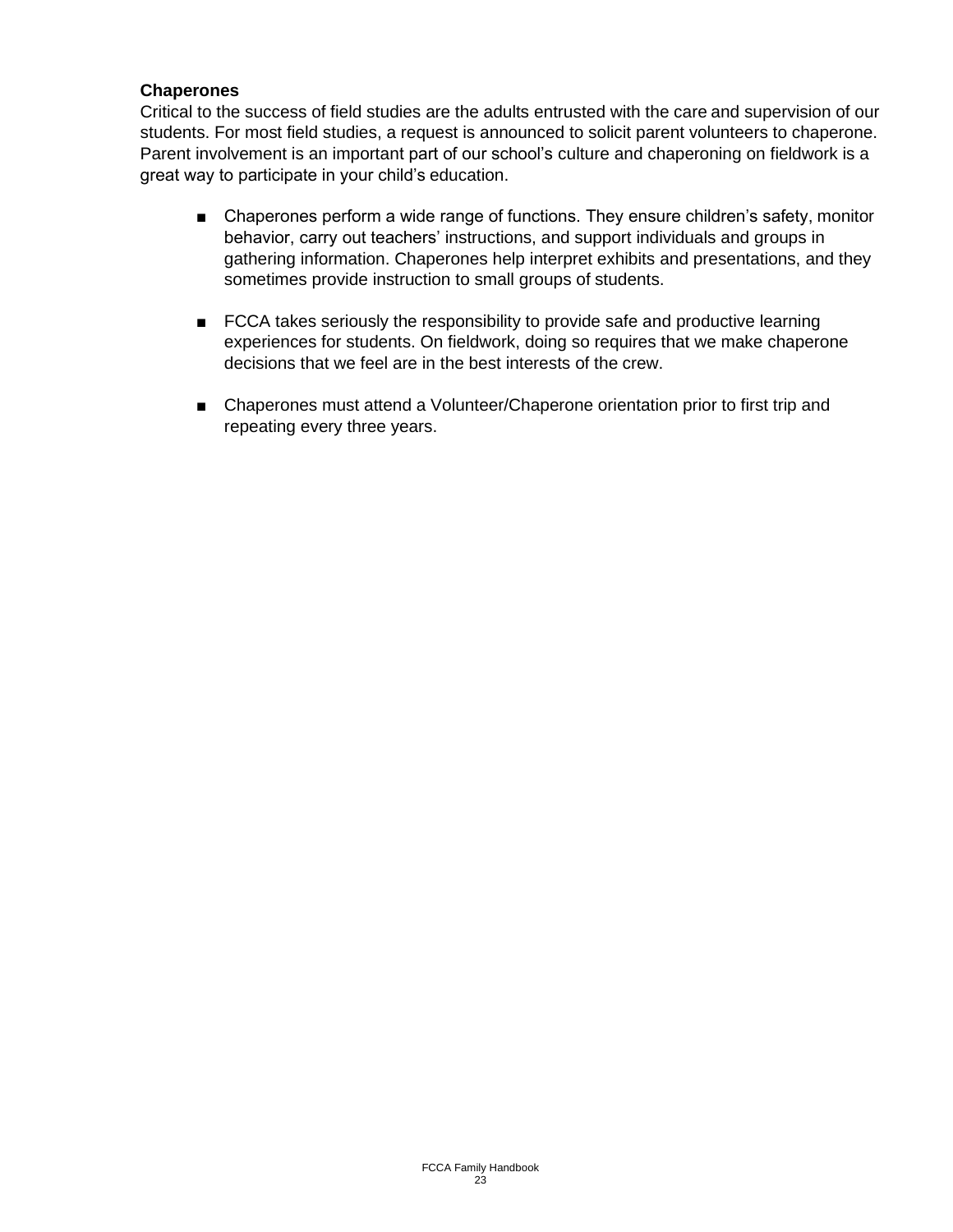#### **XVI. SCHOOL SAFETY**

#### **School Safety Officer**

In addition to all of the security already in place on the Flint Cultural Center, the FCCA will employ a full time School Resource Officer who will be present at the school during operating hours, and who will work with campus security and local first responders to provide the best safety net possible for our students, families and staff.

The FCCA School Resource Officer will:

- Maintain first aid and CPR certification
- Be knowledge of state laws related to the safety of people and property
- Train in and utilize the principles of safety, accidents and fire prevention
- Have firearms certification that meets current MCOLES standards

#### **Staff Identification**

All staff are required to wear a school issued identification badge at all times. In addition to identifying and authorizing their presence on campus.

#### **Student Identification (RFID)**

As a safety and security enhancement, student and staff identification badges will be equipped with a chip that will allow the school office to locate students anywhere on campus. This chip will not operate once a student leaves the Flint Cultural Center campus.

#### **Emergency Response Plan**

The FCCA School Safety Officer, the Director of Flint Cultural Center Security and the FCCA CEO will work with area first responders to develop an Emergency Plan based on prevention, preparedness, recovery, and response. Our students and staff will be trained in all safety procedures which will include and surpass the drills required by the State of Michigan to ensure our students' safety in the event of an emergency.

**Mandated Child Abuse Reporting**: As state mandated child abuse or neglect reporters, teachers, staff and the Administration of FCCA are required by law to initiate a report to be forwarded to Michigan and Genesee County office of Child Protective Services if they suspect the maltreatment or neglect of a student. All reports are confidential and will be maintained in confidential and secured files apart from the student's school records.

**Internet Use Policy & Internet Safety**: Student use of the Internet is an important component of classroom research and learning.

- Students and their families must sign the school's Internet use agreement before being permitted to use Internet related tools.
- Teachers supervise student Internet use and students abide by Internet safety protocols.
- Failure to abide by the rules will result in the suspension of Internet privileges for the student.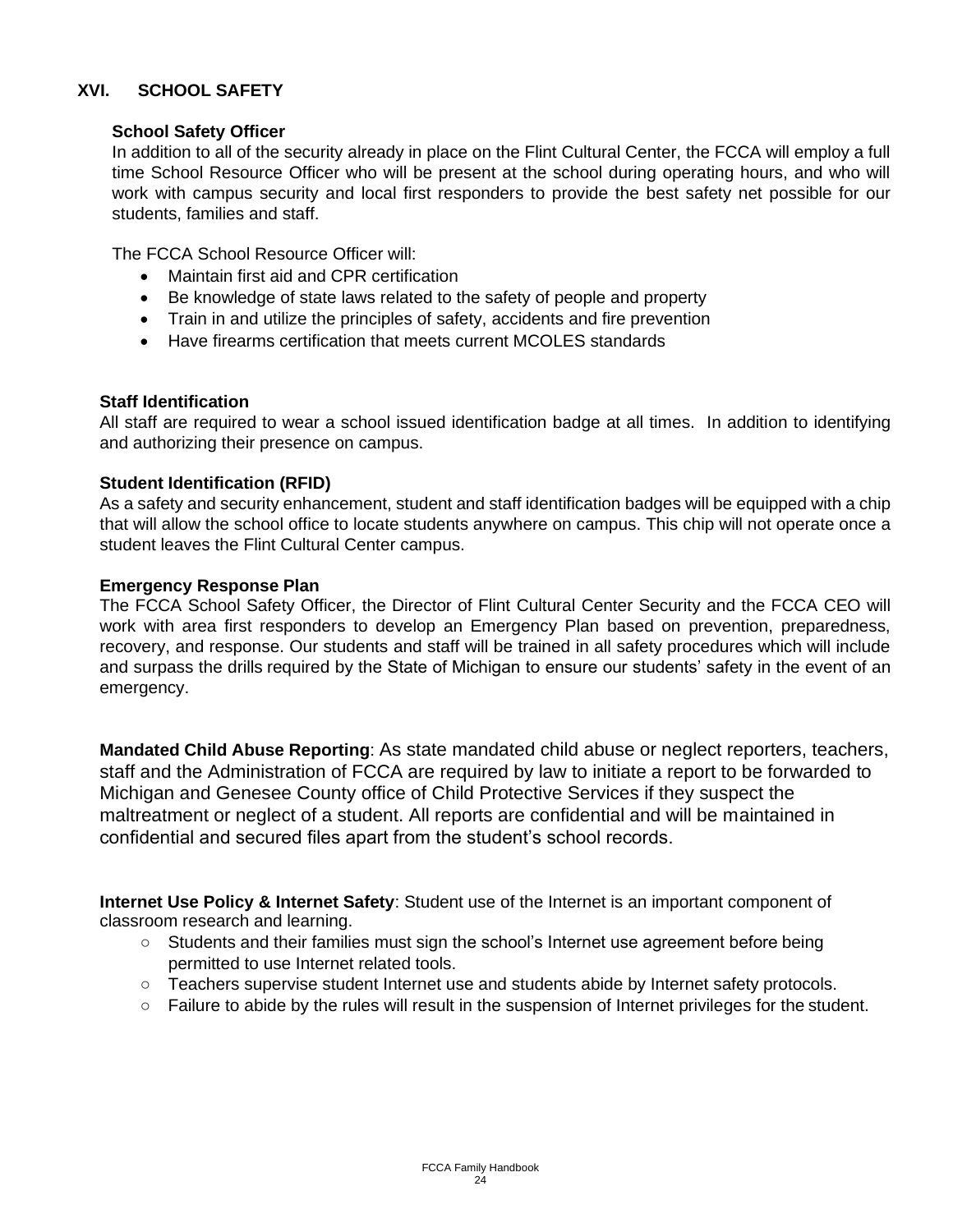**Visitor Policy**: While we encourage and welcome families and the visitors to the FCCA, all visitors must first report to the school office and sign the visitor's logbook. Visitor badges must be worn at all times while in the school and should be returned before leaving the building. These precautions are necessary for the safety of our students and staff.

Parents are welcome to volunteer or observe in classrooms. Prior to volunteering, parents are asked to make arrangements with the office to complete the volunteer orientation. Please make arrangements with the classroom teachers prior to the date on which you would like to visit.

**Surveillance Cameras:** For the safety and security of the building and campus, surveillance cameras have been installed and will be monitored.

**No Smoking/Drug-Free School Policy:** FCCA is a non-smoking building. Families, students, staff, and guests are prohibited from using any tobacco products in the buildings or on school grounds at any time.

FCCA is a Drug-Free School. Families, staff, and guests who are suspected to be under the influence of alcohol or drugs will be asked to leave the building immediately. For a staff member, this could be grounds for termination. Children will not be released to caregivers we suspect of being under the influence of alcohol or drugs. If such a situation arises, we will first seek to contact an authorized family member to pick up the child and if unsuccessful, we will contact Child Protective Services and/or the police department.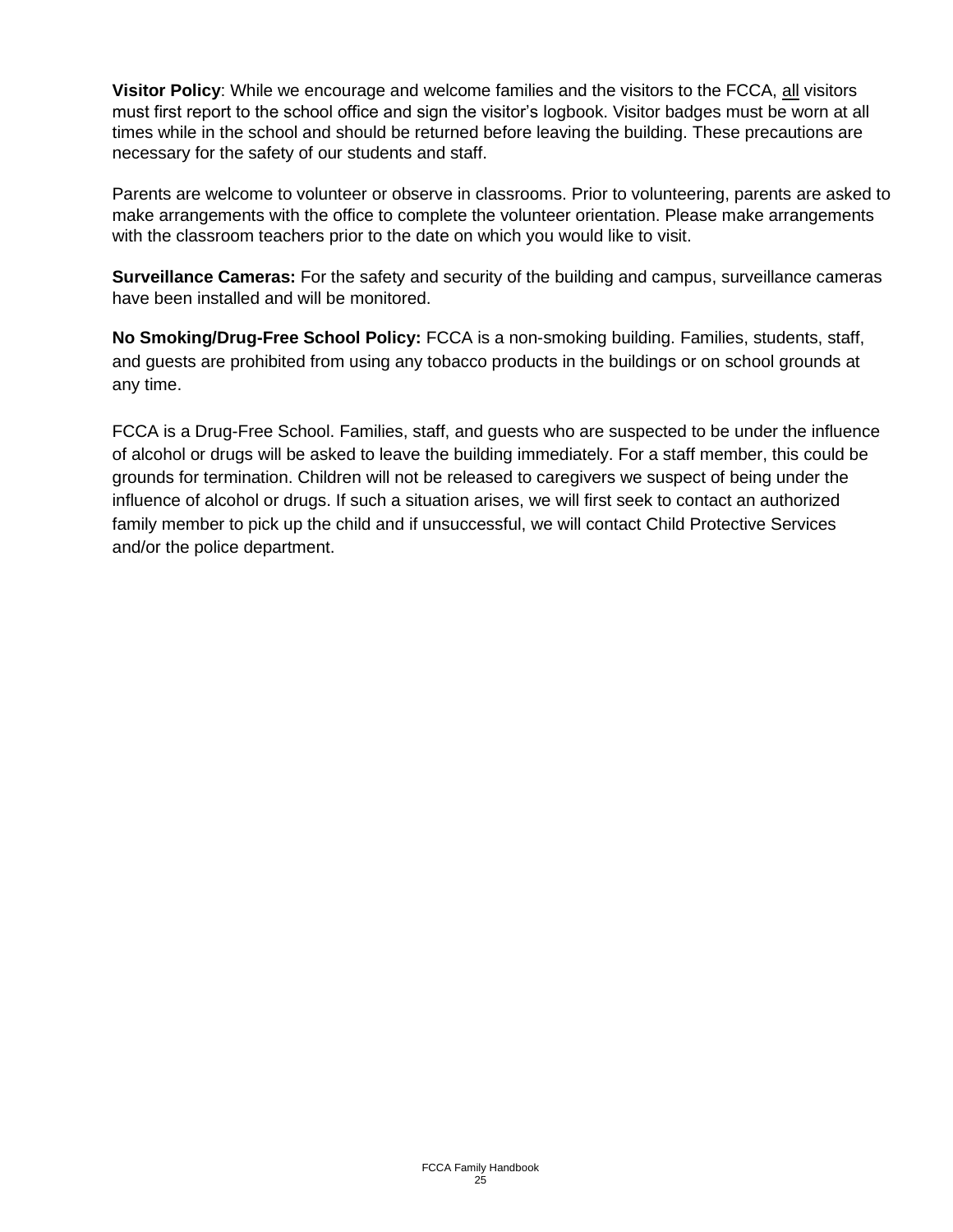#### **XVII. MISCELLANEOUS**

#### **Animals**

Animals, including pets, are not permitted at the school with the exception of approved service and/or assistance animals. Some animals may be allowed in the building as part of a learning experience.

#### **Lost and Found**

The lost and found is located in the main office. Unclaimed items are donated to charity periodically.

#### **Personal Items**

The school will not accept responsibility for the personal items of students. We expect students to leave belongings that are not necessary for their education at home. Any personal items that staff members judge to be unsafe, inappropriate for school, or interfering with students' educational focus will be confiscated and held in the office or remain in the possession of a staff member until the parents retrieve them. The school shall not be responsible for any items lost or damaged while in its possession.

#### **Lockers**

All lockers assigned to students are the property of the school. At no time does the school relinquish its exclusive control of its lockers. The school principal or his/her designee shall have custody of all combinations to all lockers or locks. Students are prohibited from placing locks on any locker without the advanced approval of the school principal or his/her designee.

#### **Use of Lockers**

The school assigns lockers to its students for their convenience and temporary use. Students are to use lockers exclusively to store school-related materials and authorized personal items such as footwear, grooming aids, lunches, or outer garments. Students shall not use lockers for any other purpose, unless specifically authorized by school board policy, the school principal, or his/her designee prior to students bringing the items to school. Students solely are responsible for the contents of their lockers.

#### **Search of Lockers**

Searches of school lockers and their contents deter violations of school rules and regulations, ensure proper maintenance of school property, and provide greater safety and security for students and personnel. Accordingly, the Board of Directors authorizes the principal or his/her designee, upon reasonable cause under the circumstances, to search lockers and locker contents at any time, without notice, and without parental or student consent.

The principal or his/her designee shall not be obligated but may request the assistance of a law enforcement officer in conducting a locker search. The principal or his/her designee shall supervise the search. In the course of a locker search, the school principal or his/her designee shall respect the privacy rights of the student regarding any items discovered that are not illegal or in violation of school policies and rules.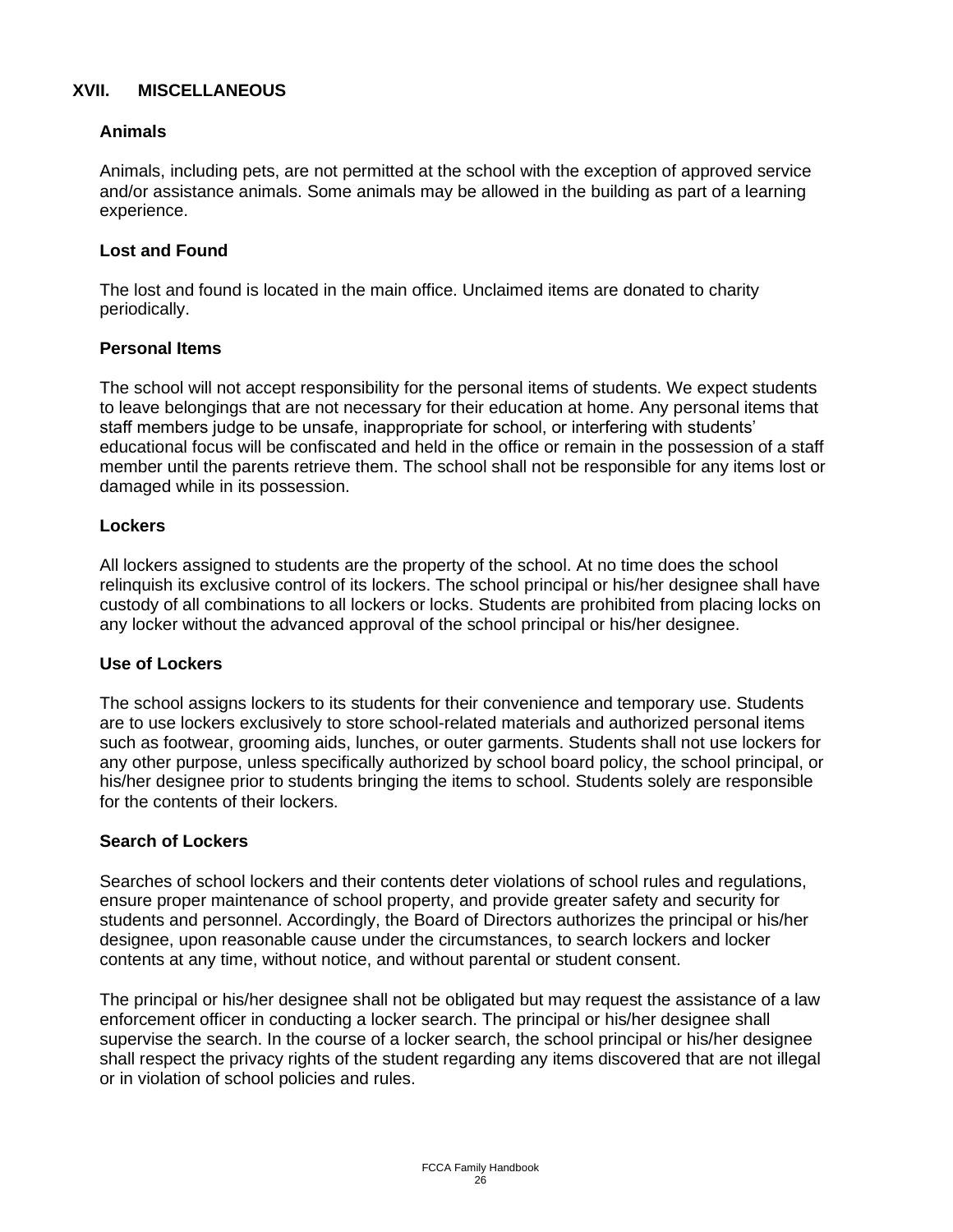#### **Seizure**

When conducting locker searches, the principal or his/her designee may seize any illegal or unauthorized items, items in violation of board policy and/or school policies or rules, or any other items reasonably determined by the principal or his/her designee to be a potential threat to the safety or security of others. Such items include but are not limited to the following: contraband, controlled substance analogues or other intoxicants, dangerous weapons, explosives, firearms, flammable materials, illegal controlled substances, poisons, and stolen property. Law enforcement officials shall be notified immediately upon seizure of such dangerous items or items that schools are required to report to law enforcement agencies. Any items seized by the school principal or his/her designee shall be removed from the locker and held by school officials for evidence in disciplinary proceedings and/or turned over to law enforcement officials. The parent of a student shall be notified by the principal or his/her designee of items removed from the locker.

#### **Complaint Procedures**

The Flint Cultural Center Academy Board of Education is committed to treating all students, staff and parents in the FCCA fairly and impartially. The Board is committed to assuring a school and working environment that is appropriate for institutions of learning and assures the safety and welfare of all.

#### Steps to Address Complaints

This section describes informal ways that incidents of perceived unfair treatment, complaints or harassment might be handled. These are not intended to be all-inclusive nor are any specifically recommended. It is desirable that students, staff and parents have a chance to make concerns known to the district and to afford the district an opportunity to review these concerns and respond to them.

- 1. Speak directly to the person with whom there is a problem. Include information about what the person is doing, how you feel about the behavior, and how you would like the behavior to change. Or, write a letter to the person with whom there is a problem. Include information about what the person is doing, how you feel about the behavior and how you would like the behavior to change. Make a copy of the letter for yourself and deliver in person, preferably accompanied by someone else as a witness to the delivery of the letter.
- 2. If the problem is not resolved after speaking or writing to the person, the problem will be forwarded to the school CEO. The CEO will respond in writing to the parent upon receipt of the complaint.
- 3. If the parent is not satisfied with the CEO's response, the parent is to notify the Board Secretary. The Board Secretary will confer with the CEO and other staff who may be involved and, depending on the findings, will either:
	- a) provide the parent a written response to the grievance.
	- b) suggest in writing to the CEO, a course of action to achieve resolution, or
	- c) schedule a meeting with the parent, CEO, and other staff as considered appropriate to review the matter and to achieve resolution.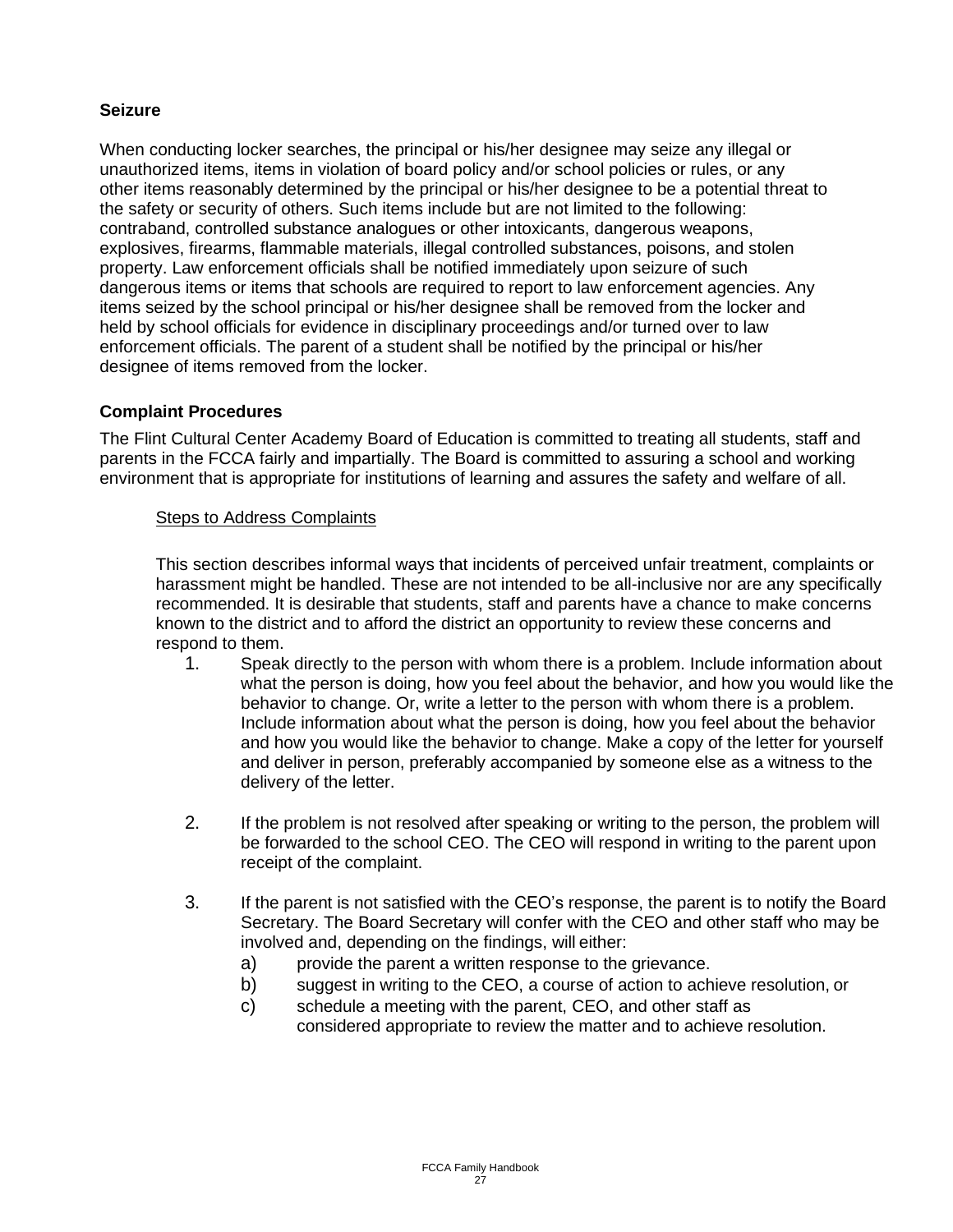#### **XVIII. NOTIFICATIONS**

#### **Rights Under FERPA**

The Family Educational Rights and Privacy Act (FERPA) affords parents certain rights with respect to their child's education records. These rights are:

- The right to inspect and review the student's education records within 45 days of theday the school receives a request for access. Parents should submit a written request to the school principal clearly identifying the record(s) they wish to inspect. A school official will make arrangements for access and notify the parents of the time and place the records may be inspected.
- The right to seek an amendment of the student's education records that the parent believes are inaccurate, misleading or in violation of the student's rights of privacy. Parents should submit a written request to the school principal, clearly identifying the part of the record they want amended and specifying its inaccuracy. If the school decides not to amend the record as requested, it will notify the parents of thedecision and advise them of their right to a hearing to challenge the content of the student's education records. Hearing procedures will be provided to the parents when a hearing is requested.
- The right to consent to disclosures of personally identifiable information contained inthe student's education records, except to the extent that FERPA authorizes disclosure without consent. The school does not need written consent to disclose a student's education records if the disclosure meets one or more of the following conditions and the disclosure is to or for: (see 20 U.S.C. §1232g; 34 CFR Part 99.31):
	- 1. School administrators, teachers, support staff, NHA personnel and other school officials which have a legitimate educational interest
	- 2. Persons or organizations with whom the school or NHA has outsourced services or functions and which have a legitimate educational interest (e.g., attorneys, auditors, medical consultants, special and supplemental education providers, therapists)
	- 3. Officials of another school where the student seeks or intends to enroll or where the student is already enrolled so long as the disclosure is for purposes relatedto the student's enrollment, and as long as a proper records release request is received by the sending school
	- 4. Certain federal and state officials and educational authorities (for audit, evaluation, reporting, or compliance purposes) or state and local authorities concerning the juvenile justice system in accordance with state statute
	- 5. Appropriate parties in connection with financial aid to a student
	- 6. Organizations conducting studies for, or on behalf of, the school or NHAto develop, validate, or administer predictive tests, administer student aid programs, or improve instruction
	- 7. Accrediting organizations to carry out accrediting functions
	- 8. Compliance with a judicial order or lawfully issued subpoena after theschool makes a reasonable effort to notify the parent of the order or subpoena
	- 9. Appropriate parties in a health or safety emergency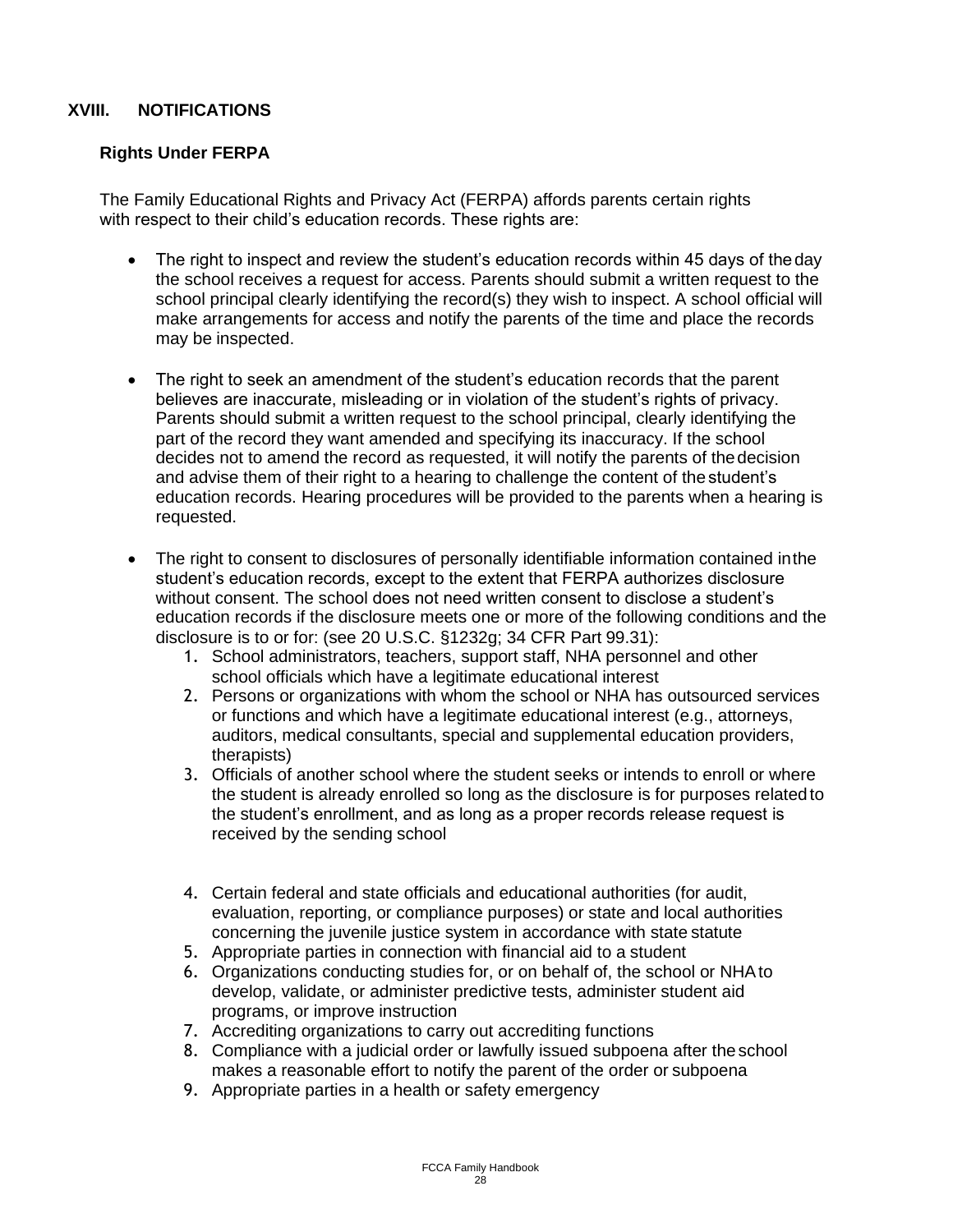#### **Directory Information**

The following information will be available for publication in directories, performance programs and so forth. Directory Information includes the following information relative to a student: the student's name; the parent's name; address; telephone number; date and place of birth; participation in officially recognized activities and sports; weight and height of members of athletic teams; dates of attendance; degrees and awards received; the most recent previous educational agency or institution the student attended, and similar information generally found in yearbooks.

- If a parent of a student does not wish this information to be available for publication, a written notice must be signed by the parent/student and given to the FCCA CEO.
	- We expect that partner organizations like the Charles Stewart Mott Foundation, EL Education and Microsoft Corporation, as well as media and other educational organizations will seek access to our innovative school. Further, we expect these organizations may request access to students for information, news and feature stories, as well as for photos or videos that accompany them.
- If you do NOT wish your child to be interviewed or photographed by partner organizations, or for media publication or broadcast, or as part of FCCA written and digital communications, written notice must be signed by the parent/ guardian and submitted to the FCCA CEO.

The right to file a complaint with the U.S. Department of Education concerningalleged failures by the school to comply with the requirements of FERPA:

Family Policy Compliance Office U.S. Department of Education 400 Maryland Avenue SW Washington, DC. 20202-5920

#### **Rights to Know Under Federal Law**

The *Every Student Succeeds Act* (ESSA) affords parents certain rights concerning the parents' right to know the professional qualifications of the student's classroom teacher. The school will provide the parents this information in a timely manner upon request. Specifically, parents have the right to ask for the following information about each of their child's classroom teacher:

- Whether the student's teacher
	- has met the State qualification and licensing criteria for the grade levels and subjects in which the teacher provides instruction
	- is teaching under emergency or other provisional status through which State qualification or licensing criteria have been waived; and
	- is teaching in the field of discipline of the certification of the teacher
- Whether the student is provided services by paraprofessionals and, if so, their qualifications.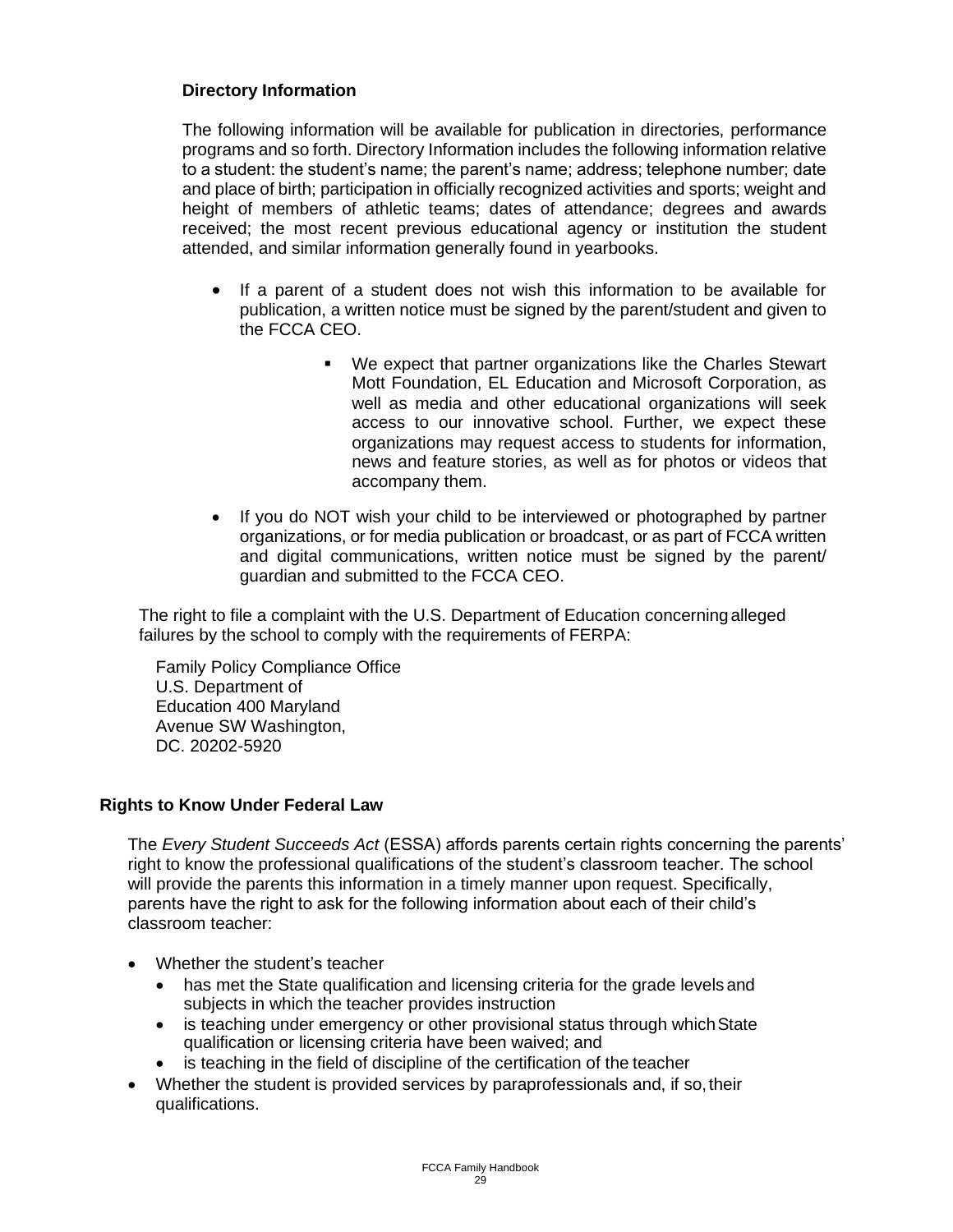The school will provide timely notice to parents of a student who has been assigned, or has been taught for four (4) or more consecutive weeks by, a teacher who does not meet applicable State certification or licensure requirements at the grade level and subject area in which the teachers has been assigned.

#### **Rights Under the Protection of Pupil Rights Amendment**

The Protection of Pupil Rights Amendment (PPRA) affords parents certain rights concerning student privacy, parental access to information, and administration of physical examinations to minors. These include the right to:

- Consent before students are required to submit to a survey, which is funded in part or in whole by a program of the U.S. Department of Education, that concerns one or more of the following protected areas ("protected information survey"):
	- 1. Political affiliations or beliefs of the student or student's parent
	- 2. Mental or psychological problems of the student or the student's family
	- 3. Sexual behavior or attitudes
	- 4. Anti-social, demeaning, illegal, or self-incriminating behavior
	- 5. Critical appraisals of others with whom respondents have close familial relationships
	- 6. Legally-recognized privileged relationships, such as with lawyers, doctors, or ministers
	- 7. Religious affiliations, beliefs, or practices of the student or parent
	- 8. Income, other than as required by law, to determine program eligibility
- Receive notice and an opportunity to opt a student out of the following:
	- 1. Any other protected information survey, regardless of funding
	- 2. Any non-emergency, invasive physical exam or screening required as a condition of attendance, administered by the school or its agent, and not necessary to protect the immediate health and safety of the student (except for hearing, vision, scoliosis, or any other physical exam or screening permitted or required under state law)
- Any activity involving the collection, disclosure, or use of personal information or the marketing, selling, or distributing of such information to others. Inspect the following, upon request and before administration or use:
	- 1. Surveys created by a third party before their distribution by a school to its **students**
	- 2. Instruments used to collect personal information from students formarketing, sales, or other distribution purposes
	- 3. Instructional material used as part of the educational curriculum

The school protects student privacy in the administration of protected surveys and the collection, disclosure, or use of personal information for marketing, sales, or other distribution purposes. The school will also both directly notify parents through U.S. Mail, e-mail, parent meetings, or the Parent and Student Handbook of the specific or approximate dates (if such events are planned and/or scheduled) of the above activities and provide an opportunity to opt a student out of participating in them. *Parents who believe their rights have been violated may file a complaint with*:

Family Policy Compliance Office U.S. Department of Education 400 Maryland Avenue SW Washington, D.C. 20202-5920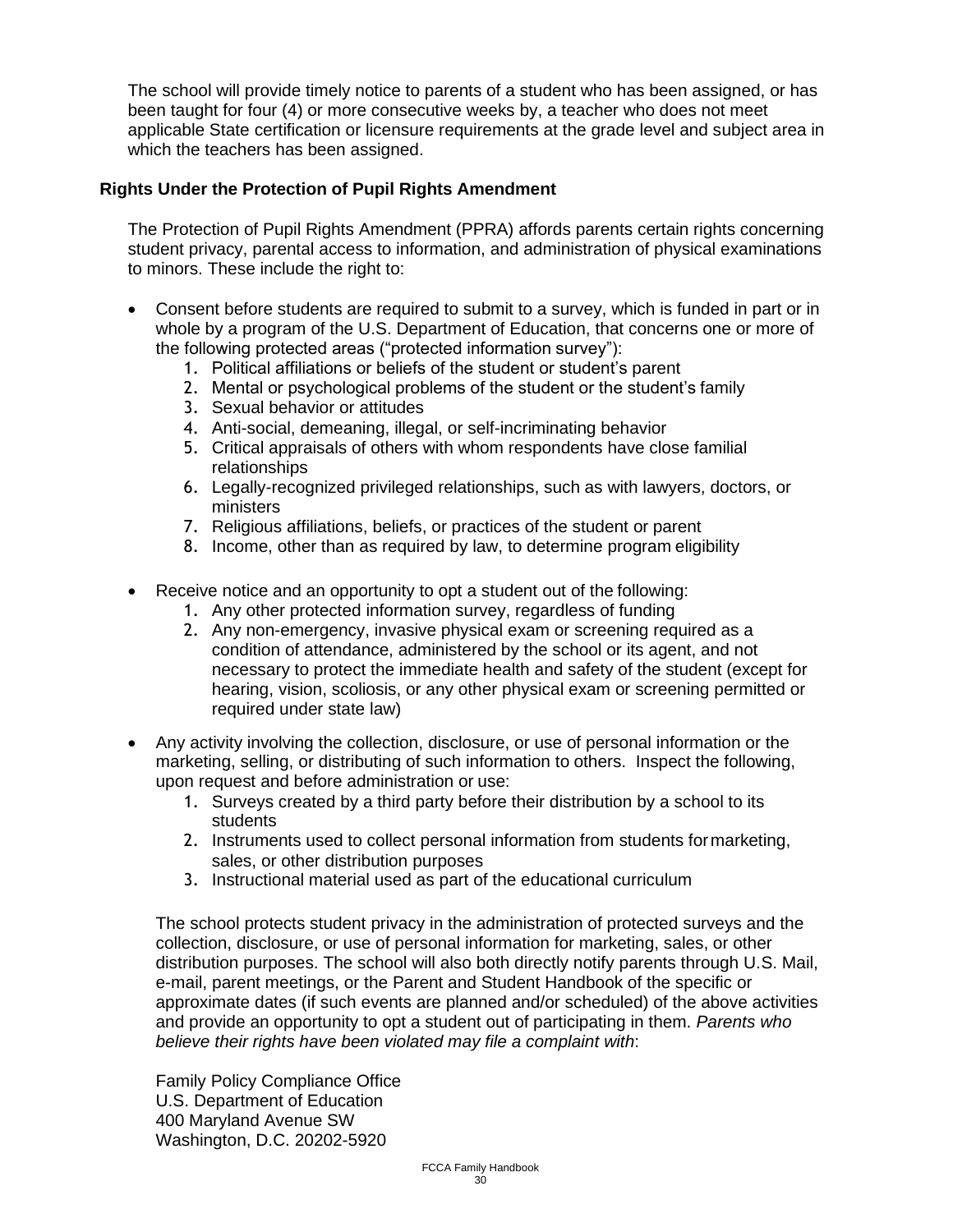#### **Rights Under Title IX**

The school certifies compliance with Title IX of the Education Amendments of 1972, as amended, 20 U.S.C 1681 et seq. (Title IX), and its implementing regulation, at 34 C.F.R. Part 106, which prohibits discrimination based on sex. The school, as a recipient of federal financial assistance from the United States Department of Education, is subject to Title IX and does not discriminate based on gender in employment or any educational program or activity it operates.

Complaints or grievances regarding discrimination based on gender should be delivered in writing to the principal of the school and should provide specific details regarding the event, the date of the event, and the parties involved. The complaint will be considered confidential and will be expeditiously investigated by or Board counsel as necessary and appropriate.

#### **Notice of Nondiscrimination**

The Flint Cultural Center Academy does not discriminate on the basis of race, color, national origin, gender, age, disability, height, weight, religion, or marital status in any of its programs, activities, or employment. Inquiries regarding this policy should be directed to Flint Cultural Center Academy, 1200 Robert T. Longway Blvd. Flint, Michigan 48503 (810) 600-9550

#### **Asbestos Management Plan**

The Asbestos Hazard Emergency Response Act (AHERA) requires us to annually notify parents, students, staff members, and others who regularly occupy the school building of compliance with AHERA. An Asbestos Management Plan has been developed for the school and is on file in the school office. Parents may schedule an appointment if they wish to review the AMP.

#### **Pesticide Notification**

The school aims to control pest populations and to reduce the use of active pesticides throughout the school by implementing an integrated pest management program. The health and safety of all persons within the school's facilities are of primary concern. In addition to providing parents with this annual notification, the school will notify parents in advance of individual pesticide applications of non-emergency applications of pesticides such as an insecticide, fungicide, or herbicide, other than a bait or gel formation, that is made to the school ground or building. Please note that notification is not given for the use of sanitizers, germicides, disinfectants, or antimicrobial cleaners. In certain emergencies, such as an infestation of stinging insects, pesticides may be applied without prior notice to prevent injury to students, but parents will be notified following any such application. Advance notice will be posted on the front door and posted in a public, common area of the school other than the entrance. A parent can also request to be notified by letter postmarked at least 72 hours before the application is to take place. Please contact the school office if you wish to be notified by letter or wish to review the school's integrated pest management program or records. Your school will provide additional information regarding this.

#### **Flint Cultural Center Academy Board Policies**

Board policies can be found at [www.fccacademy.org](http://www.fccacademy.org/) or are available from the school office.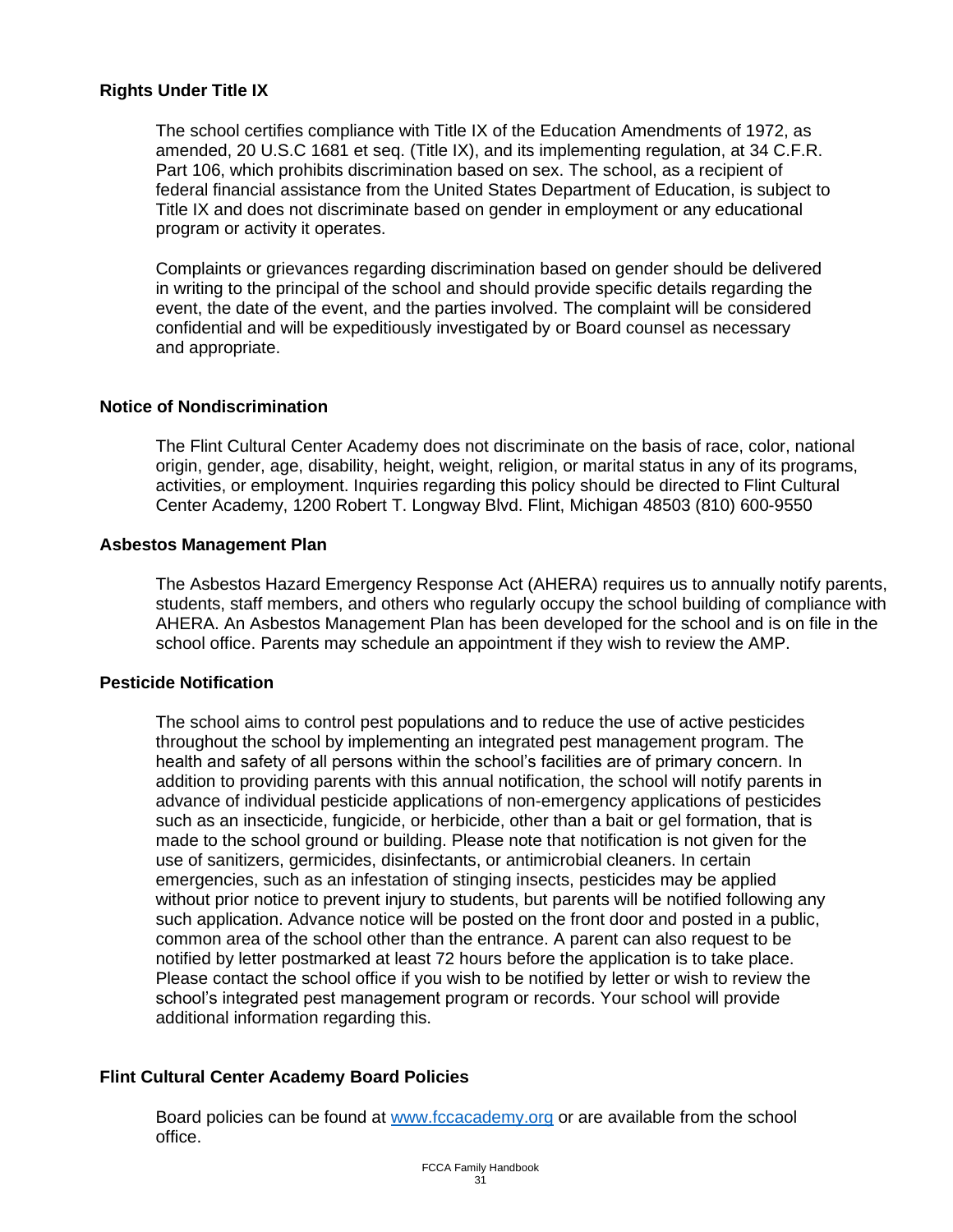#### **RESPONSIVE CLASSROOM**

Is a way of teaching that emphasizes social, emotional, and academic growth in a strong and safe school community. Developed by classroom teachers, the approach consists of practical strategies for helping children build academic and social-emotional competencies day in and day out. [\(www.responsiveclassroom.org\).](file:///D:/Volumes/EmmaTamalun/FCCA/(www.responsiveclassroom.org/principles-and-practices-responsive-classroom))

#### **Guiding Principles:**

- The social curriculum is as important as the academic curriculum.
- How children learn is as important as what they learn: Process and content go hand in hand.
- The greatest cognitive growth occurs through social interaction.
- To be successful academically and socially, children need a set of social skills: cooperation, assertion, responsibility, empathy, and self-control.
- Knowing the children we teach individually, culturally, and developmentally is as important as knowing the content we teach.
- Knowing the families of the children we teach and working with them as partners is essential to children's education.
- How the adults at school work together is as important as their individual competence: Lasting change begins with the adult community.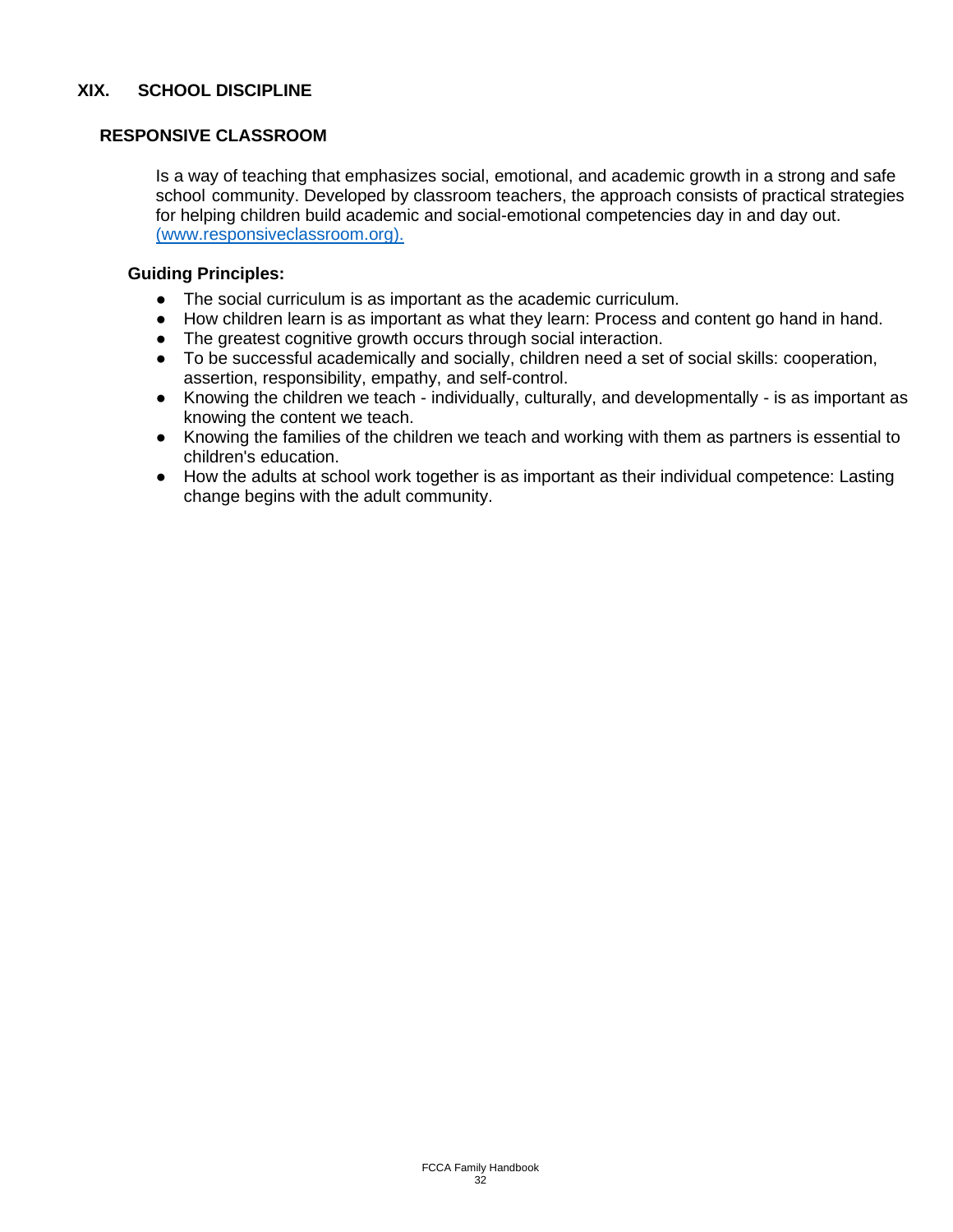#### **XX. FCCA CODE OF CONDUCT**

Student misconduct is classified into three levels. In addition to these three levels of discipline, a teacher may suspend a student for his or her conduct in a class, subject or activity. The definitions of misconduct at each level are not all-inclusive, but only representative and illustrative. A student who commits an act of misconduct not listed herein is nonetheless subject to disciplinary action.

School staff may use intervention strategies such as teacher/student conferences, auxiliary staff/student intervention, and teacher/parent/guardian contacts for Level I and Level II violations. The staff will refer Level III violations directly to school administrators, because of the serious and/or unlawful nature of the misconduct.

At the option of school administrators, a student accused of any violation of the Code of Student Conduct may be referred to a school social worker or counselor, in conjunction with or in lieu of other disciplinary procedures. Where the misconduct is subject to mandatory discipline under state law, however, the Academy Board will act to impose any strictest sanctions.

A teacher may issue suspensions for up to one day. The CEO or designee may issue short-term suspensions. The Academy's Board of Directors or its designee may issue long-term suspensions or expulsions.

#### **Short-Term Suspension**

A short-term suspension occurs when a student is suspended for one (1) school day, up to and including ten (10) school days. During a short-term suspension, the student's rights and privileges to attend school, including extracurricular activities, are suspended.

#### **Long-Term Suspension**

A long-term suspension is when a student is suspended for more than ten (10) school days. During a long-term suspension, the student's rights and privileges to attend school, including extracurricular activities, are suspended.

#### **Expulsion**

An expulsion occurs when the Academy's Board of Directors or its designee terminates the student's rights and privileges to attend school, including extracurricular activities. An expulsion is for an indefinite time, unless otherwise specified by the Academy Board/its designee or state law. The parent/guardian of the student may petition the school board to request the student's reinstatement to school, as permitted by state law.

#### **Levels I, II, and III Violations**

Depending on severity or repetition, a Level I violation may be reclassified as a Level II or Level III violation.

#### **Level I Violations:**

#### **Cheating/Academic Misconduct**

A student will not plagiarize, cheat, gain unauthorized access to, or tamper with educational materials. Discipline under this section may result in academic sanctions in addition to other discipline.

#### **Defacement of Property or Vandalism**

A student will not willfully cause defacement of, or damage to, property of the school or others. Actions such as writing in school textbooks or library books, writing on desks or walls, carving into woodwork, desks, or tables, and spray-painting surfaces are acts of defacement.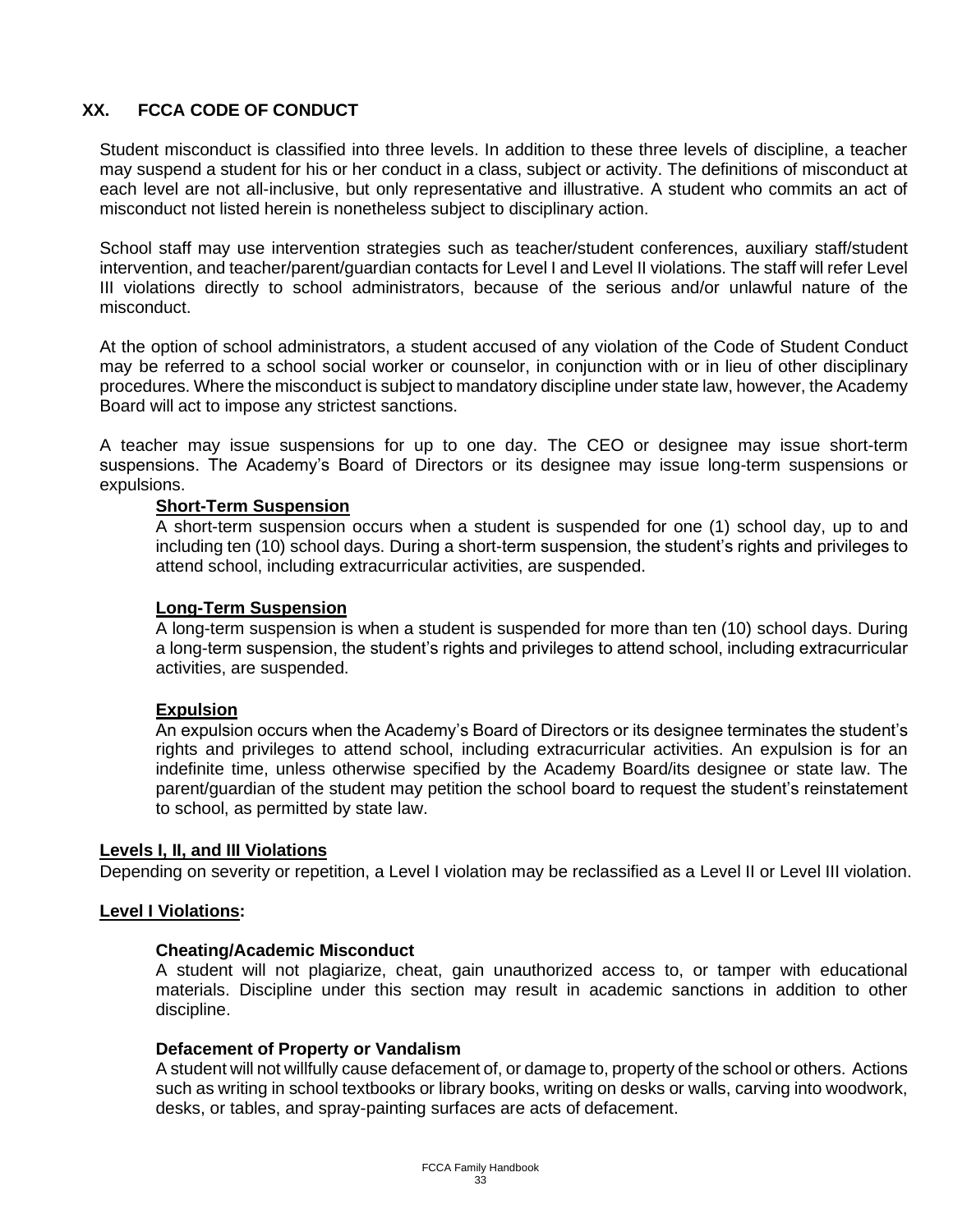#### **Disruptive Behavior/Disorderly Conduct**

A student will behave in a manner that causes disruption or obstruction to the educational process. Disruption caused by talking, making noises, throwing objects, or otherwise distracting another constitutes disorderly conduct. Behavior is considered disorderly if a teacher is prevented from starting an activity or lesson or has to stop instruction to address the disruption.

#### **Inappropriate Displays of Affection**

Students will not engage in inappropriate displays of affection, such as kissing or long embraces of a personal nature.

#### **Inappropriate Dress**

A student will not dress or groom in a manner that disrupts the educational process or is detrimental to the health, safety or welfare of others. A student will not dress in a manner that is distractive or indecent, to the extent that it interferes with the learning and teaching process. School uniform policy will be adhered to unless authorized by CEO or supervising teacher.

#### **Insubordination/Unruly Conduct**

A student will not ignore or refuse to comply with directions or instructions given by school authorities. Refusing to open a book, write an assignment, work with another student, work in a group, take a test or do any other class or school-related activity not listed herein, refusing to leave a hallway or any other location when told to by a school staff member, or running away from school staff when told to stop constitutes unruly conduct.

#### **Leaving School or Other School Locations Without Permission**

A student will not leave the school building, classroom, cafeteria, assigned area, or campus without permission from authorized school personnel.

#### **Possession of Inappropriate Personal Property**

A student will not possess personal property that is prohibited by school rules or that is disruptive to teaching and learning, including but not limited to pornographic or obscene material, laser lights, personal entertainment devices, computer games, electronic pagers or beepers, radios, television sets, cassette players, compact disc players, telephones, or other personal communication devices. Certain devices may be permitted for health or other reasons, if approved by the principal.

#### **Profanity and/or Obscenity Toward Students**

A student will not orally, in writing, electronically, or with photographs or drawings, direct profanity or insulting, obscene gestures toward any other student.

#### **Sexual Harassment (Level I)**

A student will not use words, pictures, objects, gestures, or other actions relating to sexual activity or a person's gender that cause embarrassment, discomfort, or a reluctance to participate in school activities.

#### **Smoking/Tobacco/Look-A-Like**

A student will not smoke, use tobacco, or possess any substance containing tobacco (or look-a-like) in any area under the control of the Academy, including all activities or events supervised by the Academy.

#### **Tardiness**

A student will not fail to be in his or her place of instruction at the assigned time without a valid excuse.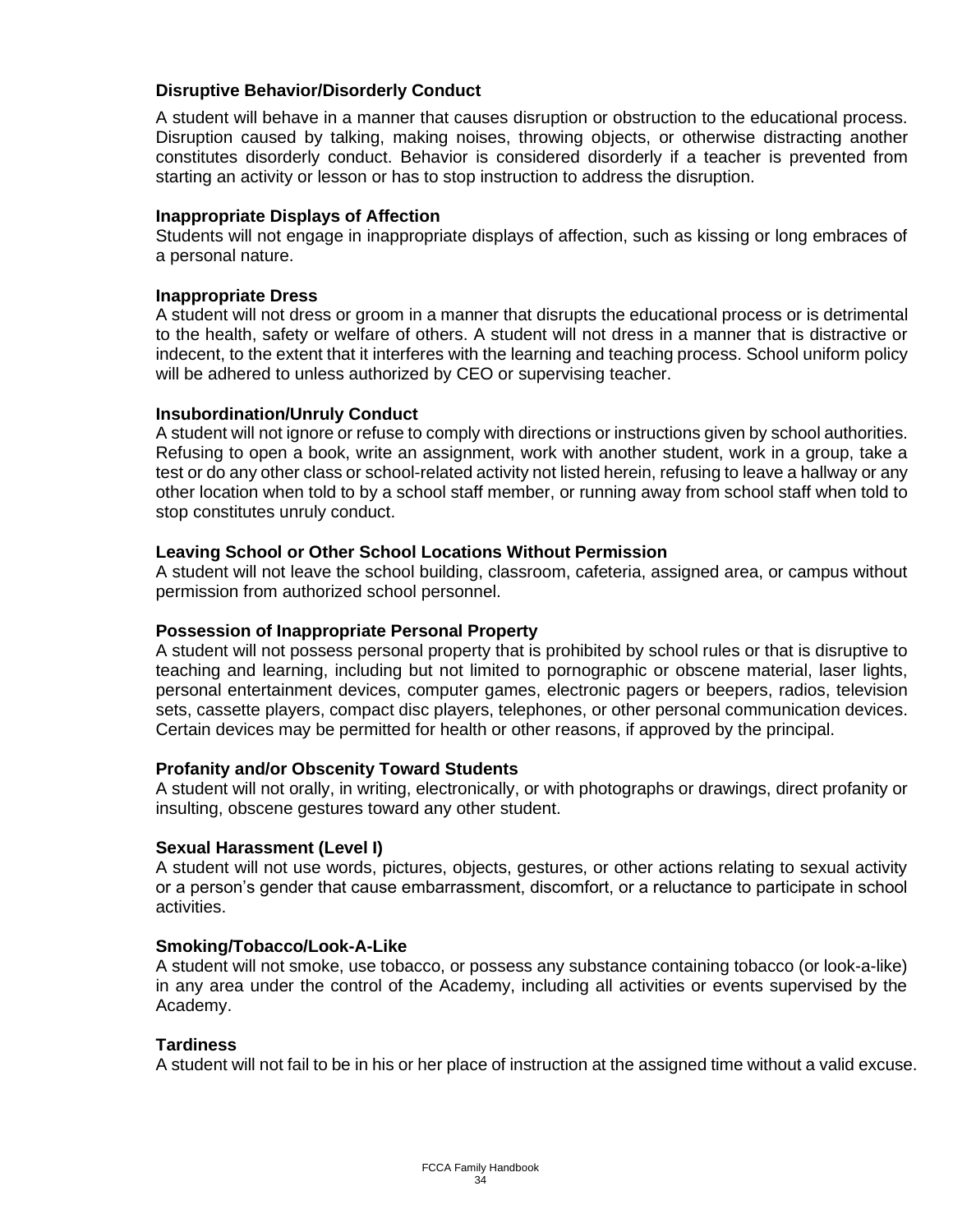#### **Technology Abuse**

The Board authorizes the CEO to develop services linking computers and other technology within and between buildings in the district and to provide access to the Internet for students and staff. All technology implementation shall be aligned with Board policy on technology and the Academy's educational goals.

Use of the District computer network(s) as a part of any class or school assignment shall be consistent with the curriculum adopted by the Board. The Academy's general rules for behavior and communications shall apply when using computer equipment. A student will not violate the Academy's "Acceptable Use of Technology Agreement," found in ADDENDUM # 2, located at the end of this handbook.

#### **Trespassing**

A student will not enter upon the premises of the Academy, other than the location to which the student is assigned, without authorization from proper school authorities. If removed, suspended, or expelled from school, a student will not return to the school premises without permission of the proper school authorities.

#### **Truancy**

A student will not fail to report to the student's assigned class or activity without prior permission, knowledge or excuse by the school or parent/guardian.

#### **School Responses to Level I Violations:**

School administrators and staff may use appropriate intervention strategies, as determined by Academy policies including, but not limited to, staff and student/parent conferences, auxiliary staff intervention and counseling programs, student programs for conflict resolution and peer mediation, and programs for anger management and violence prevention. Any of the following intervention strategies and disciplinary actions may be used.

- Administrator/student conference or reprimand;
- Administrator and teacher-parent/guardian conferences;
- Referrals and conferences involving various support staff or agencies;
- Daily/weekly progress reports;
- Behavioral contracts;
- Change in student's class schedule:
- School service assignment;
- Confiscation of inappropriate item;
- Restitution/restoration;
- Before and/or after-school detention;
- Denial of participation in class and/or school activities;
- Weekend detention:
- In-school suspension:
- Other intervention strategies, as needed;
- Out-of-school suspension (short-term) from one (1) school day up to and including ten (10) school days;
- Law enforcement agency notification.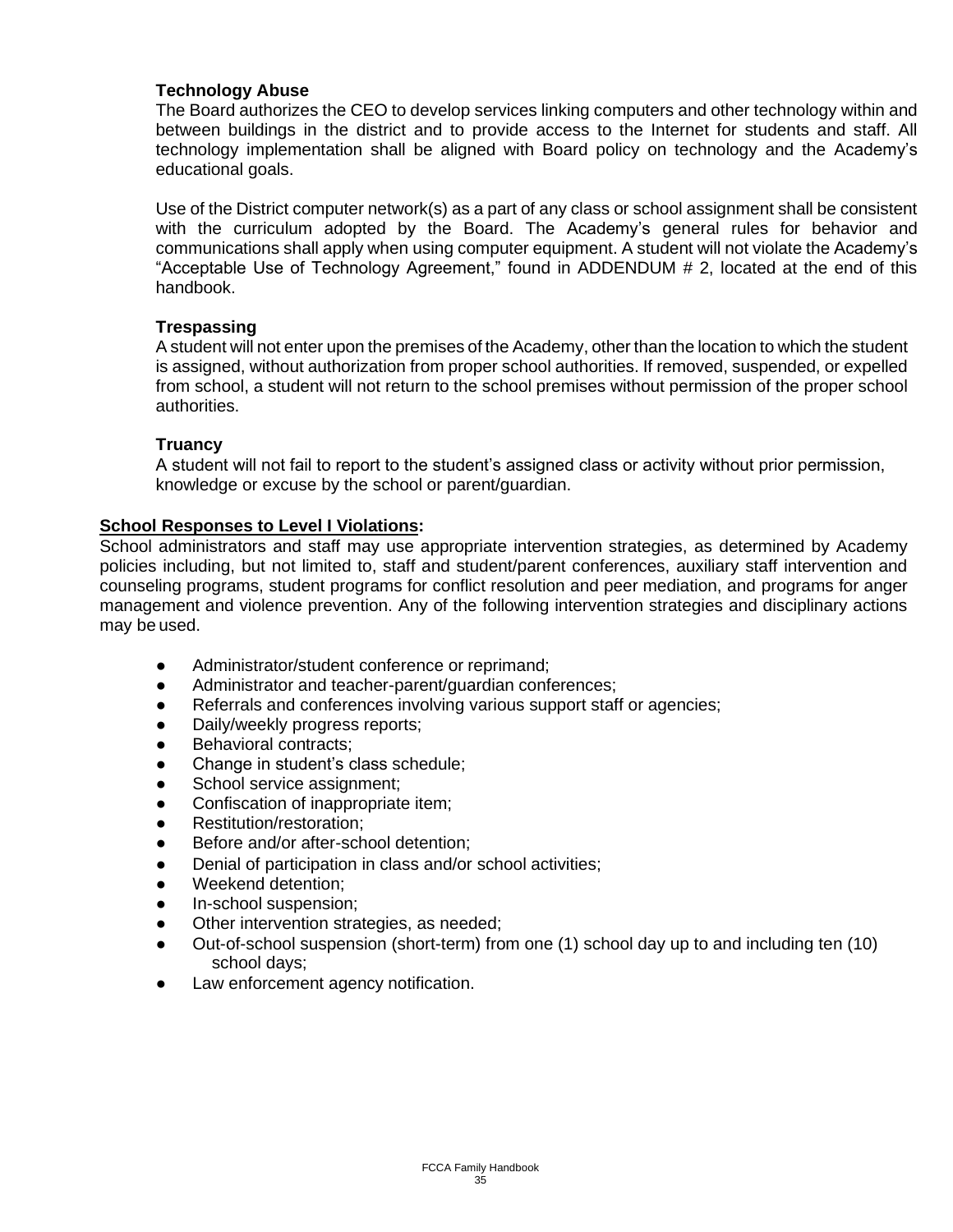#### **Level II Violations:**

Depending upon severity or repetition, a Level II violation may be reclassified as a Level III violation.

#### **Bullying/Harassment/Intimidation/Physical Aggression**

"Bullying, harassment or intimidation" means any gesture or written, verbal, or physical act that a reasonable person, under the circumstances, should know will have the effect of harming a student or damaging the student's property, placing a student in reasonable fear of harm to the student's person or damage to the student's property, or that has the effect of insulting or demeaning any student or group of students in such a way as to disrupt or interfere with the school's educational mission or the education of any student. Bullying, harassment or intimidation includes, but is not limited to, such a gesture or written, verbal, or physical act, that is reasonably perceived as being motivated by a student's religion, race, color, national origin, age, sex, sexual orientation, disability, height, weight, socioeconomic status, or by any other distinguishing characteristic.

#### **Destruction of Property**

A student will not intentionally cause destruction of property of the school or others. Actions that impair the use of something are destructive. Ruining bulletin boards, intentionally clogging the plumbing system, breaking light bulbs or fixtures, and damaging school equipment to the point where repair is necessary are acts of property destruction.

#### **Failure to Serve Assigned Detention**

A student will not fail to serve an assigned detention of which students and/or parents/guardians have been notified.

#### **False Identification**

A student will not use another person's identification or give false identification to any school official with intent to deceive school personnel or falsely obtain money or property.

#### **Fighting**

A student will not physically fight with another person. Self-defense or defense of others may be taken into account in determining whether this provision has been violated.

#### **Forgery**

A student will not sign the name of another person for the purpose of defrauding Academy personnel or the Board of Directors.

#### **Fraud**

A student will not deceive another or cause another to be deceived by false or misleading information in order to obtain anything of value.

#### **Gambling**

A student will not engage in any game of chance or contest wherein money or other items of monetary value are awarded to the winner, except for those games and contests authorized as official school functions.

#### **Gang Activity**

A student will not, by use of violence, force, coercion, threat of violence, or gang activity, cause disruption or obstruction to the educational process.

Gangs are defined as organized groups of students and/or adults who engage in activities that threaten the safety of the general populace, compromise the general community order, and/or interfere with the Academy's educational mission.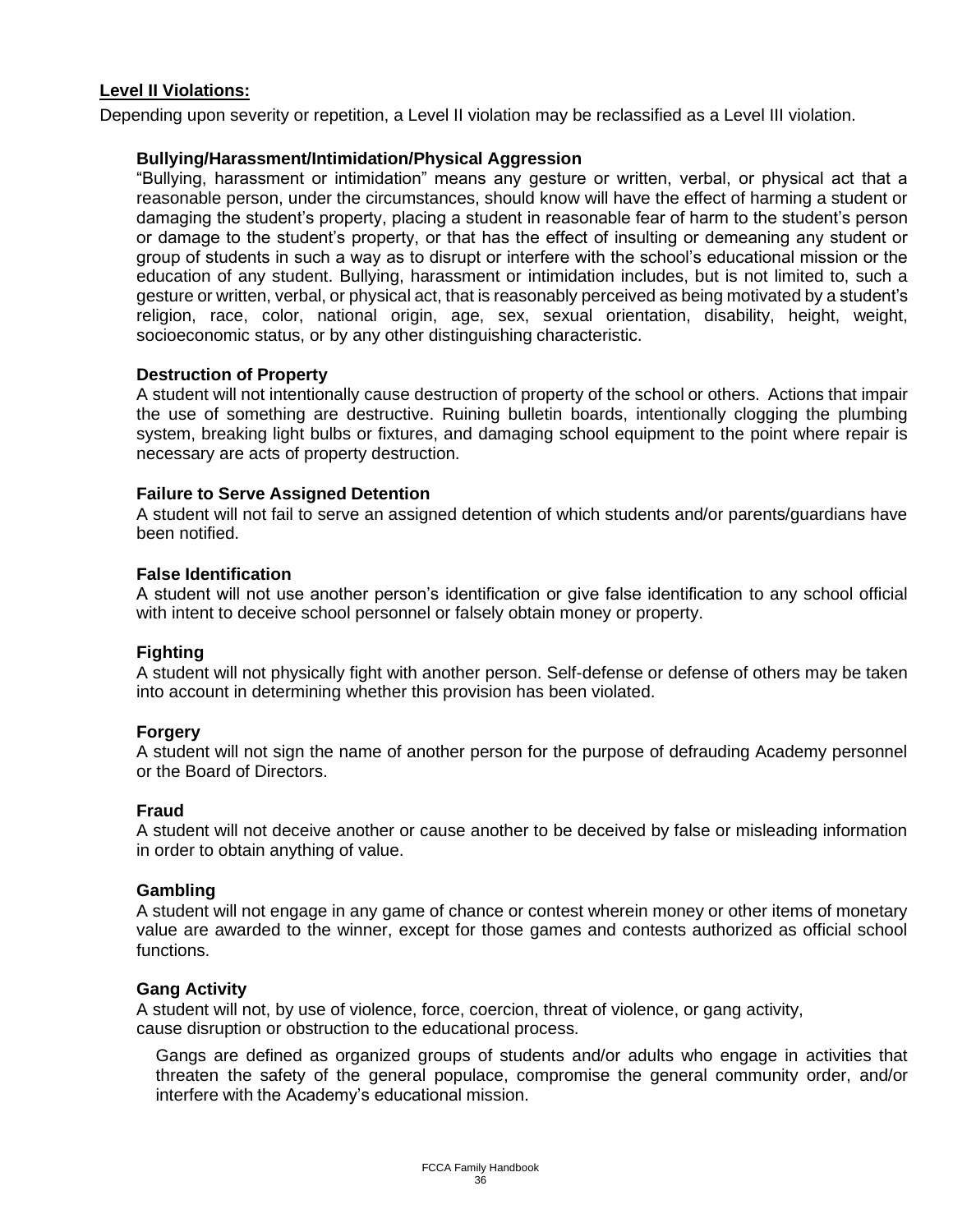Gang activity includes:

- a. Wearing or displaying any clothing, jewelry, colors, or insignia that intentionally identifies the student as a member of a gang, or otherwise symbolizes support of a gang.
- b. Using any word, phrase, written symbol, or gesture that intentionally identifies a student as a member of a gang, or otherwise symbolizes support of a gang.
- c. Gathering of two or more persons for purposes of engaging in activities or discussions promoting gangs.
- d. Recruiting student(s) for gangs.

#### **Hazing**

A student will not haze or conspire to engage in hazing of another. As used in this section, "hazing" includes any method of initiation or pre-initiation into a student organization or any pastime, or amusement, engaged in with respect to such an organization which causes, or is likely to cause, bodily danger, physical harm, personal harm, or personal degradation or disgrace. The term "hazing" does not include customary athletic events or similar contests or competitions.

#### **Loitering**

A student will not remain or linger on school property without a legitimate purpose and/or without proper authority.

#### **Profanity and/or Obscenity Toward Staff**

A student will not verbally, in writing, electronically, or with photographs or drawings, direct profanity or insulting, obscene gestures toward any Academy staff members or adult volunteers.

#### **Sexual Harassment (Level II)**

A student will not make unwelcome sexual advances, request sexual favors or engage in verbal communication or physical conduct of a sexual nature with or toward any other student, Academy personnel or adult volunteers.

#### **Theft or Possession of Stolen Property**

A student will not, without permission of the owner or custodian of the property, take property or have in his or her possession property valued at \$100.00 or less which does not belong to the student.

#### **Threat/Coercion**

A student will not threaten another with bodily harm. A student will not coerce another to act or refrain from acting.

#### **School Responses to Level II Violations:**

Intervention strategies are not limited to those listed herein. Other methods of addressing misconduct may be more appropriate, depending upon the circumstances. Any or all of the following intervention strategies and disciplinary actions may be used: Any school response to a Level I violation, listed above;

• Out-of-school suspension (short-term) for one (1) school day, up to and including ten (10) school days;

**NOTE:** Fighting poses an immediate threat to student safety. In most cases, out-of-school suspension is imposed even for a first-time offense. The length of suspension will depend on severity or repetition.

- Recommendation to the school district board of education or its designees for long-term suspension or expulsion;
- Law enforcement agency notification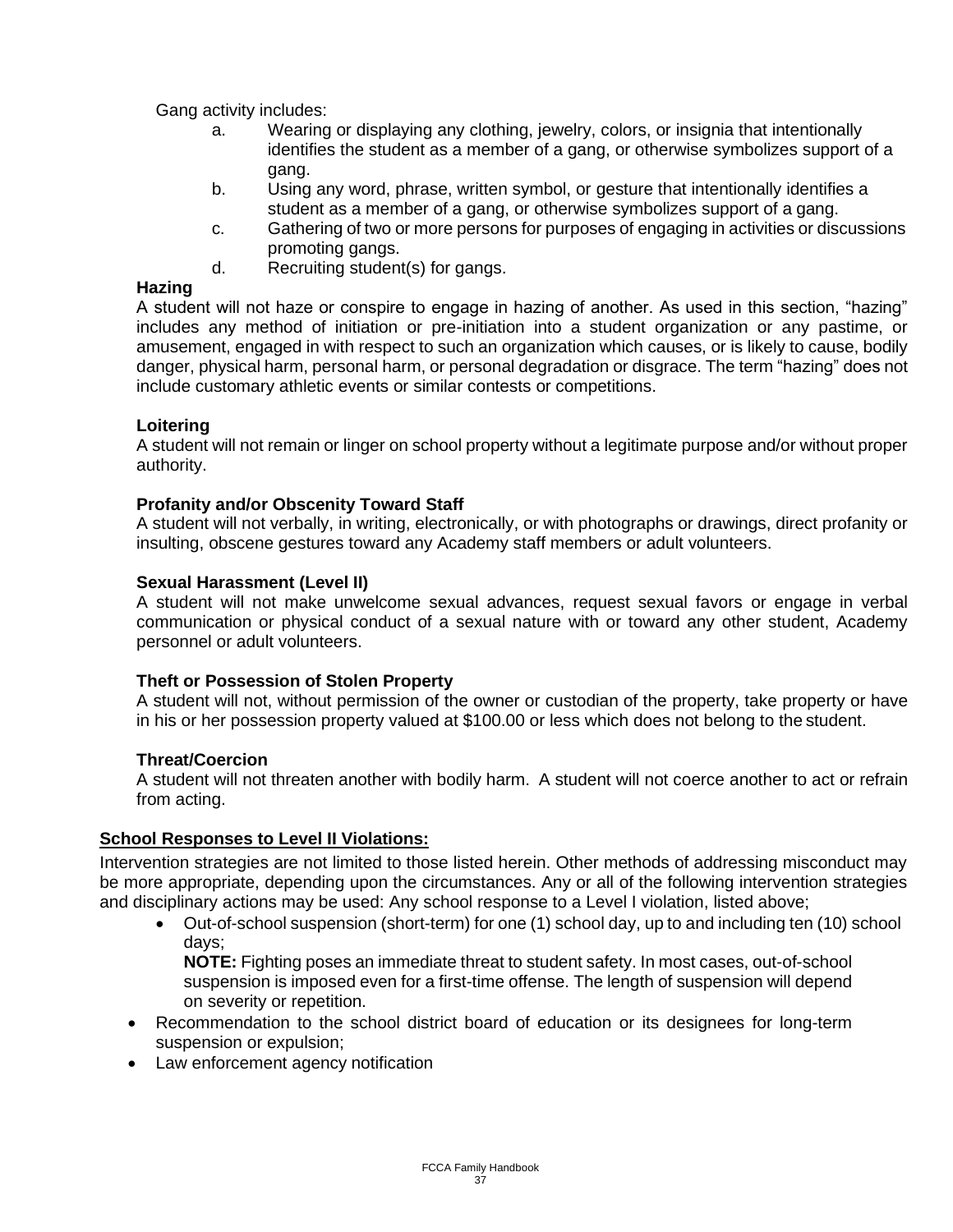#### **Level III Violations:**

Depending on severity or repetition, a Level I or Level II violation may be reclassified as a Level III.

#### **Alcohol and Drugs**

A student will not possess, use, offer to buy or sell, or purport to buy or sell, a controlled substance, dangerous drug, prescription drug, counterfeit drug, intoxicating substance, or alcohol. A student legally in possession of prescribed medication will not be in violation of this section as long as his/her use and possession of the prescribed medication is authorized at school.

#### **Arson (Starting a Fire)**

A student will not intentionally, by means of starting a fire, cause harm to any property or person, or participate in the burning of any property or person. If a student commits arson in a school building, on school grounds or other school property, the school board or its designee shall expel the student from the school district permanently, subject to possible reinstatement, pursuant to MCL 380.1311(5). (MCL 380.1311(2)). "Arson" means a felony violation as set forth in Chapter X of the Michigan Penal Code. (MCL 750.71 to MCL 750.80)

#### **Extortion**

A student will not make another person do any act against his or her will, by force or threat of force, expressed or implied.

#### **False Fire Alarm or Bomb Report; Tampering with Fire Alarm System**

Unless an emergency exists, a student will not intentionally sound a fire alarm or cause a fire alarm to be sounded, nor will a student falsely communicate or cause to be communicated that a bomb is located in a building or on school property, or at a school-related event. These acts are prohibited, irrespective of the whereabouts of the student. A student will not destroy, damage, or otherwise tamper with a fire alarm system in a school building.

#### **Felony**

A student will not commit a criminal act that results in being convicted or, in some cases, charged with a felony offense.

#### **Fireworks**

A student will not possess, handle, transmit, conceal, or use any fireworks or firecrackers.

#### **Interference with School Authorities**

A student will not interfere with administrators, teachers or other school personnel by threat of force or violence.

#### **Physical Assault**

A student will not physically assault another person. If a student enrolled in grade 6 or above commits a physical assault at school against another student, then the school board or its designee shall suspend or expel the student from the school district for up to 180 school days. (MCL 380.1310[1]). If a student enrolled in grade 6 or more commits a physical assault at school against a person employed by, or engaged as a volunteer or contractor by the school board, then the school board or its designee shall expel the student from the Academy permanently, subject to possible reinstatement under MCL 380.1311a(5). (MCL 380.1311a[1]). "Physical assault" means intentionally causing or attempting to cause physical harm to another through force or violence. (MCL 380.1310[3][b]. MCL 380.1311a[12][b]). **Robbery**

A student will not take or attempt to take from another person any property, by force or threat of force, expressed or implied.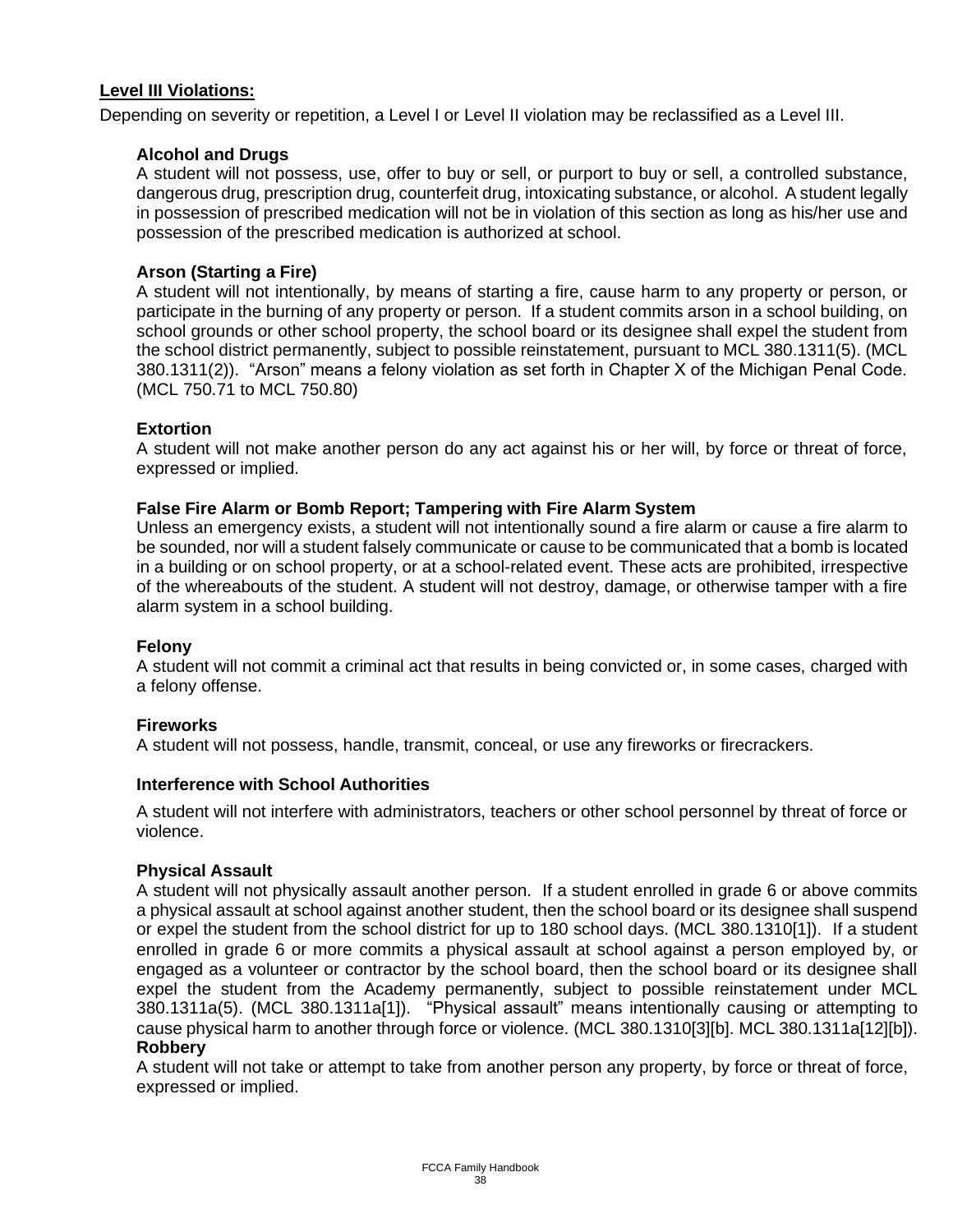#### **Sexual Assault**

A student will not sexually assault another person. If a student commits criminal sexual conduct in a school building, on school grounds or any other school property, the school board or its designee shall expel the student from the Academy permanently, subject to possible reinstatement, pursuant to MCL 380.1311(5). (MCL 380.1311[2]). "Criminal sexual conduct" means a violation as set forth in Chapter LXXVI of the Michigan Penal Code. (MCL 750.520b to MCL 750.520g).

#### **Student Protest, Unauthorized Demonstrations, Strikes or Assemblies/ Rioting:**

Inciting others to disobedience or violence; to take the role of leadership or to overtly encourage activities which disrupt the normal educational process of the school. This includes any student protest, demonstration or behavior which seriously disrupts any school activity or the orderly and safe operation of the school. Strikes by students are prohibited. A strike shall mean the concerted effort by two or more students in any of the following activities: · Refusal to go to a class, refusal to leave a class, refusal to obey an order of a teacher, principal, or other person having authority to give the order. · Refusal to leave school premises, a school-related vehicle, or a school sponsored activity or trip when ordered to do so by a person having the authority to give the order.

#### **Theft or Possession of Stolen Property**

A student will not, without permission of the owner or custodian of the property, take property or have in his or her possession property valued at more than \$100.00 that does not belong to the student.

#### **Verbal Assault Against an Employee**

If a student enrolled in grade 6 or above commits a verbal assault, as defined by school board policy, at school against a person employed by or engaged as a volunteer or contractor by the school board, then the school board or its designee shall suspend or expel the student from the Academy for a period of time as determined in the discretion of the school board or its designee. (MCL 380.1311a[2]).

#### **Weapons: Dangerous Instruments**

A student will not possess, handle, transmit, or use as a dangerous weapon, an instrument capable of harming another person. A "dangerous weapon" means a firearm, dagger, dirk, stiletto, knife with a blade over three inches in length, pocketknife opened by a mechanical device, iron bar, or brass knuckles. (MCL 380.1313). A "firearm," as defined in section 921, title 18 of the United States Code (18 U.S.C. § 921) means:

- Any weapon (including a starter gun) which will or is designed to, or may readily be converted to expel a projectile by action of an explosive;
- The frame or receiver of any such weapon;
- Any firearm muffler or firearm silencer; or
- Any destructive device

The term "firearm" does not include an antique firearm (18 U.S.C. § 921). However, for purposes of this Student Code of Conduct, antique firearms are not permitted on Academy premises. State law requires the school board or its designee to permanently expel from the Academy a student who possesses a "dangerous weapon" in a "weapon-free school zone," subject to possible reinstatement, pursuant to MCL 380.1311(5). (MCL 380.1311[2]). However, the Academy's Board of Directors is not required to expel a student for possessing a weapon if the student establishes in a clear and convincing manner at least one of the following:

- The object or instrument possessed by the student was not possessed by the student for use as a weapon, or for direct or indirect delivery to another person for use as a weapon;
- The weapon was not knowingly possessed by the student;
- The student did not know or have reason to know that the object or instrument possessed by the student constituted a dangerous weapon;
- The weapon was possessed by the student at the suggestion, request, or direction of, or with the express permission of, school or police authorities.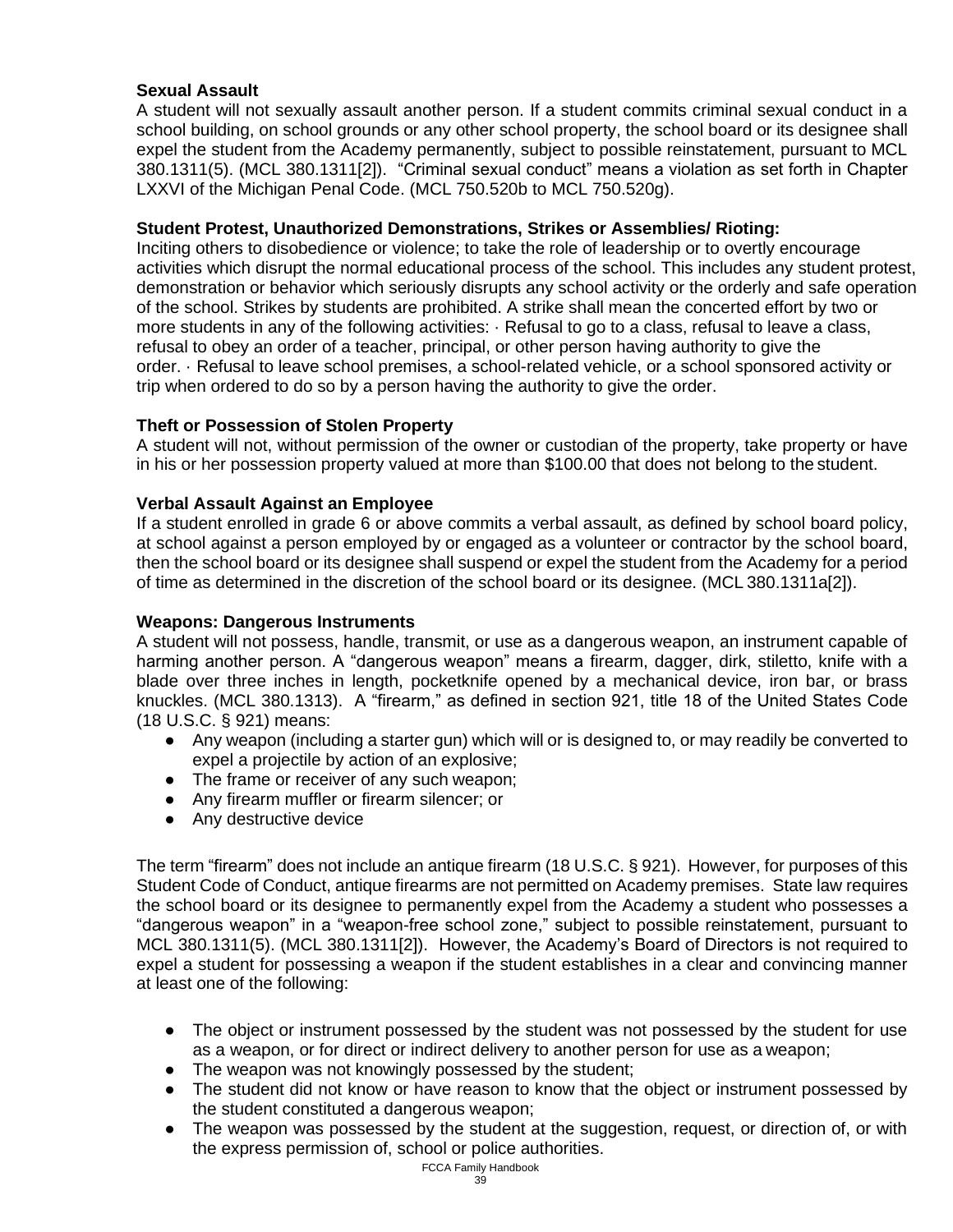"Weapon-free school zone" means school property and a vehicle used by a school to transport students to or from school property. (MCL 750.237a). "School property" means a building, playing field, or property used for school purposes to impart instruction to children or used for functions and events sponsored by the Academy. (MCL 750.237a). If a dangerous weapon is found in the possession of a student while the student is in attendance at school or a school activity, or while the student is en route to or from school on a school bus, the Principal of the Academy, or his or her designee, shall immediately report that finding to the student's parent or legal guardian and the local law enforcement agency. (MCL 380.1313[1]).

#### **Weapons: Use of Legitimate Tools as Weapons**

A student will not use a legitimate tool, instrument, or equipment as a weapon including, but not limited to, pens, pencils, compasses, or combs, with the intent to harm another.

#### **Harassment and Bullying**

A student shall not engage in harassment or bullying as defined below in this Code of Conduct.

#### **School Responses to Level III Violations:**

Any or all of the following intervention strategies or disciplinary actions may be used:

- Any school response to a Level I or II violation, listed above.
- Recommendation to the Board of Education or its designee for long-term suspension or expulsion.

[NOTE: Drug-related behaviors pose an immediate threat to student safety. In all Level III drug-related cases, out-of-school suspension is imposed even for the first offense.]

- Placement in an alternative education program or transfer to another building.
- Students who possess a dangerous weapon, commit arson, or commit criminal sexual conduct shall be permanently expelled in compliance with the Revised School Code.
- In the event a student is expelled for possession of a dangerous weapon in a weaponfree school zone, arson in a school building or on school grounds, or criminal sexual conduct in a school building or on school grounds, the school board shall ensure that, within three days after the expulsion, an official of the school district refers the individual to the appropriate county department of the family independence agency or county community mental health agency, and notifies the individual's parent or legal guardian or, if the individual is at least age 18 or is an emancipated minor, notifies the individual of the referral. (MCL 380.1310[4]).
- Requesting an emotional, behavioral, and/or chemical dependency evaluation and treatment and/or counseling recommendation. The intervention strategy or discipline may require the student to follow any or all treatment recommendations of the evaluation. The evaluation must be from a source approved by the administration.

#### **Staff Authority**

The authority of any member of the school staff extends to all Academy students while the students are on school premises, on a school bus or other school-related vehicle, or at a school-sponsored activity or event, whether or not it is held on school premises.

#### **School Activities**

A student who is suspended from school for any reason will not be allowed to practice, participate in, or attend any school activity, regardless of location, during the suspension (including weekends and/or holidays.)

#### **Maintaining Class Progress**

When appropriate in the judgment of the principal, a suspended student may maintain academic progress under the terms and conditions set by the principal.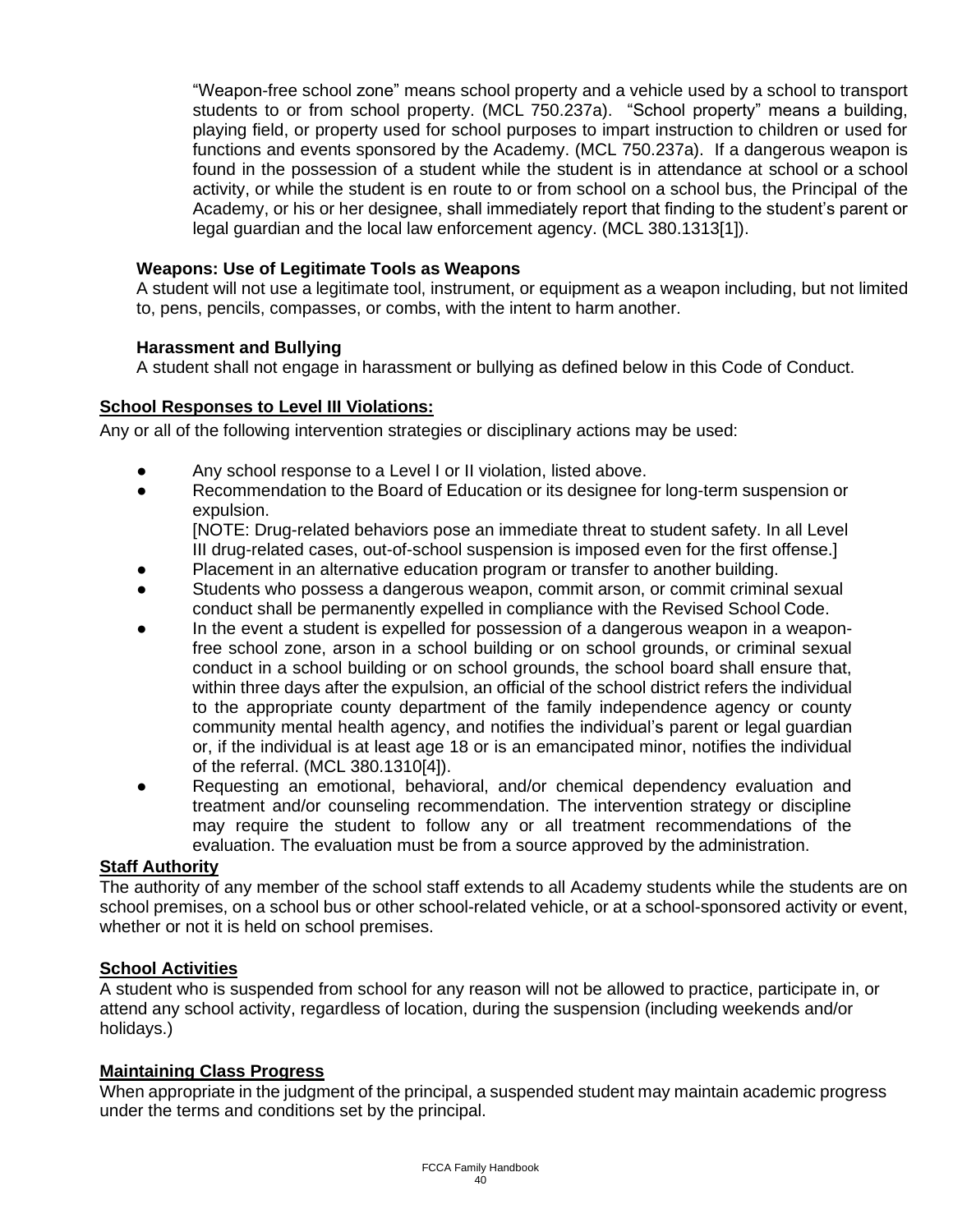#### **DUE PROCESS PROCEDURES**

#### **Short-Term Suspension**

Except in extraordinary circumstances, alleged violations of the Code of Student Conduct are initially handled at the student's school. If a short-term suspension is contemplated, the principal or assistant principal shall provide the student with oral or written notice of the charges or allegations, and an explanation of the evidence or basis for the changes. The student shall be given the opportunity to present an explanation or a differing statement of the facts.

If the misconduct is found, the principal may authorize disciplinary action in accordance with this Code of Student Conduct, including short-term suspensions. Students whose presence pose a continuing danger to persons or property, or an ongoing threat of disrupting the educational process, may be immediately removed from the school without prior notice, explanation, or opportunity to respond. In such cases, the above procedures shall be provided as soon as practical. The student and parent/guardian shall be notified of the circumstances and action taken.

#### **Long-Term Suspension or Expulsion**

If recommended by the principal or assistant principal, the Academy's Board of Directors, or its designee, shall conduct a hearing to determine whether to impose a long-term suspension or expulsion. The student and parent/guardian shall be notified of the allegation; the recommended disciplinary action; the time, date and location of the hearing; and of their right to attend and participate in the hearing. The Board or its designee shall conduct a hearing, which may be recorded. The student shall be advised of the alleged violation and be given an explanation of the facts. The explanation may include the written or oral testimony of others.

At the request of the student or the student's parents, the Board or its designee may meet in a closed session to "consider the dismissal, suspension, or disciplining of a student." (MCL 15.268[b]). The student and parent/guardian may be represented at the hearing by an attorney or other adult. Written or oral evidence may be presented at the hearing on behalf of the student. After the hearing, the Board or its designee shall issue a decision, including a determination of disciplinary action.

#### **Suspension and Expulsion of Students Receiving or Otherwise Eligible for Special Education**

Students previously identified under state and federal regulations as eligible for special education are entitled to an extra measure of consideration for the disability in student discipline procedures. Also, other due process provisions are triggered for any student if a review of a student's record indicates significant prior knowledge about a potential but unidentified disability.

#### **Removal, Expulsion and Suspension of Students with Disabilities**

The Academy shall abide by federal and state laws in matters relating to discipline, suspension, and expulsion of disabled students.

#### **Harassment and Bullying**

Harassment or bullying of students or staff is an extremely serious violation of the *Student Code of Conduct*. It can also be a violation of criminal law. The Academy will not tolerate unlawful bullying and harassment in school, school-related transportation, school-related or school-sponsored events, or through the use of data or computer software that is accessed through a computer, computer system, or computer network of the Academy. The physical location or time of access of a computer-related incident cannot be raised as a defense in any disciplinary action initiated pursuant to this policy. (See ADDENDUM #1, located at the end of this Handbook.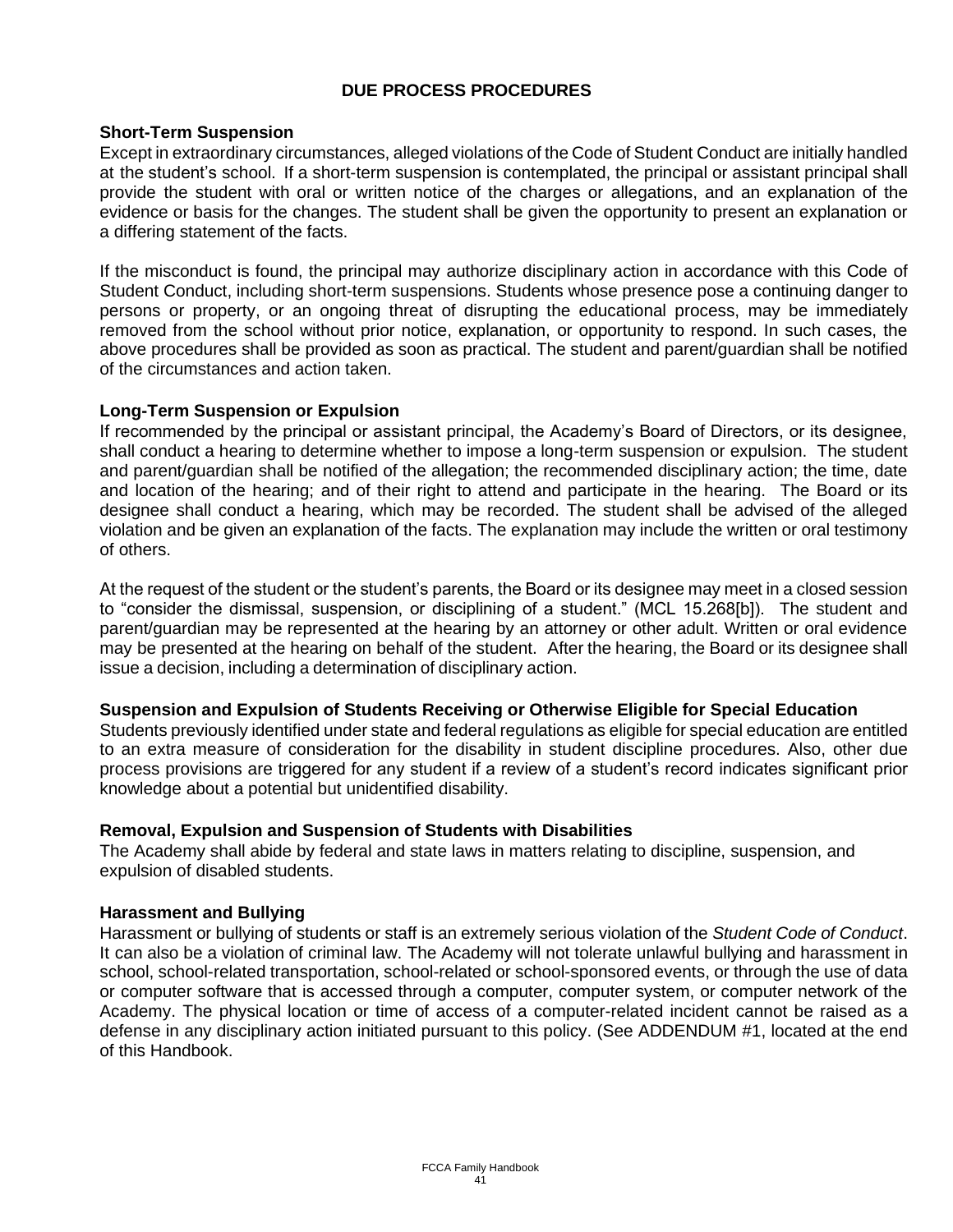#### **Corporal Punishment**

While recognizing that students may require disciplinary action in various forms, the Board does not condone the use of unreasonable force and fear as an appropriate procedure in student discipline.

Staff shall not use physical force or violence to compel obedience. If all other means fail, staff members may always resort to the removal of the student from the classroom or Academy through suspension or expulsion procedures.

Within the scope of their employment, all staff may use reasonable force and apply restraint to accomplish the following:

- A. Restrain or remove a student who refuses to comply with a request to behave or report to the office;
- B. Quell a disturbance threatening physical injury to self or others;
- C. Obtain possession of weapons or other dangerous objects within the control of the student, for either self-defense; or
- D. The protection of persons or property.

In accordance with State law, corporal punishment shall not be permitted. If any staff member (full-time, part- time, or substitute) deliberately inflicts, or causes to be inflicted, physical pain upon the student (by hitting, paddling, spanking, slapping or any other kind of physical force) as a means of discipline, the staff member may be subject to discipline and possibly criminal assault charges. This prohibition also applies to volunteers and those with whom the Academy contracts for services. The School Leader shall provide guidelines, including a list of alternatives to corporal punishment.

#### **Student Seclusion and Restraint**

Professional staff members may need to restrain and seclude students under certain emergency circumstances. This must be done only as a last resort if students pose a threat to themselves or others. All such intervention shall only be done in accordance with guidelines developed by the School Leader, which shall be based on the Standards adopted by the State Board of Education regarding the use of student restraint and seclusion. Training will be provided to all professional staff and to substitute teachers, as well as the support staff determined appropriate by the School Leader. Training will be in accordance with the State's Standards.

#### **Sexual Harassment**

The Academy prohibits sexual harassment by or toward Academy staff members, board members, pupils, or any other person in the school environment including, but not limited to, parents, guests, contractors, vendors, or volunteers. It is the policy of the Board to provide a safe and nurturing educational and working environment. This policy applies to all activities on school property, to all school-sponsored activities, and to activities on school transportation. Harassment through any means, including electronically transmitted methods (e.g., internet, telephone or cell phone, personal digital assistant (PDA), computer or wireless hand- held device), may be subject to Academy disciplinary procedures. Such behavior is considered harassment whether it takes place on or off school property, at any schoolsponsored function, or in a school vehicle if it is considered to have a negative impact on the school environment. Retaliation against any person for reporting harassment, or for participating in a harassment investigation, is prohibited. Suspected retaliation should be reported in the same manner as harassment. Intentionally false harassment reports also are prohibited.

Retaliation and intentionally false reports may result in disciplinary action as indicated below. Sexual harassment is defined as:

> Submission to unwelcome sexual conduct or communication is made either an explicit or implicit condition of employment or of utilizing or benefiting from the services, activities, or programs of the Academy;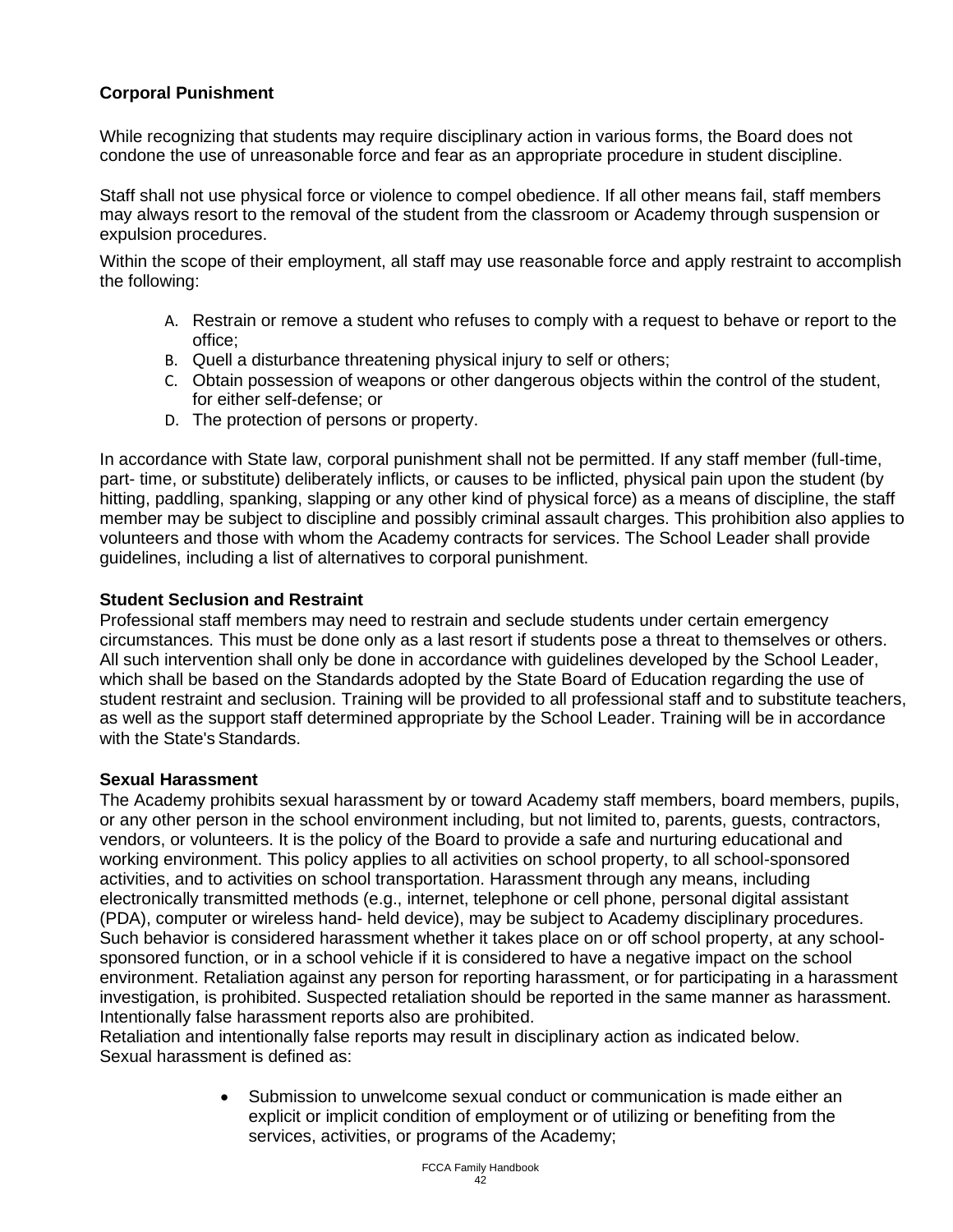- Submission to, or rejection of, the unwelcome sexual conduct or communication is used as the basis for a decision to exclude, expel, or limit the harassed individual in employment or in the terms, conditions, or privileges of the Academy; or
- The unwelcome conduct or communication interferes with the staff member's work performance, creates an intimidating, hostile or offensive environment, or otherwise adversely affects the staff member's work performance. Sexual harassment may include, but is not limited to:
- Verbal harassment or abuse;
- Pressure for sexual activity;
- Repeated remarks with sexual or demeaning implications;
- Unwelcome touching;
- Sexual jokes, posters, cartoons, etc.;
- Suggesting or demanding sexual involvement, accompanied by implied or explicit threats concerning one's grades, safety, job, or performance of public duties.

These definitions are provided for guidance only. If a staff member, or other individual believes that sexual harassment has occurred, regardless of whether it fits a particular definition, that individual should report it and allow the administration to determine the appropriate course of action.

The Academy shall institute programs and guidelines to address sexual harassment and violence, and to ensure that the Academy is free from threats to the safety of students and personnel. Such guidelines also shall include grievance procedures providing for prompt and equitable resolution of complaints of sex discrimination or sexual harassment and shall designate at least one staff member to coordinate compliance with the law and this policy, as well as to coordinate investigations of complaints alleging noncompliance.

The guidelines and procedures shall include appropriate and safe responses to, identification of, and referral procedures for, students who are experiencing, witnessing, or perpetrating domestic violence, dating violence, sexual assault, or stalking. Such guidelines shall include procedures on reporting and referral processes for those students, as well as procedures for handling the requirements of court protective orders issued to or against students in a manner that ensures the safety of the victim and holds the perpetrator accountable.

Penalties for violation of this policy shall include discipline or exclusion for parents, guests, volunteers, and contractors. Notice of this policy will be made annually and widely circulated within the Academy. State and federal rights posters on discrimination and harassment shall be posted.

#### **Confidentiality**

To the extent appropriate and/or legally permitted, confidentiality will be maintained during the investigation process. However, a proper investigation will, in some circumstances, require the disclosure of names and allegations.

#### **Notification**

Notice of this policy will be annually circulated to and posted in conspicuous locations in all buildings within the Academy and discussed with students, as well as incorporated into the staff, student, and parent/guardian handbooks. State and Federal rights posters on discrimination and harassment shall also be posted at each building.

The School Leader is directed to develop Administrative Guidelines to implement this policy. Guidelines shall include reporting and investigative procedures, as needed. The complaint procedure established by the School Leader shall be followed. This policy is not intended to and should not be interpreted to interfere with legitimate free speech rights of any individual. However, the Academy reserves the right and responsibility to maintain a safe environment for students, conducive to learning and other legitimate objectives of the Academy program.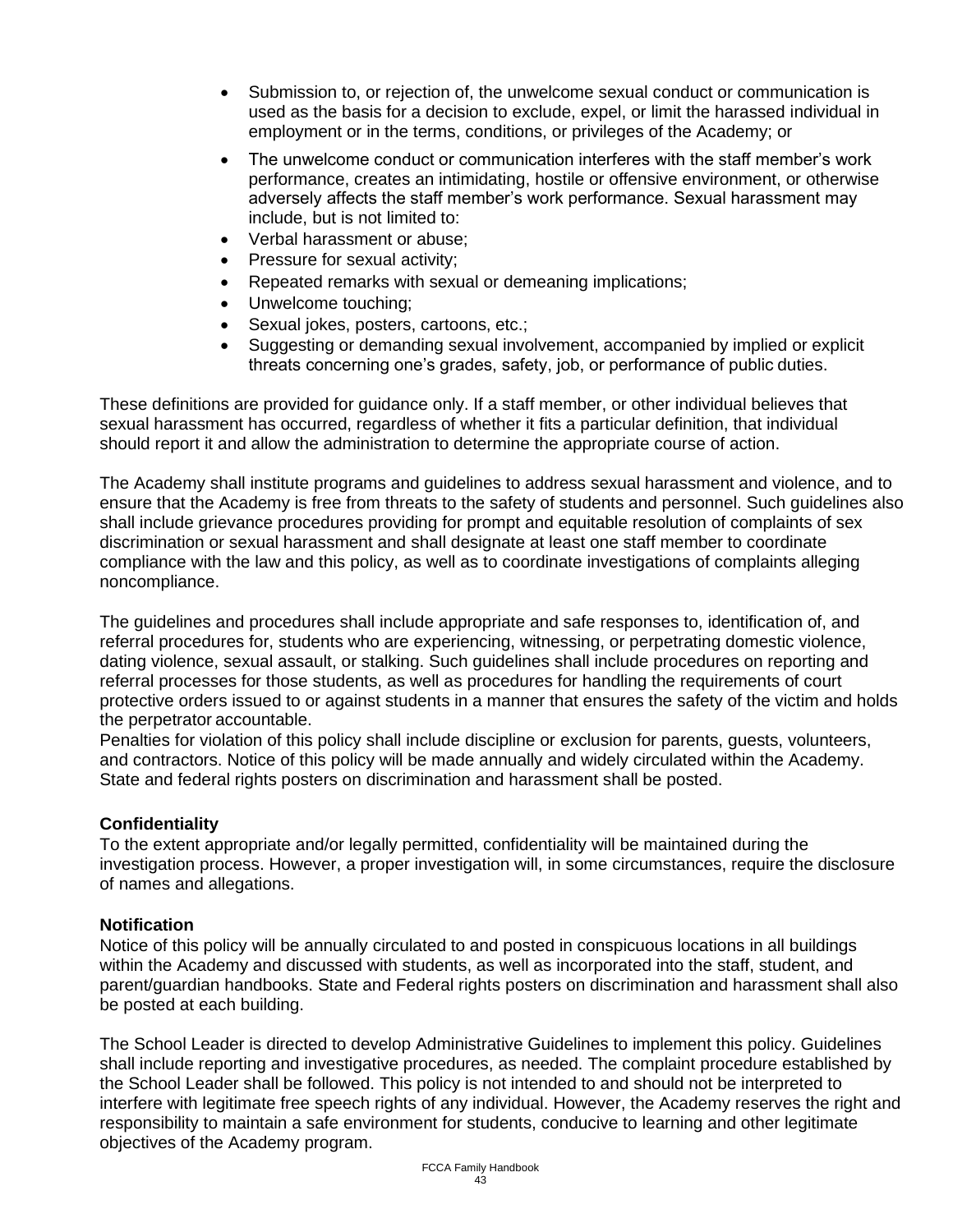#### **Threatening Behavior Towards A Staff Member**

The Board directs the School Leader to create a work environment free of threatening speech or actions. *Threatening behavior* is defined as behavior consisting of any words or deeds that intimidates a staff member or causes anxiety concerning his/her physical and/or psychological well-being. Such behavior is strictly forbidden. Any student, parent, visitor, staff member, or agent of this Board found to have threatened a member of the staff will be subject to discipline, exclusion, and/or reported to the authorities. The School Leader shall implement guidelines to establish procedures for prompt, effective action on any reported incidents and for notification of students, parents, employees, and others regarding this policy.

#### **Search and Seizure**

The Board has charged Academy authorities with the responsibility of safeguarding the safety and wellbeing of the students in their care. In the discharge of that responsibility, Academy authorities may search school property such as lockers and computers used by students and/or the students' personal property, including vehicles, in accordance with the following policy:

#### **Academy Property**

The Board acknowledges the need for in-school storage of students' possessions and shall provide storage places, including desks and lockers, for that purpose. Where locks are provided for such places, students may lock them against incursion by other students, but in no such places shall students have an expectation of privacy to prevent examination by an Academy official. The Board directs the School Leader to conduct a routine inspection, at least annually, of all such storage places. In the course of any search, student's privacy rights will be respected regarding any items that are not against Board policy. The Board also authorizes the use of canines, trained in detecting the presence of drugs or devices, when the School Leader has reasonable suspicion that illegal drugs or devices may be present in the Academy. This means of detection shall be used only to determine the presence of drugs in locker areas and other places in the Academy where such substances could be concealed. Canine detection must be conducted in collaboration with law enforcement authorities or other certified organizations and is not to be used to search students, unless either a warrant or parental permission has been obtained prior to the search.

#### **Student Person and Possessions**

The Board recognizes that the privacy of a student and his/her belongings may not be violated by unreasonable search and seizure and directs that no student be searched without reasonable suspicion or in an unreasonable manner. The extent of the search will be governed by the seriousness of the alleged infraction, the student's age, and the student's disciplinary history. This authorization to search shall also apply to all situations in which the student is under the jurisdiction of the Board.

Except as provided below, a request for the search of a student or a student's possessions will be directed to the School Leader. He/She shall attempt to obtain the freely- offered consent of the student to the inspection; however, provided there is reasonable suspicion, s/he may conduct the search without such consent. Whenever possible, a search will be conducted by the School Leader in the presence of the student and another staff member. A search, prompted by the reasonable belief that health and safety are immediately threatened, will be conducted with as much speed and dispatch as may be required to protect persons and property.

Search of a student's person or intimate personal belongings shall be conducted by a person of the student's gender, in the presence of another staff member of the same gender, and only in exceptional circumstances, when the health or safety of the student or of others is immediately threatened. The School Leader shall be responsible for the prompt recording, in writing, of each student search, including the following information: reasons for the search; information received that established the need for the search; the name of informant, if any; the persons present when the search was conducted; any substances or objects found and the disposition made of them; and any subsequent action taken. The School Leader shall be responsible for the custody, control, and disposition of any illegal or dangerous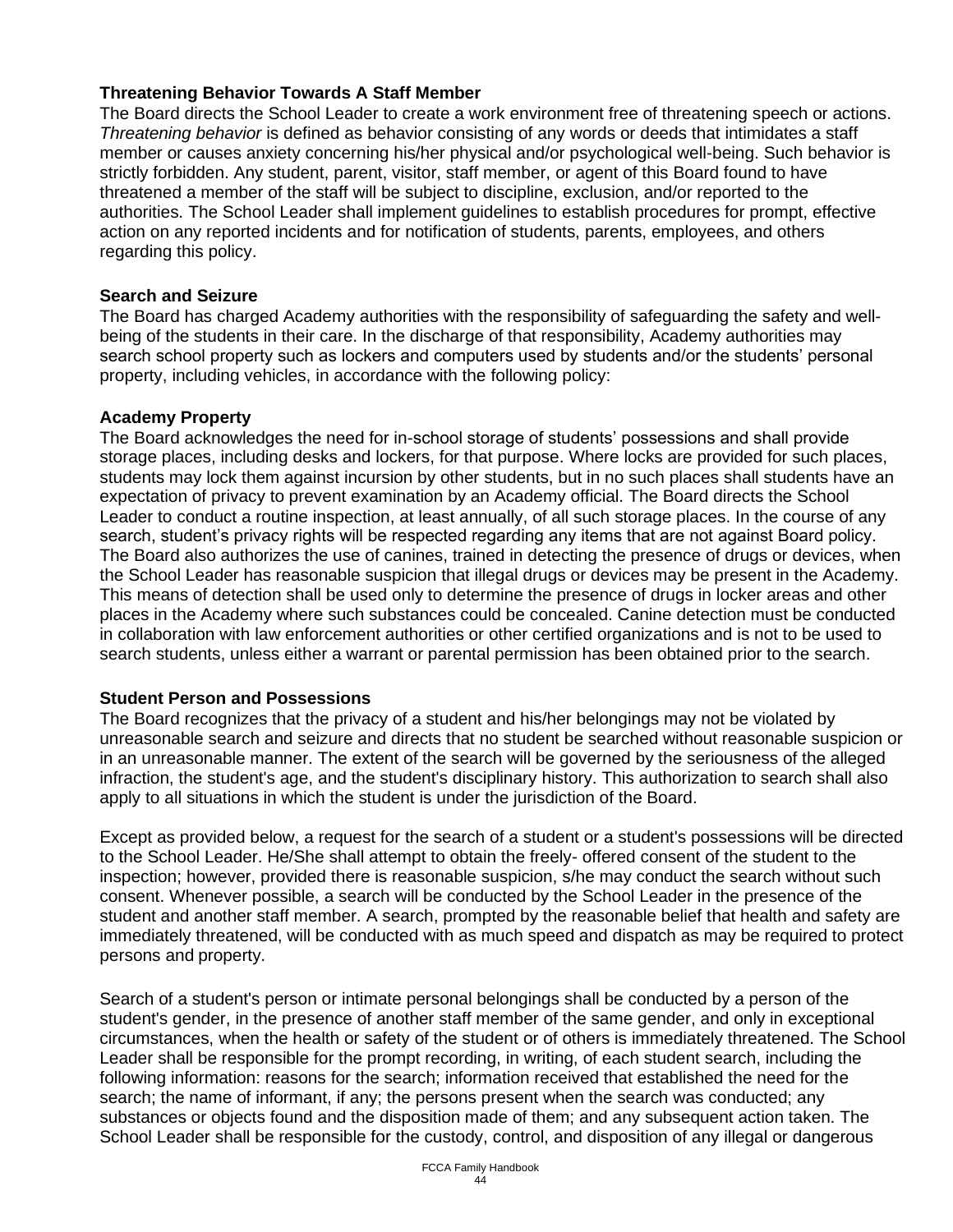substance or object taken from a student. The School Leader shall prepare Administrative Guidelines to implement this policy.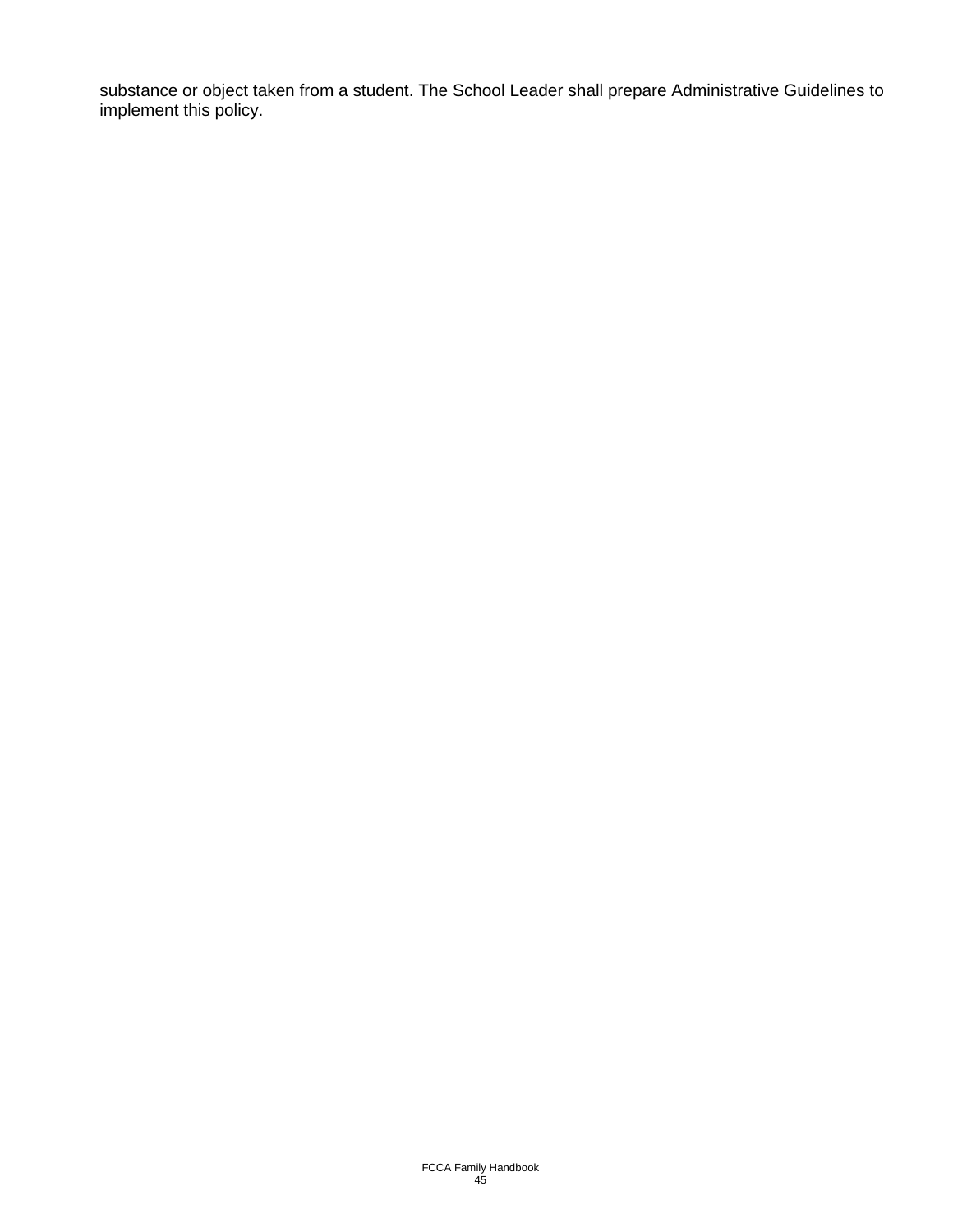### **ADDENDUM # 1**

### **FLINT CULTURAL CENTER ACADEMY**

### **ANTI BULLYING POLICY**

### **2020-2021**

The Flint Cultural Center Academy recognizes that a safe and civil environment within the school community is necessary for students to learn and achieve high academic standards. The FCCA finds that bullying, like other disruptive or violent behavior, is conduct that disrupts both a student's ability to learn and a school's ability to educate its students in a safe environment.

This policy prohibits bullying against students in any form, regardless of its subject matter or motivating animus. Retaliation or false accusation against a target of bullying, a witness or another person with reliable information about an act of bullying, is also prohibited.

The FCCA CEO shall ensure implementation of this policy and develop ongoing strategies for environmental change that are shared annually with all district staff.

The Board of Education delegates to the CEO the function of implementing administrative procedures which provide for notification of the parents or legal guardians of both victims and perpetrators of bullying.

#### **DEFINITIONS**

Bullying - any written, verbal or physical act, or any electronic communication, that is intended or that a reasonable person would know is likely to harm one or more pupils either directly or indirectly by doing any of the following:

- Substantially interfering with educational opportunities, benefits, or programs of one or more pupils;
- Adversely affecting the ability of a pupil to participate in or benefit from the school district's or public school's educational programs or activities by placing the pupil in reasonable fear of physical harm or by causing substantial emotional distress;
- Having an actual and substantial detrimental effect on a pupil's physical or mental health;
- Causing substantial disruption in, or substantial interference with, the orderly operation of the school.

Cyberbullying – any electronic communication that is intended or that a reasonable person would know is likely to harm one or more students either directly or indirectly by doing any of the following:

- Substantially interfering with educational opportunities, benefits, or programs of one or more pupils;
- Adversely affecting the ability of a pupil to participate in or benefit from the school district's or public school's educational programs or activities by placing the pupil in reasonable fear of physical harm or by causing substantial emotional distress;
- Having an actual and substantial detrimental effect on a pupil's physical or mental health;
- Causing substantial disruption in, or substantial interference with, the orderly operation of the school.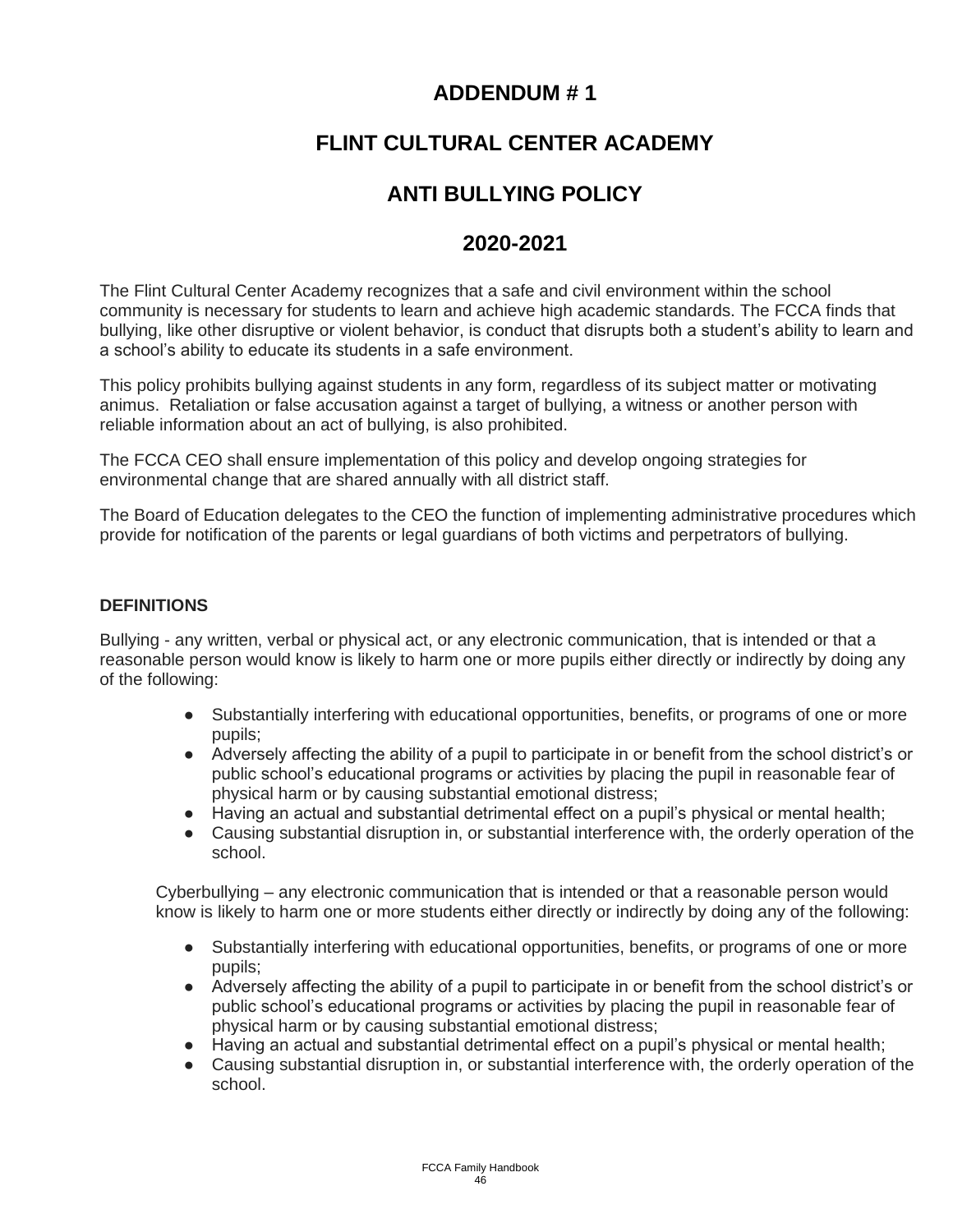#### **REPORTING**

Any student who believes he or she has been or is currently the victim of bullying/cyberbullying or retaliation, should immediately report the situation to. The student may also report concerns to a teacher or counselor who will be responsible for notifying the appropriate school administrator.

#### **INVESTIGATION**

All reports about bullying/cyberbullying behavior, or other complaints that may violate this policy, shall be promptly investigated. The Board of Education delegates to the CEO the responsibility of establishing and implementing a procedure for the prompt investigation of a report of bullying or related complaint.

If the investigation concludes that bullying behavior or other prohibited activity has occurred, it will result in prompt and appropriate disciplinary action, up to and including expulsion. Individuals may also be referred to law enforcement officials.

The complainant shall be notified of the findings of the investigation, and as appropriate, that remedial action has been taken.

#### **RECORD-KEEPING**

The Board of Education delegates to the CEO the function of establishing a procedure to document the report of any prohibited incident.

Verified incidents of bullying and the resulting consequences, including discipline and referrals, shall be reported to the Board of Education on at least an annual basis.

This policy and related information will be published and disseminated annually as part of the Family Handbook, the Board Policy Book, all website references, and in any other media in which it may appear.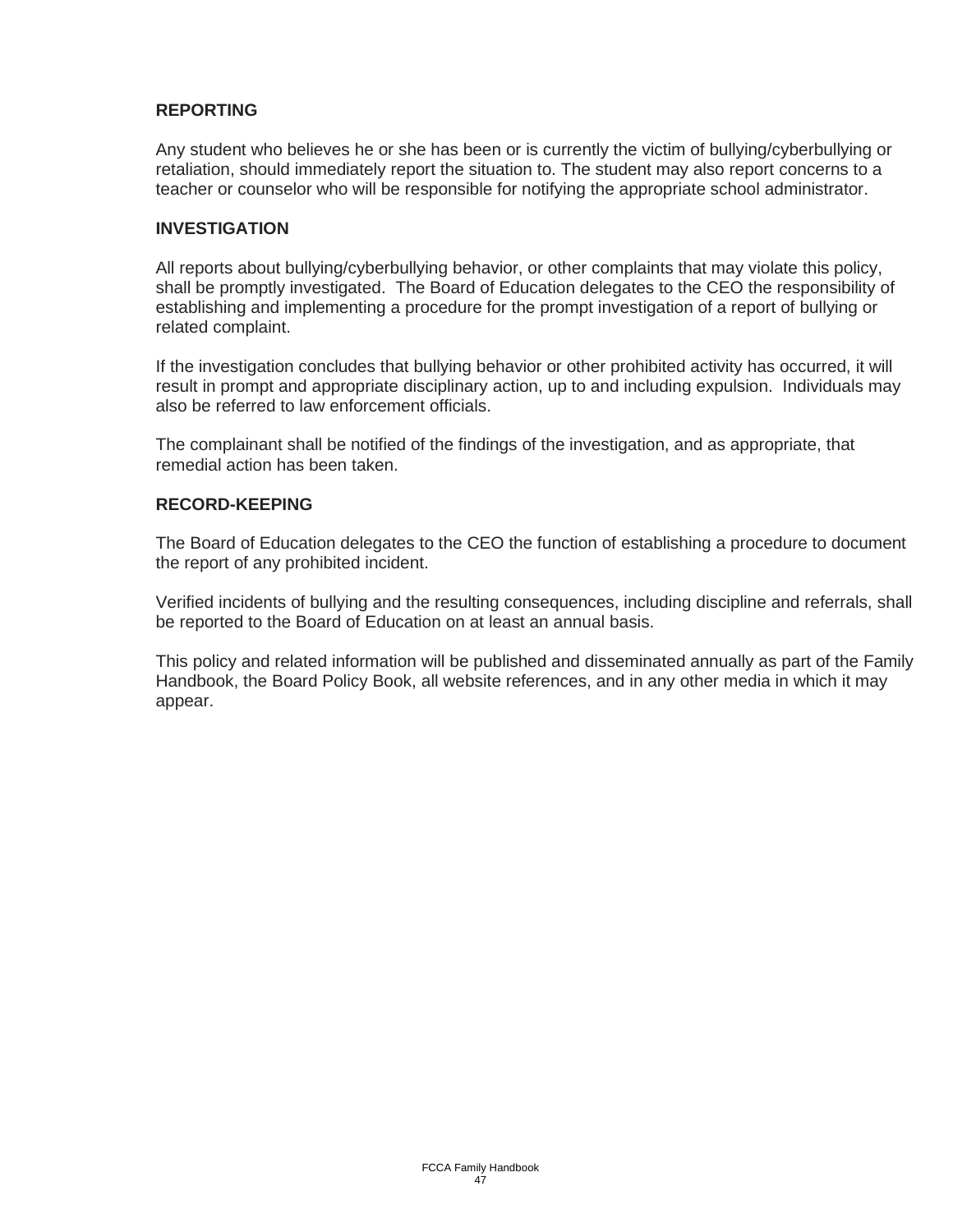### **ADDENDUM # 2**

### **FLINT CULTURAL CENTER ACADEMY**

### **ACCEPTABLE USE OF TECHNOLOGY AGREEMENT**

### **2020-2021**

Use of Academy Technology Resources is a privilege, not a right. The Board of Director's Technology Resources, including its computer network, Internet connection and online educational services/apps are provided for educational purposes only. Unauthorized and inappropriate use will result in loss of this privilege and/or other disciplinary action.

The Board has implemented technology protection measures that protect against (e.g., block/filter) Internet access to visual displays/depictions/materials that are obscene, constitute child pornography, or are harmful to minors. The Board also monitors online activity of students in an effort to restrict access to child pornography and other material that is obscene, objectionable, inappropriate and/or harmful to minors.

Nevertheless, parents/guardians are

advised that determined users may be able to gain access to information, communication, and/or services on the Internet that the Board has not authorized for educational purposes and/or that they and/or their parents/guardians may find inappropriate, offensive, objectionable or controversial. Students using Academy Technology Resources are personally, responsible and liable, both civilly and criminally, for unauthorized or inappropriate use of the Resources.

The Board has the right, at any time, to access, monitor, review and inspect any directories, files and/or messages residing on or sent using Academy Technology Resources. Messages relating to or in support of illegal activities will be reported to the appropriate authorities. Individual users have no expectation of privacy related to their use of District Technology Resources.

#### **Please complete the following information:**

Student User's Full Name (please print):

| Grade: |
|--------|
|--------|

Parent/Guardian's Name: \_\_\_\_\_\_\_\_\_\_\_\_\_\_\_\_\_\_\_\_\_\_\_\_\_\_\_\_\_\_\_\_\_\_\_\_\_\_\_\_\_\_\_\_\_\_\_\_\_\_\_\_\_\_

#### **Parent/Guardian**

As the parent/guardian of this student, I have read the Student Technology Acceptable Use and Safety Policy and Guidelines and have discussed them with my child. I understand that student access to the Internet is designed for educational purposes and that the Board has taken available precautions to restrict and/or control student access to material on the Internet that is obscene, objectionable, inappropriate and/or harmful to minors.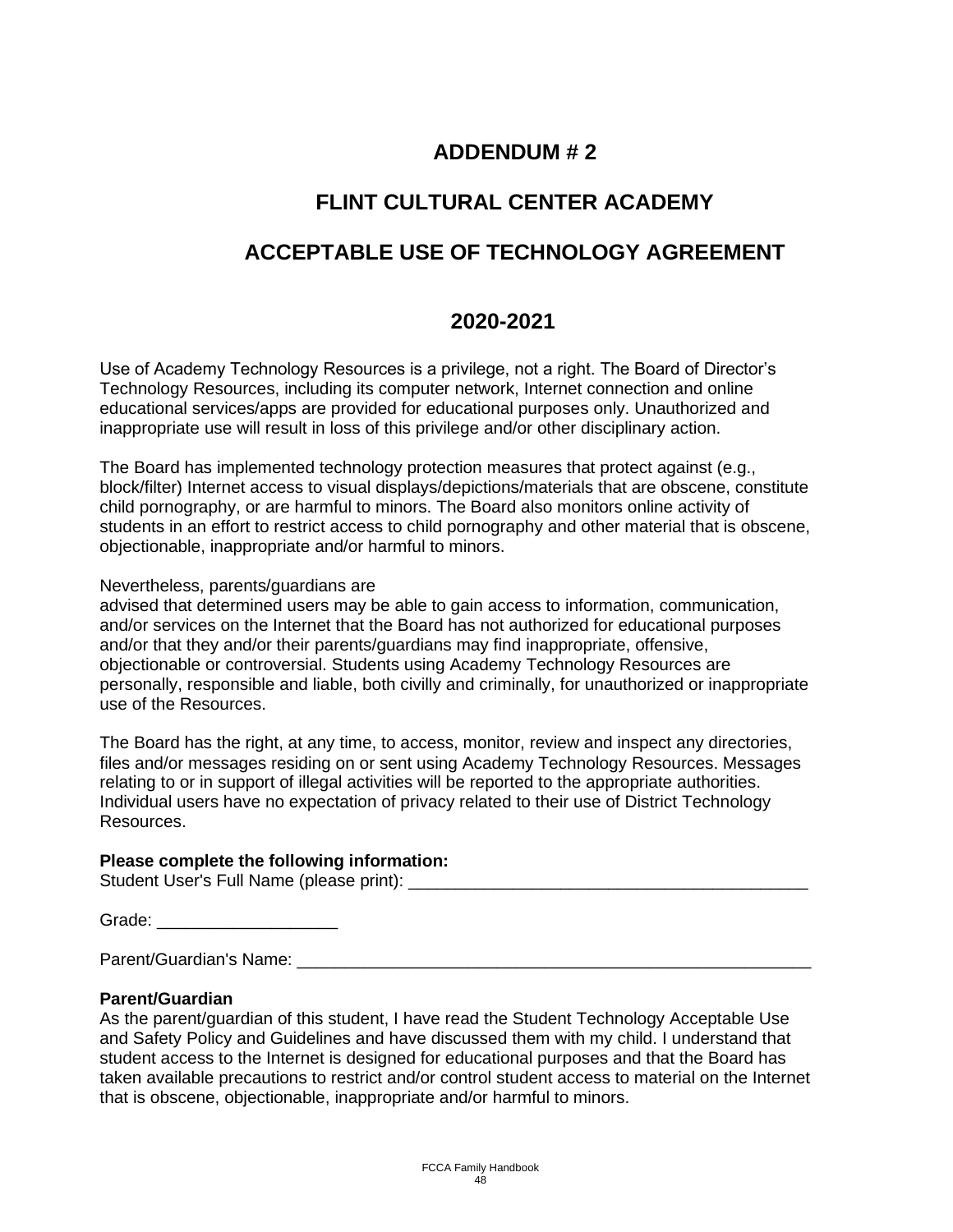However, I recognize that it is impossible for the Board to restrict access to all objectionable and/or controversial

materials that may be found on the Internet. I will not hold the Board (or any of its employees, administrators or officers) responsible for materials my child may acquire or come in contact with while on the Internet. Additionally, I accept responsibility for communicating to my child guidance concerning his/her acceptable use of the Internet - i.e., setting and conveying standards for my daughter/son to follow when selecting, sharing and exploring information and resources on the Internet. I further understand that individuals and families may be liable for violations.

Please check each that applies:

 $\cdot$  I give permission for the Board to issue an e-mail account to my child.

I give permission for my child's image (photograph) to be published online, provided only his/her first name is used.

 $\cdot$  I give permission for the Board to transmit "live" images of my child (as part of a group) over the Internet via a web cam.

 $\cdot$  I authorize and license the Board to post my child's class work on the Internet without infringing upon any copyright my child may own with respect to such class work. I understand only my child's first name will accompany such class work.

Parent/Guardian's Signature: **Example 2018** Date:  $\Box$ 

#### **Student**

I have read and agree to abide by the Student Technology Acceptable Use and Safety Policy and Guidelines. I understand that any violation of the terms and conditions set forth in the Policy and Guidelines is inappropriate and may constitute a criminal offense and/or may result in disciplinary action. As a user of Academy Technology Resources, I agree to communicate over the Internet and through the Technology Resources in an appropriate manner, honoring all relevant laws, restrictions and guidelines.

Student's Signature: \_\_\_\_\_\_\_\_\_\_\_\_\_\_\_\_\_\_\_\_\_\_\_\_\_\_\_\_\_\_\_\_\_\_\_\_\_\_\_\_\_\_\_\_ Date: \_\_\_\_\_\_\_\_\_\_\_\_\_\_\_\_

Teachers and building principals are responsible for determining what is unauthorized or inappropriate use. The school CEO or designee principal may deny, revoke or suspend access to and use of the Technology Resources to individuals who violate the Board's Student Technology Acceptable Use and Safety Policy and related Guidelines, and take such other disciplinary action as is appropriate pursuant to the Student Code of Conduct.

We have read the Acceptable Use of Technology Policy in its entirety and agree to uphold the policy as stated.

Date:

Signature(s):

Student **Parent/Guardian**